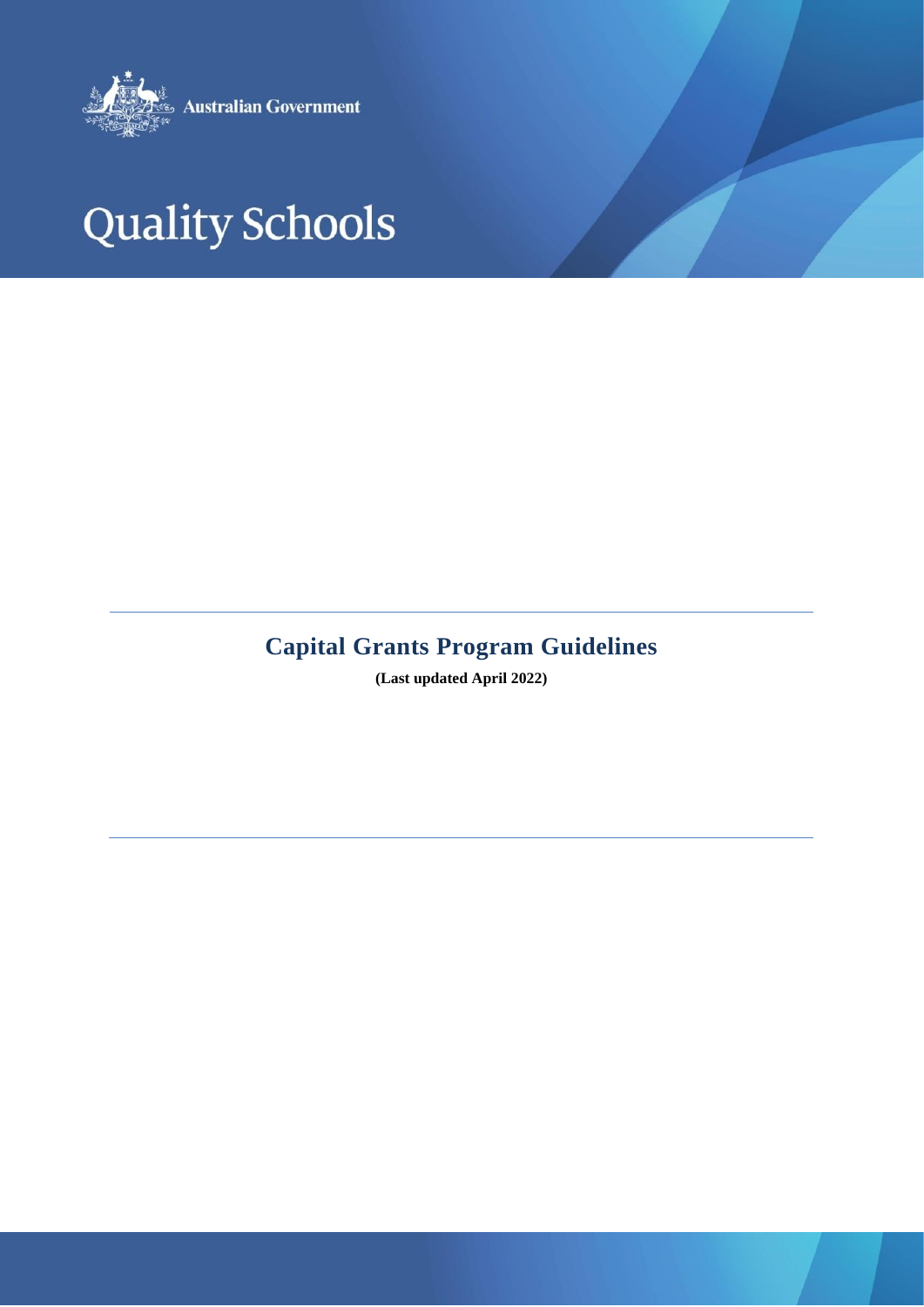# **TABLE OF CONTENTS**

| Agreements between BGAs and Approved Authorities (on behalf of member schools) 8 |  |
|----------------------------------------------------------------------------------|--|
|                                                                                  |  |
|                                                                                  |  |
|                                                                                  |  |
|                                                                                  |  |
|                                                                                  |  |
|                                                                                  |  |
|                                                                                  |  |
|                                                                                  |  |
|                                                                                  |  |
|                                                                                  |  |
|                                                                                  |  |
|                                                                                  |  |
|                                                                                  |  |
|                                                                                  |  |
|                                                                                  |  |
|                                                                                  |  |
|                                                                                  |  |
|                                                                                  |  |
|                                                                                  |  |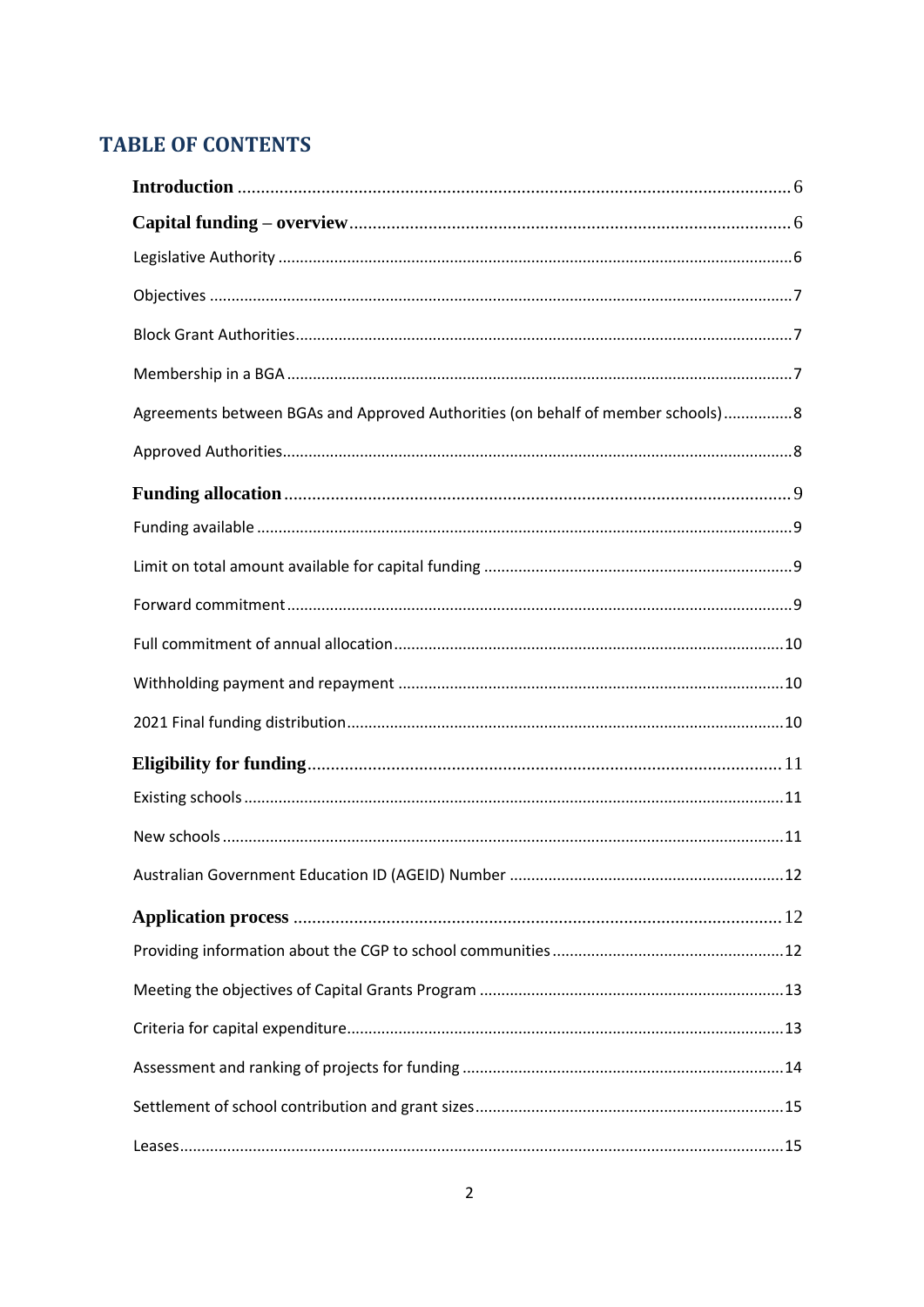| Building Code 2016 and Australian Government Building and Construction OHS Accreditation Scheme |  |
|-------------------------------------------------------------------------------------------------|--|
| 16                                                                                              |  |
|                                                                                                 |  |
|                                                                                                 |  |
|                                                                                                 |  |
|                                                                                                 |  |
|                                                                                                 |  |
|                                                                                                 |  |
|                                                                                                 |  |
|                                                                                                 |  |
|                                                                                                 |  |
|                                                                                                 |  |
|                                                                                                 |  |
|                                                                                                 |  |
|                                                                                                 |  |
|                                                                                                 |  |
|                                                                                                 |  |
|                                                                                                 |  |
|                                                                                                 |  |
|                                                                                                 |  |
|                                                                                                 |  |
|                                                                                                 |  |
|                                                                                                 |  |
|                                                                                                 |  |
|                                                                                                 |  |
|                                                                                                 |  |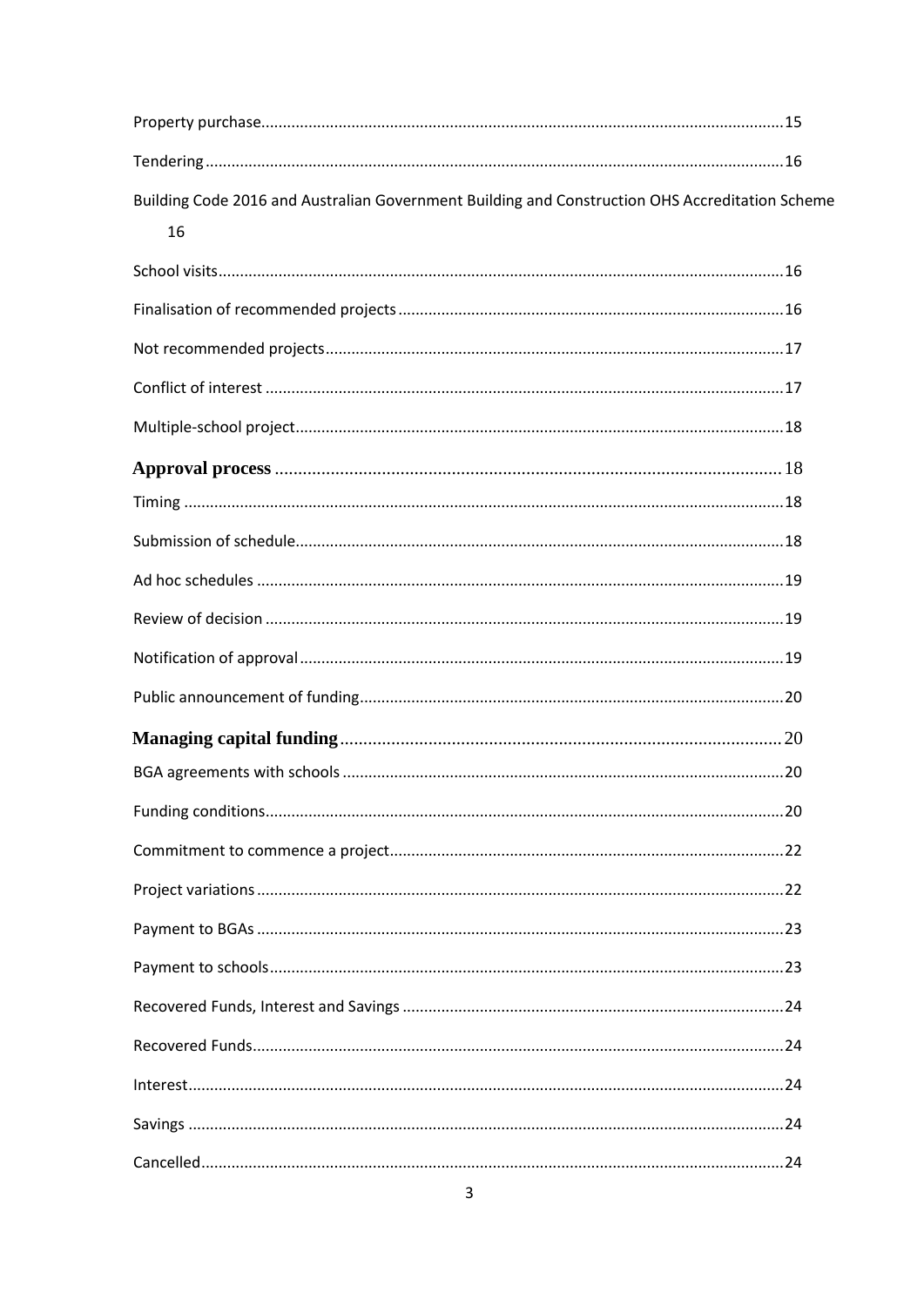| 1.                                                                        |
|---------------------------------------------------------------------------|
| 2.                                                                        |
| BGA member schools wishing to accept an offer of capital funding 32<br>3. |
|                                                                           |
|                                                                           |
|                                                                           |
|                                                                           |
|                                                                           |
|                                                                           |
|                                                                           |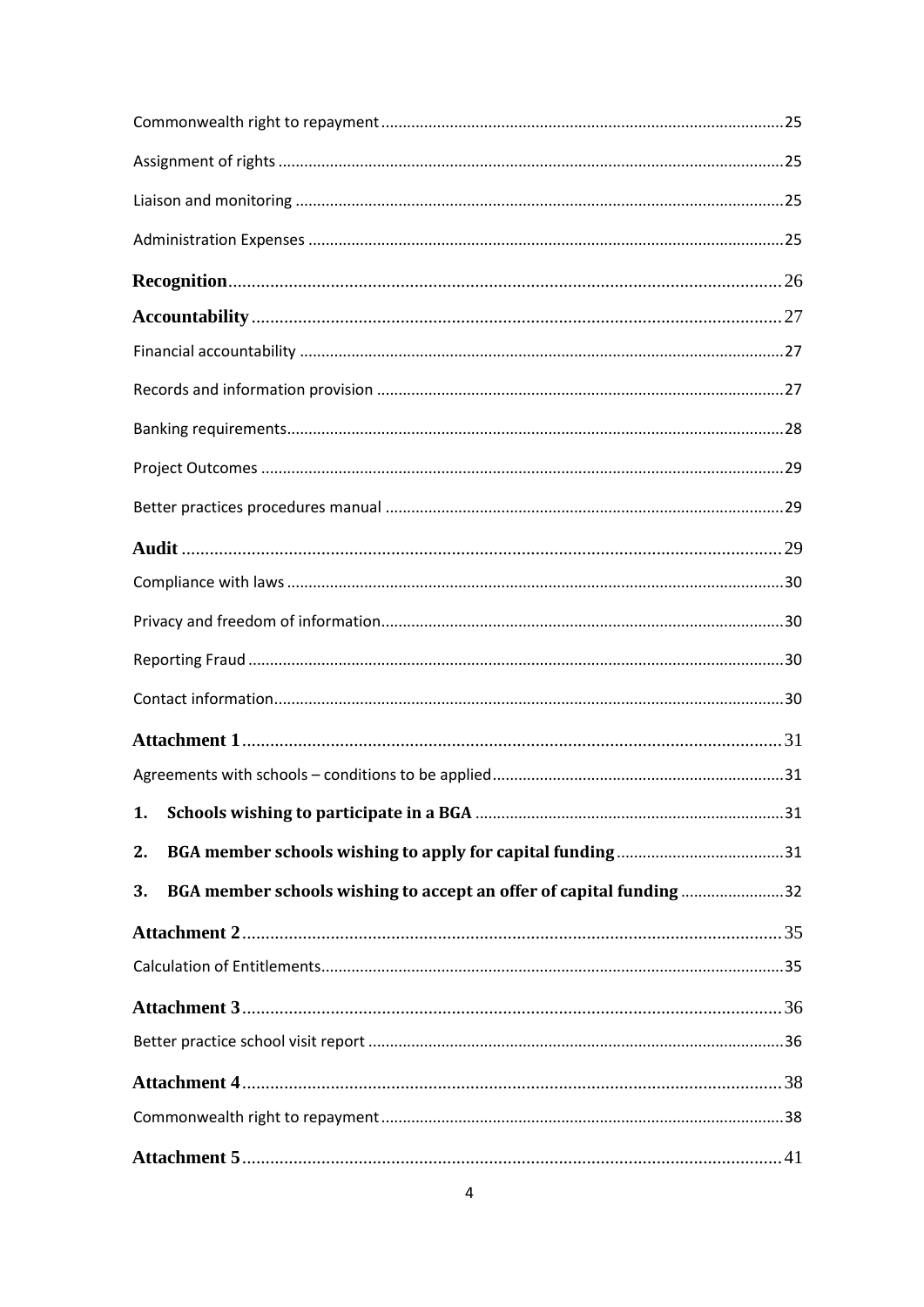| <b>SCHEDULE 1 - BUILDING BOARDING SCHOOLS ON COUNTRY  51</b>                    |  |
|---------------------------------------------------------------------------------|--|
|                                                                                 |  |
|                                                                                 |  |
| Proforma clause to be included in agreements between BGAs and schools 47        |  |
|                                                                                 |  |
|                                                                                 |  |
|                                                                                 |  |
|                                                                                 |  |
| Employment and Training provisions for Aboriginal and Torres Strait Islanders42 |  |
|                                                                                 |  |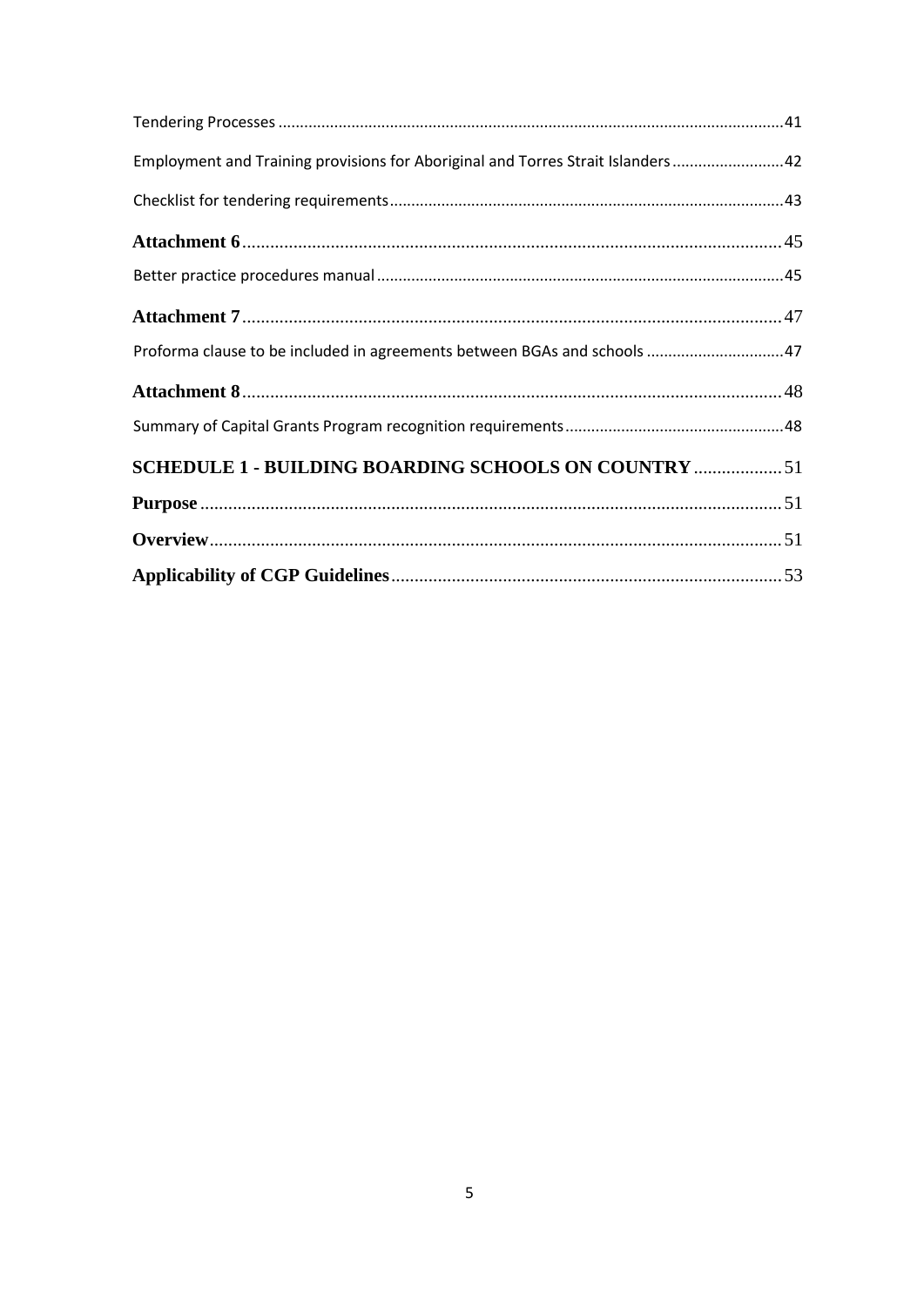# <span id="page-5-0"></span>**Introduction**

- 1. These Capital Grants Program Guidelines<sup>1</sup> (the Guidelines) set out the Australian Government's (the Commonwealth) detailed administrative requirements applying to the administration of:
	- the Capital Grants Program (CGP) for non-government schools; and
	- the Building Boarding Schools on Country (BBSOC) program.
- 2. Unless otherwise stated, the Guidelines took effect from 15 May 2014 and supersede:
	- the *Administrative Guidelines: Commonwealth Programs for Non-government Schools 2009-2013/14* "the Administrative Guidelines"
	- the Administrative Arrangements for Block Grant Authorities 2010, the "Admin Arrangements"
	- 2009-2012 Funding Agreements and the 2012-2014 Deed of Variation between the Commonwealth, as represented by the former Department of Education, Employment and Workplace Relations, and each BGA.
- 3. The department or BGAs can initiate amendments to the operational issues covered by the Guidelines. The Guidelines will be updated on an annual basis, or more frequently, if required. The department will consult with BGAs prior to making any amendments and ensure that a current copy of the Guidelines is available on the department's website.

## **IMPORTANT:**

Please note that these Guidelines were amended in April 2022 to include requirements for BGAs that will receive capital funding under the BBSOC program.

The BBSOC program will leverage the expertise of a BGA/s in the relevant jurisdiction/s to ensure efficient and effective implementation. The Commonwealth will engage the BGA/s in their capacity as a Capital Grants Authority (CGA) under subsection 67(1) of the *Australian Education Act 2013* (the Act)*.*

The information at **Schedule 1** sets out how a clause in the CGP Guidelines applies in relation to the BBSOC program.

Further information on the BBSOC program is at **Schedule 1**.

# <span id="page-5-1"></span>**Capital funding – overview**

# <span id="page-5-2"></span>Legislative Authority

- 4. Commonwealth funding for capital expenditure for non-government schools is provided under Division 2 of Part 5 of the *Australian Education Act 2013* (the Act). See [Federal Register of](https://www.legislation.gov.au/)  [Legislation.](https://www.legislation.gov.au/)
- 5. Section 67 of the Act allows the Minister to provide grants to the states and territories for a BGA for a school for capital expenditure if the Minister is satisfied that the financial assistance is required for capital expenditure by a BGA in relation to the school. The funds are administered by

<sup>1</sup> Since 15 May 2014, this document was known as the *CGP Operating Manual*. It has been rebranded as the *CGP Guidelines*.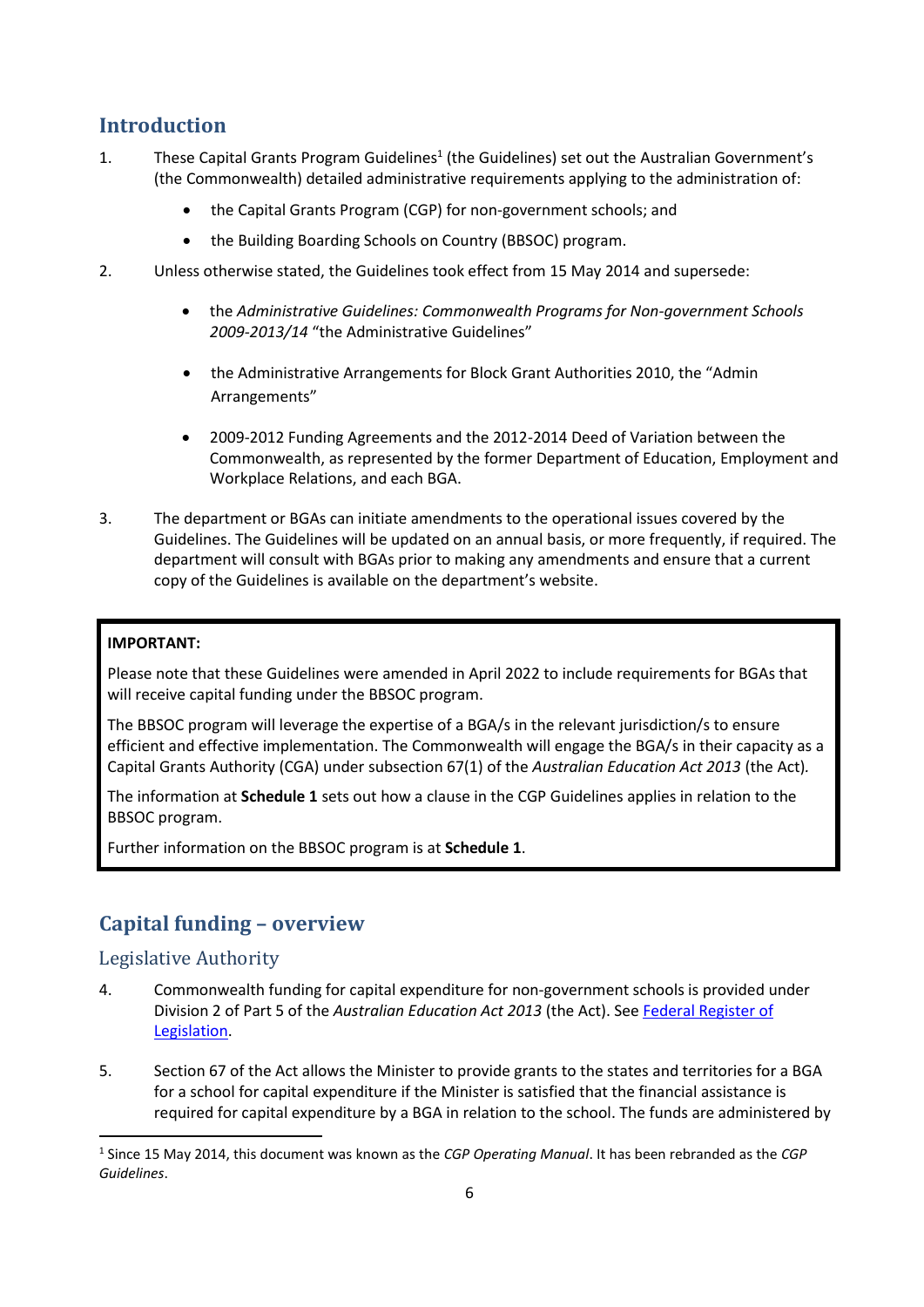BGAs on behalf of non-government schools. Further information on BGAs is at Section 10 of the Guidelines.

- 6. The *Australian Education Regulation 2013* (the Regulation) prescribes a range of matters relevant to the effective and efficient administration of financial assistance provided under the Act including the provision of Commonwealth capital funding. . Se[e Federal Register of Legislation.](https://www.legislation.gov.au/)
- 7. These Guidelines are made for the purposes of s30 of the Regulation, which provides that a BGA must spend funding provided to it under s67 of the Act in accordance with these Guidelines and the written directions of the Minister (if any), and on capital expenditure in relation to a school for which the BGA is approved.

## <span id="page-6-0"></span>**Objectives**

- 8. The CGP provides funding to assist non-government primary and secondary school communities to improve capital infrastructure where they otherwise may not have access to sufficient capital resources.
- 9. The objectives of the CGP are to:
	- provide and improve school capital infrastructure, particularly for the most educationally disadvantaged students
	- ensure attention to refurbishment and upgrading of capital infrastructure for existing students, while making provision for needs arising from new demographic and student enrolment trends
	- pursue the Commonwealth's other priorities and objectives for schooling.

# <span id="page-6-1"></span>Block Grant Authorities

- 10. BGAs are bodies corporate approved by the Minister to administer capital grants for nongovernment schools.
- 11. There is one BGA for Catholic schools and another for Independent schools in each state. The Northern Territory and the Australian Capital Territory each have a joint BGA representing both the Catholic and Independent schools. Contact details for the BGAs are at: [https://www.dese.gov.au/payments-and-grants-schools/capital-grants-non-government-schools.](https://www.dese.gov.au/payments-and-grants-schools/capital-grants-non-government-schools)
- 12. BGAs must inform the department of any changes to the basic operations of the BGA or changes in key individuals (which is defined in Section 4 of the Regulation to mean either; an officer of the BGA within the meaning of Section 9 of the *Corporations Act 2001*; se[e Federal Register of](https://www.legislation.gov.au/)  [Legislation\)](https://www.legislation.gov.au/); a person responsible for the executive decisions of the BGA; a person concerned with or who takes part in the management of the authority; or a person who manages or supervises the provision of school education for a BGA).
- 13. Commonwealth CGP funding may only be paid to a non-government school through a BGA.

# <span id="page-6-2"></span>Membership in a BGA

14. Non-government schools seeking to apply for CGP funding need to be a member of the relevant BGA in their state or territory.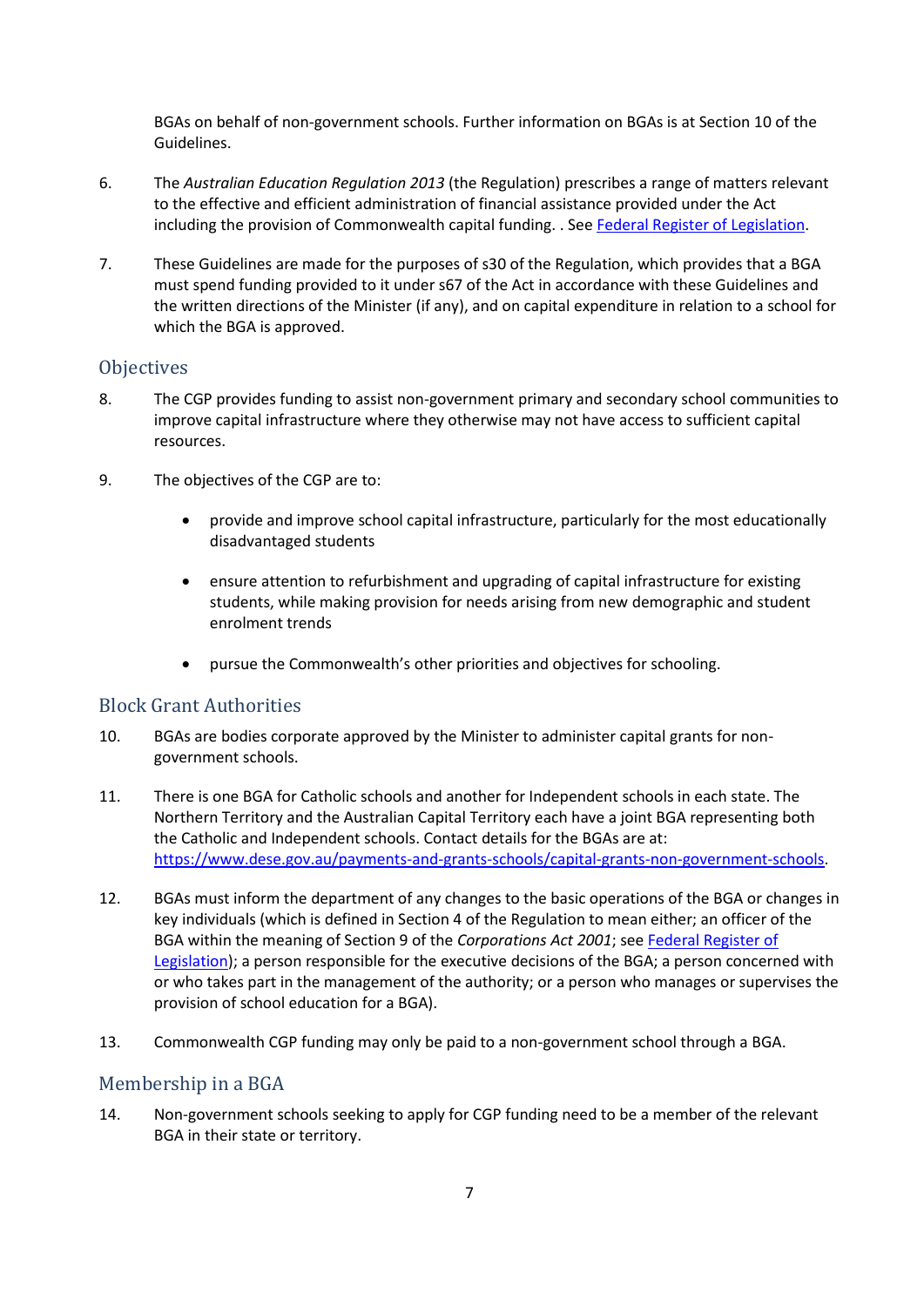- 15. When a BGA receives an application from a school to become a member, the BGA should advise the school of the roles and responsibilities under the CGP of all parties, including the Commonwealth, the BGA and the school.
- 16. Where a BGA considers a school's membership of a BGA would adversely affect the operation of the BGA, the BGA should provide details to the department within 60 days of receipt of such an application for membership. A BGA should not reject a school's application to become a member without the department's agreement.
- 17. BGAs should maintain accurate registers of their member schools. BGAs should notify the department in writing within 14 working days of any new BGA member school or any existing BGA member school withdrawing its membership.

# <span id="page-7-0"></span>Agreements between BGAs and Approved Authorities (on behalf of member schools)

- 18. For the purposes of meeting requirements under the Act and the Regulation, BGAs should ensure that legally binding agreements are executed with schools or school systems for any financial assistance for capital expenditure made payable under the Act.
- 19. The approved authority of a school or school system must sign all agreements with the BGA, unless it has delegated its authority to another person (e.g. a school or diocese). Each agreement should be properly executed and constitute a legally binding contract between the BGA and the approved authority or school.
- 20. The department does not specify the nature of these agreements, and BGAs should determine the most appropriate agreement arrangements to put in place with its members. BGAs must ensure that agreements are consistent with the provisions of the Act, the Regulation, and the Guidelines. BGAs should contact the department for further advice if required.
- 21. The conditions, which relate to the responsibilities of schools applying for grants, accepting grants, managing grant funds (including repayment of grant funds if applicable) should be included in the agreement to ensure the proper use of Commonwealth funds. A list of the conditions is at **Attachment 1**.
- 22. An agreement/s should be in place prior to a BGA making any payment of Commonwealth CGP funds to a school.
- 23. BGAs should keep copies of all executed agreements. BGAs are required to provide the department with access to these agreements, upon request.

# <span id="page-7-1"></span>Approved Authorities

24. An approved authority is a legal entity that the Commonwealth has approved to administer funding for a school. The Commonwealth expects that the approved authority will have management and operational authority over the school and its administration. An approved authority has certain legal responsibilities for the funding of, and the delivery of education to, its schools.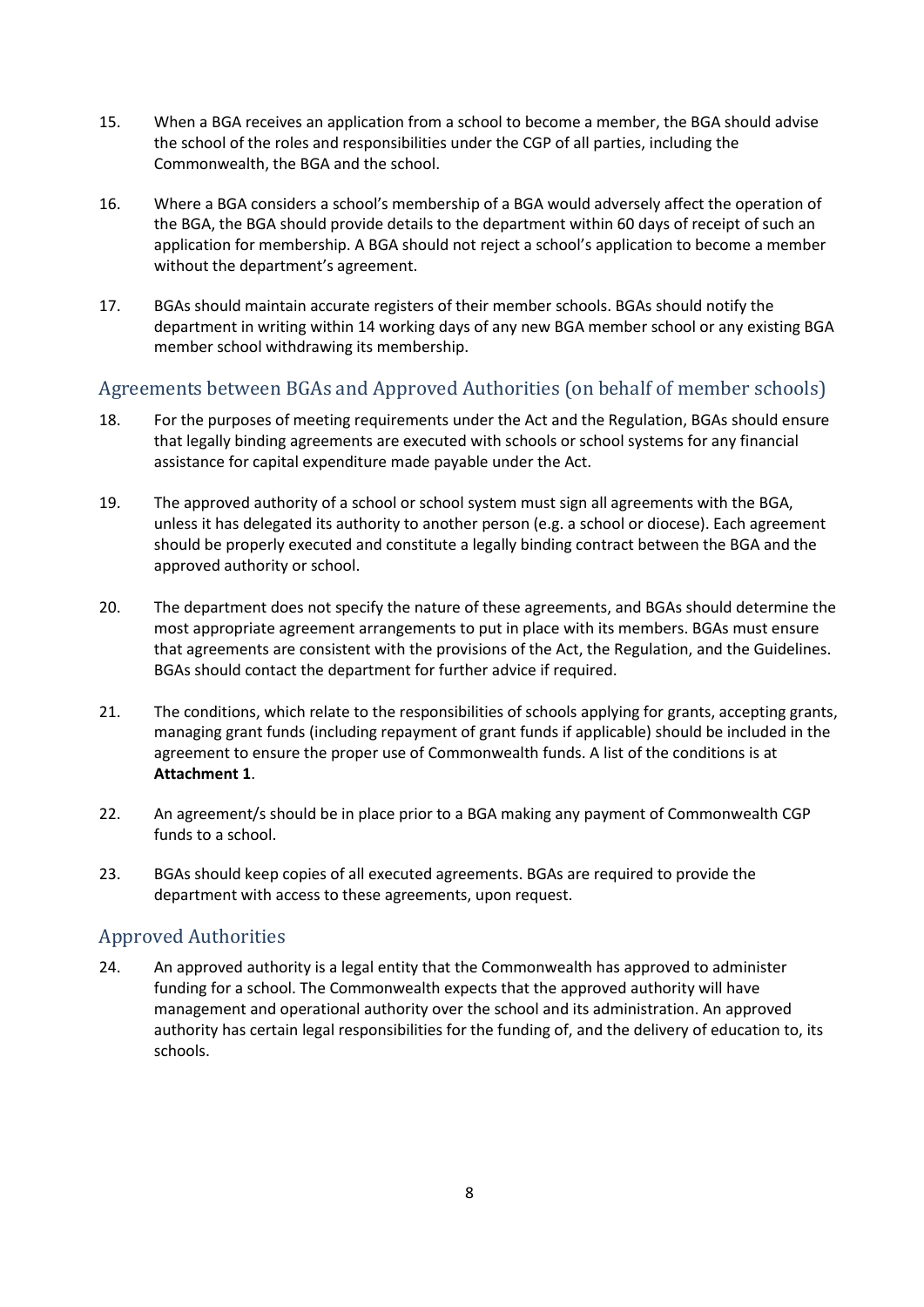# <span id="page-8-0"></span>**Funding allocation**

# <span id="page-8-1"></span>Funding available

- 25. Section 67 of the Act allows the Minister to determine an amount of financial assistance (capital grant funding) for a year that is payable to a BGA for school capital expenditure. The financial assistance is paid through state and territory governments.
- 26. Capital funding for non-government schools under the CGP is allocated to BGAs on the basis of student enrolments and need (based on recurrent funding payments). Table 1 in Section 36 of these Guidelines shows the final distribution of non-government funds for the CGP for 2021. The process by which the Commonwealth allocates funds to BGAs is outlined in **Attachment 2.**
- 27. CGP allocations to BGAs do not include the Goods and Services Tax (GST), although all payments to BGAs will include a component for GST.

# <span id="page-8-2"></span>Limit on total amount available for capital funding

- 28. Section 68 of the Act allows the Minister to authorise:
	- a base funding amount for capital expenditure for non-governments schools in each program year
	- application of an indexation percentage, which is given effect by annual regulation and is determined by changes to:
		- $\circ$  building prices and wage costs calculated using the movement in the Australian Bureau of Statistics (ABS) Producer Price Index Non Residential Construction (which measures changes in prices of selected materials used in construction and also measures wage costs) over a 12-month period (December to December), and
		- o changes to non-government student enrolments (based on non-government student enrolment data used for recurrent funding purposes).
- 29. Capital funding for a program year is calculated by multiplying the previous year's capital funding by the indexation percentage.

# <span id="page-8-3"></span>Forward commitment

- 30. In certain circumstances, the BGA may find it practical to fund projects which run over a number of years. In determining the optimum funding profile for a project, BGAs may identify funding from subsequent years to be allocated to a project (forward commitment). BGAs should determine the extent to which they forward commit future years' funds, in a way that optimises the achievement of the CGP's objectives. This funding will be subject to the availability of funding in future years for a BGA. In general, forward commitments should not be used to supplement the current year's allocation.
- 31. Forward commitment of funding may be made over two future years beyond 2021 (i.e. for 2022 and 2023) and should be considered based on the following principles:
	- a) forward planning: funding for a future year where the CGP funding will not be required until a future year (the project will commence within 12 months of approval, but the school is able to use the school community or state/territory funding for any initial payments)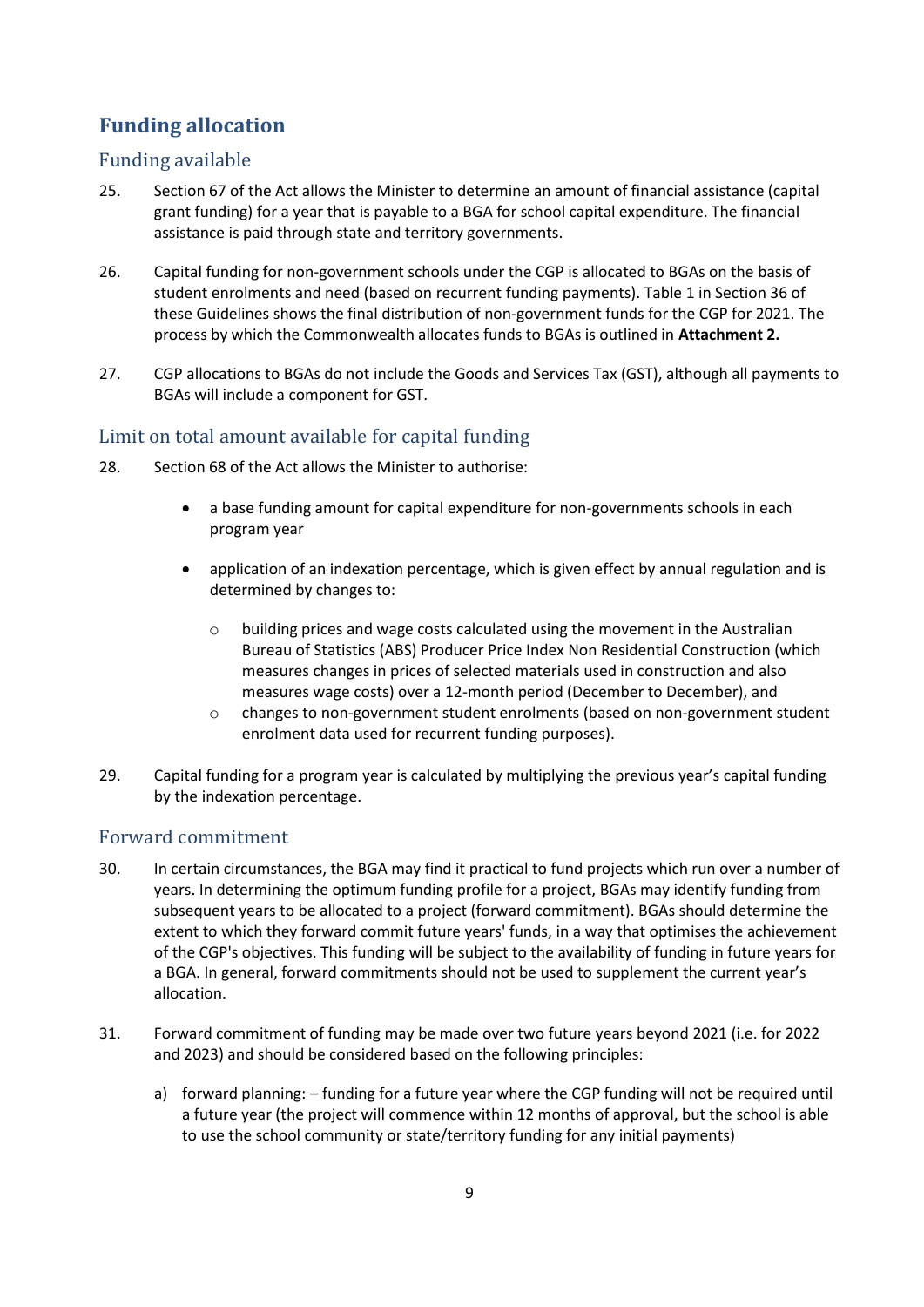- b) staging of payments in projects constructed over more than one year
- c) staging of payments for large projects in the smaller BGAs.
- 32. The department will notify each BGA of its future funding allocation amounts.

### <span id="page-9-0"></span>Full commitment of annual allocation

33. Each BGA is required to spend or commit to spend its total CGP funding allocation within the program calendar year.

## <span id="page-9-1"></span>Withholding payment and repayment

- 34. Under Section 110 of the Act, the Minister may make a determination to suspend, withhold or require the repayment of funds, if the BGA is not meeting its obligations under the Act or the Regulation. This may include repayment of a portion of the grant if there is evidence that funding has not been used for the purpose it was provided for.
- 35. The BGA is required to repay any overpayments made to the BGA by the department. Where this occurs, the Minister will make a determination under Section 110 of the Act requiring the repayment of the overpaid amount, which must be repaid by the state or territory as a debt due to the Commonwealth. Pursuant to Section 11 of the Regulation, under the arrangement the BGA enters into with its relevant state or territory, the BGA must agree that any amount determined by the Minister under Section 110 of the Act is a debt due to the relevant state/territory and may be recovered by the state/territory in court. The state/territory has the option under subsection 11(4) of the Regulation to either recover this amount from the BGA or assign the right of recovery to the Commonwealth.

## <span id="page-9-2"></span>2021 Final funding distribution

36. The 2021 final distribution is set out below.

| <b>State</b> | <b>Catholic</b> | Independent  | <b>Total</b>  |
|--------------|-----------------|--------------|---------------|
| <b>NSW</b>   | \$35,138,576    | \$21,593,580 | \$56,732,156  |
| <b>VIC</b>   | \$29,547,488    | \$17,147,082 | \$46,694,570  |
| <b>QLD</b>   | \$20,338,624    | \$15,200,951 | \$35,539,575  |
| <b>WA</b>    | \$9,947,782     | \$8,407,407  | \$18,355,189  |
| SA           | \$6,504,302     | \$6,222,592  | \$12,726,894  |
| <b>TAS</b>   | \$2,176,959     | \$1,309,643  | \$3,486,602   |
| $ACT*$       | N/A             | N/A          | \$3,760,492   |
| $NT*$        | N/A             | N/A          | \$1,549,522   |
| Total        | \$103,653,731   | \$69,881,255 | \$178,845,000 |

Table 1 Final distribution of non-government funds to BGAs for the CGP - 2021

\*The BGAs in the ACT and NT administer CGP on behalf of both the Catholic and independent education sectors.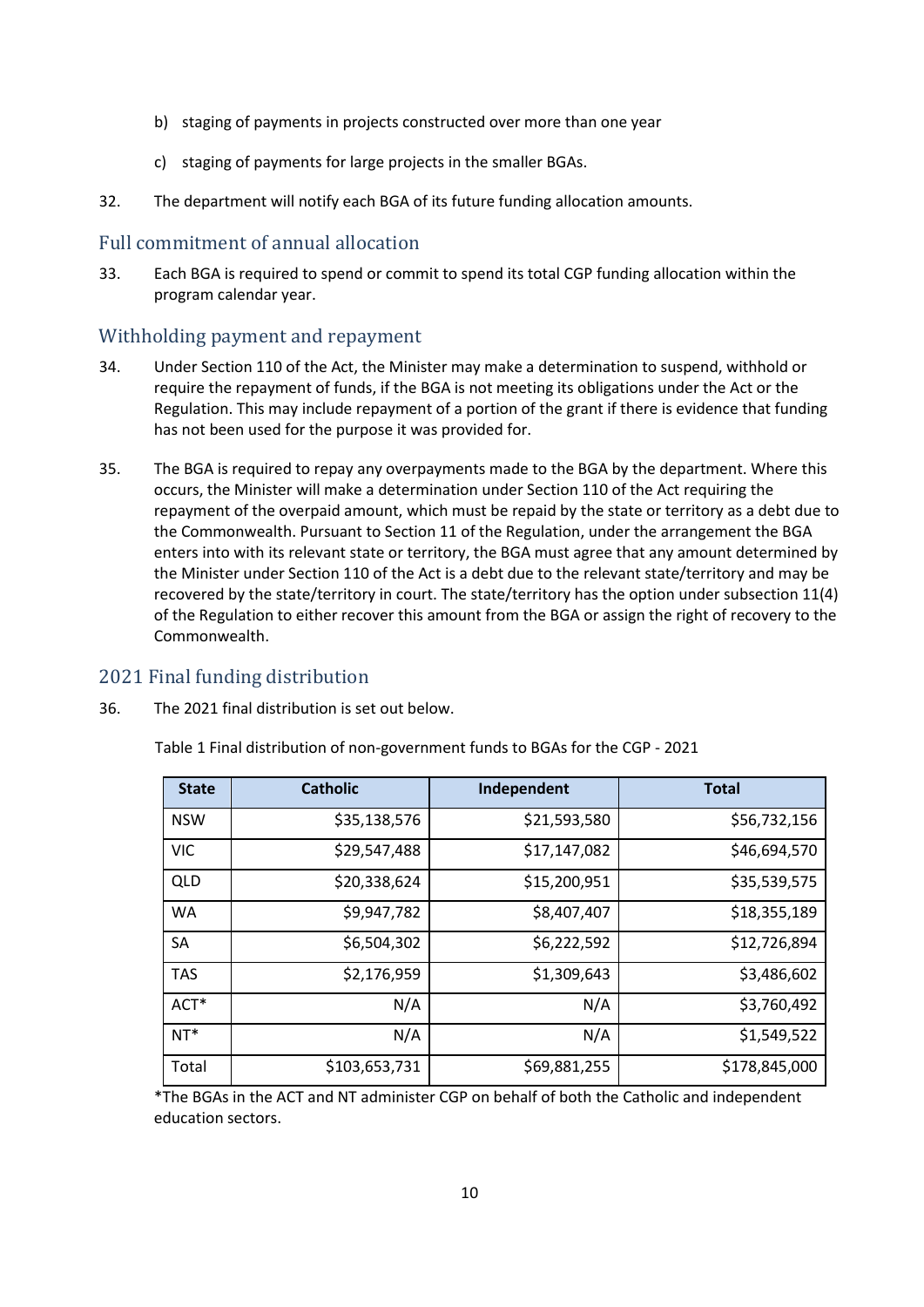# <span id="page-10-0"></span>**Eligibility for funding**

# <span id="page-10-1"></span>Existing schools

- 37. In order to be eligible to apply for grants for capital expenditure, a non-government school should:
	- a) be a member, or prospective member, of a BGA
	- b) be in receipt of recurrent funding under the Act
	- c) demonstrate to the BGA a financial need for the grant (that is, show that it and its supporting community do not have the capacity to meet the total cost of the project)
	- d) demonstrate to the BGA that the project will contribute to the objectives of the CGP
	- e) demonstrate to the BGA that the school has an appropriate maintenance plan in place and is able to meet the ongoing running costs of its facilities (or, for proposed new schools, a proposed maintenance plan)
	- f) demonstrate to the BGA that adequate insurance is held over its school buildings (only if relevant, for proposed new schools)
	- g) be proposing a project that is consistent with sound educational planning, within both the school and the environment within which it is operating, especially in relation to the cost, size and use of facilities to be funded
	- h) be proposing a project that will not adversely affect the condition of a place in relation to the Commonwealth, state, territory or local government heritage legislation
	- i) demonstrate to the BGA that it is financially viable
	- j) own the land or have a lease for the land and/or buildings that has a period to run commensurate with the period in which the capital grant may be required to be repaid if the school no longer provides school education (see **Attachment 4)**.

# <span id="page-10-2"></span>New schools

- 38. Proposed new schools may apply for CGP funding in line with the CGP objective of making provision for needs arising from new demographic and student enrolment trends, or to meet other schooling needs.
- 39. To be considered for CGP funding, proposed new schools must be able to demonstrate some certainty of successful establishment, operation, and governance in relation to Commonwealth, state or territory and local government requirements. New schools may apply for capital funding prior to receiving recurrent funding.
- 40. Prior to submitting a grant application from a proposed new school, the BGA should submit to the department:
	- a) the name, address and contact details, and level of education of the proposed new school
	- b) evidence that the proposed new school has received or applied for state or territory registration as a school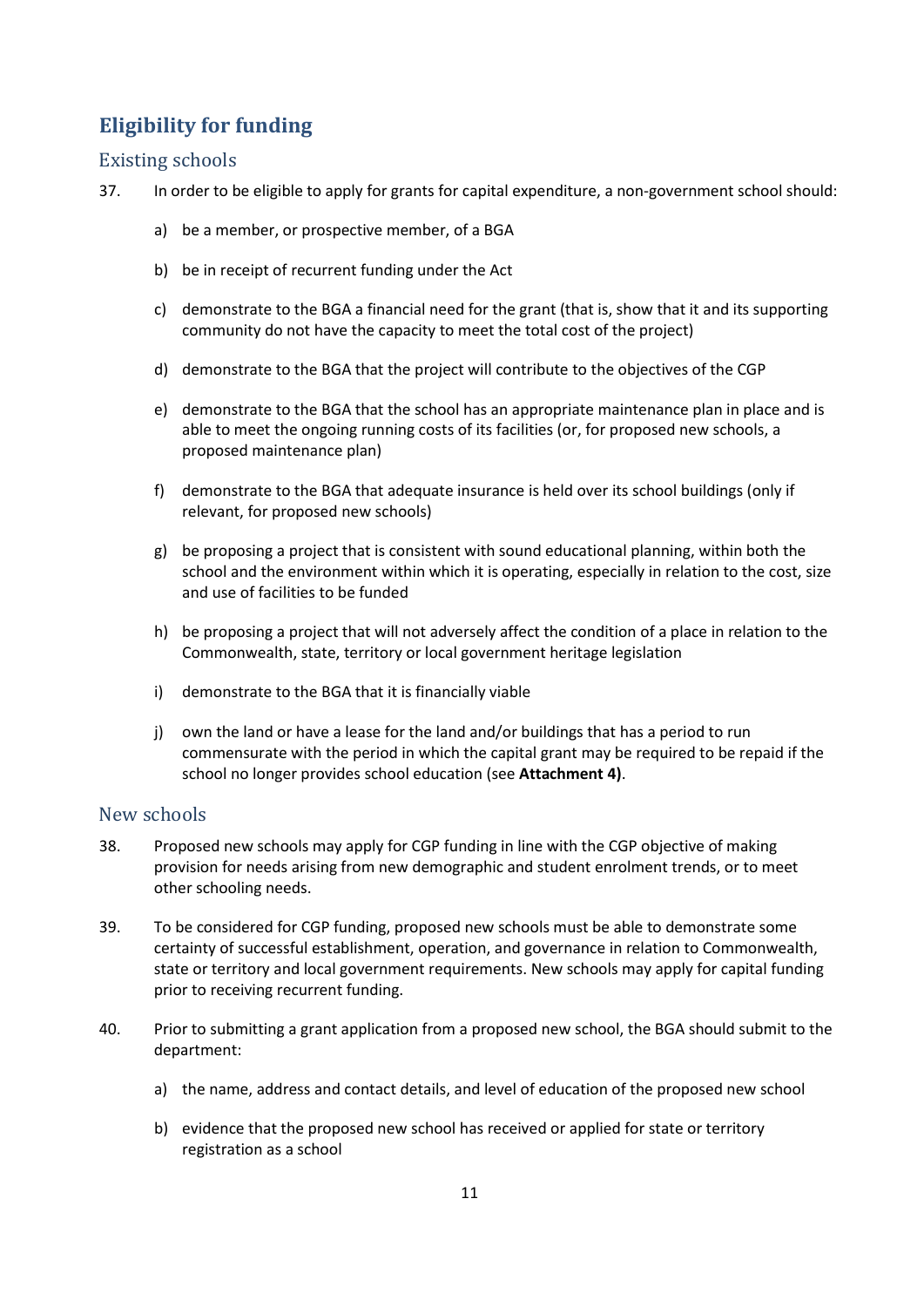- c) evidence that the approved authority for the proposed new school would be likely able to meet the basic requirements for approval under Section 75 of the Act, including in relation to being a fit and proper person and having arrangements for managing and supervising the provision of education at the school (e.g. incorporation details, expertise of key personnel).
- 41. Proposed new schools applying for the CGP require an identifying Australian Government Education ID (AGEID) number (refer to Sections 45-46 of these Guidelines for further information on how to obtain the AGEID).
- 42. The CGP grant will be cancelled and the funding must be repaid in full to the BGA if, by the end of the funding year, the school is not approved in relation to the following:
	- a) recurrent funding
	- b) final state or territory registration as a school
	- c) Departmental recognition of the approved authority.
- 43. While a CGP grant may be approved under these conditions, CGP grant funds should not be paid to the school by the BGA until the school/approved authority has entered into a binding contract with the BGA indicating the school's acceptance of the grant conditions.
- 44. The agreement between the BGA and the approved authority/school must include the provision that if by the end of the funding year the new school's approved authority is not approved by the department; or the school has not received approval for recurrent funding; or obtained final state or territory registration, the CGP grant will be cancelled and the funding must be repaid in full to the BGA (refer to BGA/school agreement in **Attachment 1,** Section 3 (h).

# <span id="page-11-0"></span>Australian Government Education ID (AGEID) Number

- 45. The department's AGEID number is a unique identifier for each school. It is used to identify schools on the department's internet interface SchoolsHUB. BGAs require a school's AGEID in order to submit an application on SchoolsHUB.
- 46. If a school does not have an AGEID (i.e. a new school) the BGA should contact the department's Capital Funding Section (refer to Section 170 for contact information).

# <span id="page-11-1"></span>**Application process**

# <span id="page-11-2"></span>Providing information about the CGP to school communities

- 47. Each year, BGAs should advise member schools of CGP funding and should invite applications for funding.
- 48. The BGA's application procedures should be clearly documented in a BGA's procedures manual. BGAs must provide a copy of the procedures manual to the department upon request. A list of items which may be included in the BGA procedures manual is at **Attachment 6.**
- 49. Section 62 of the Regulation requires a BGA to make the following information about the CGP available to the public each year:
	- a) the amount of financial assistance provided to the BGA in a Program year for capital expenditure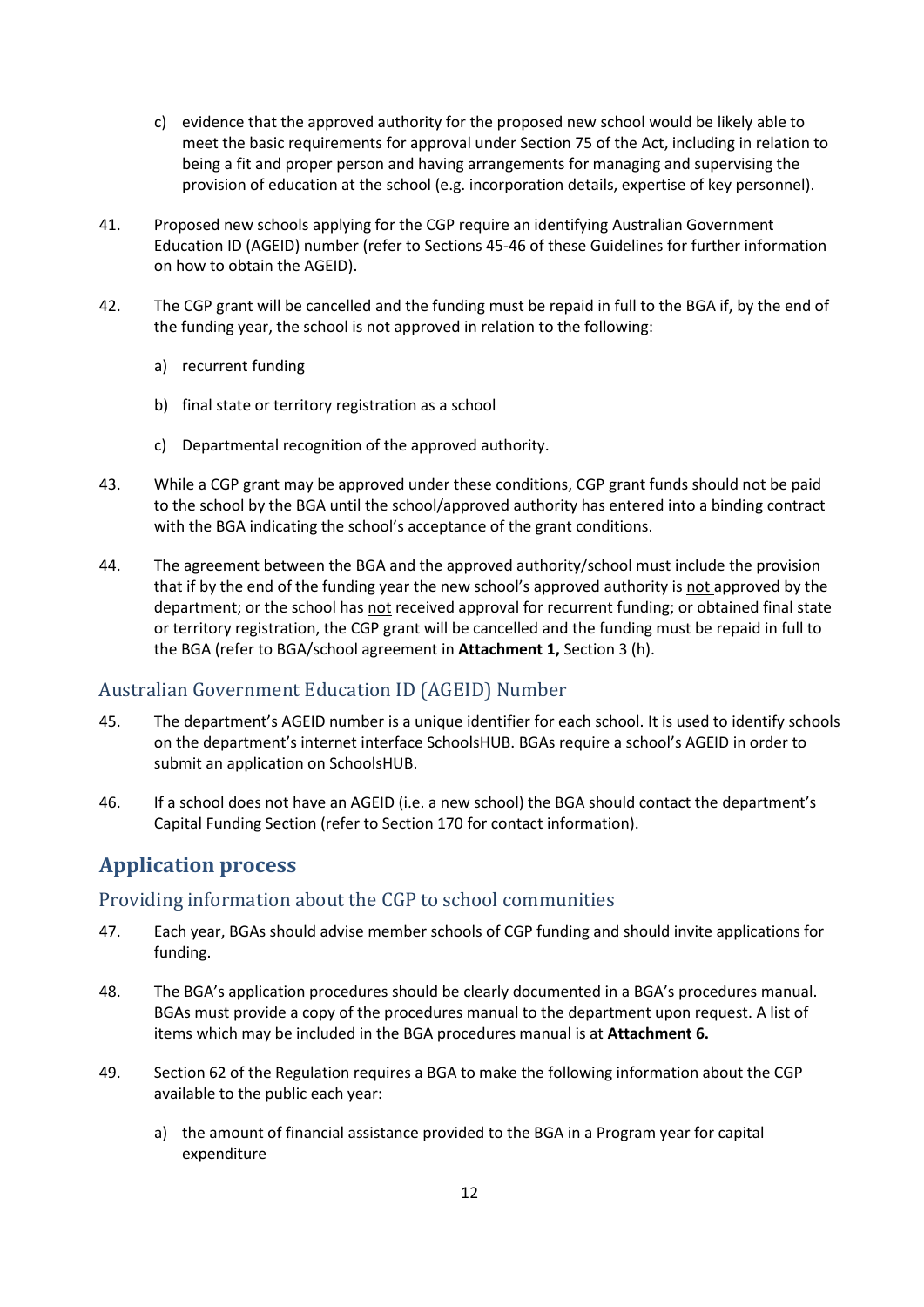- b) how the financial assistance is applied.
- 50. To satisfy these requirements, BGAs should make information publicly available on the application process including eligibility criteria, required documentation, information sessions, closing date of application for funding, procedures for assessment of funding applications, how decisions are made, and contact details of the BGA; and the review process for decisions of the BGA to allocate CGP funding.
- 51. Making the information available to the public may include publishing the information on the BGA website, through newsletters, bulletin boards, application booklets and in other forms of communication. In addition, the BGA should provide the information on request if an applicant is unable to access the website.

# <span id="page-12-0"></span>Meeting the objectives of Capital Grants Program

52. When assessing applications, each authority should ensure the recommended projects contribute to the objectives of CGP (refer Section 8). Schools must state in their applications which of the CGP objectives their project is addressing. Where the project relates to the CGP objective of pursuing the Commonwealth's other priorities and objectives for schooling, further detail should be provided by the BGA to explain how the project relates to the relevant priority or Commonwealth objective.

# <span id="page-12-1"></span>Criteria for capital expenditure

- 53. The BGA must also ensure that each project meets the criteria for capital expenditure set out in Section 6 (Definitions) of the Act, which includes expenditure relating to the following categories:
	- a) investigating the need for:
		- i) schools in particular areas, or
		- ii) schools of particular kinds in particular areas, or
		- iii) buildings or other facilities (or parts of buildings or other facilities), or equipment
	- b) purchasing land, with or without buildings (or parts of buildings)
	- c) planning for the erection, alteration, extension, demolition or refurbishment of a building or other facility (or part of a building or other facility)
	- d) developing or preparing land for building or other purposes
	- e) erecting, altering, extending, demolishing or refurbishing a building or other facility (or part of a building or other facility)
	- f) installing or upgrading water, electricity or any other services
	- g) providing equipment, including information technology (as part of a broader capital project unless special circumstances exist)
	- h) providing furniture (as part of a broader capital project unless special circumstances exist)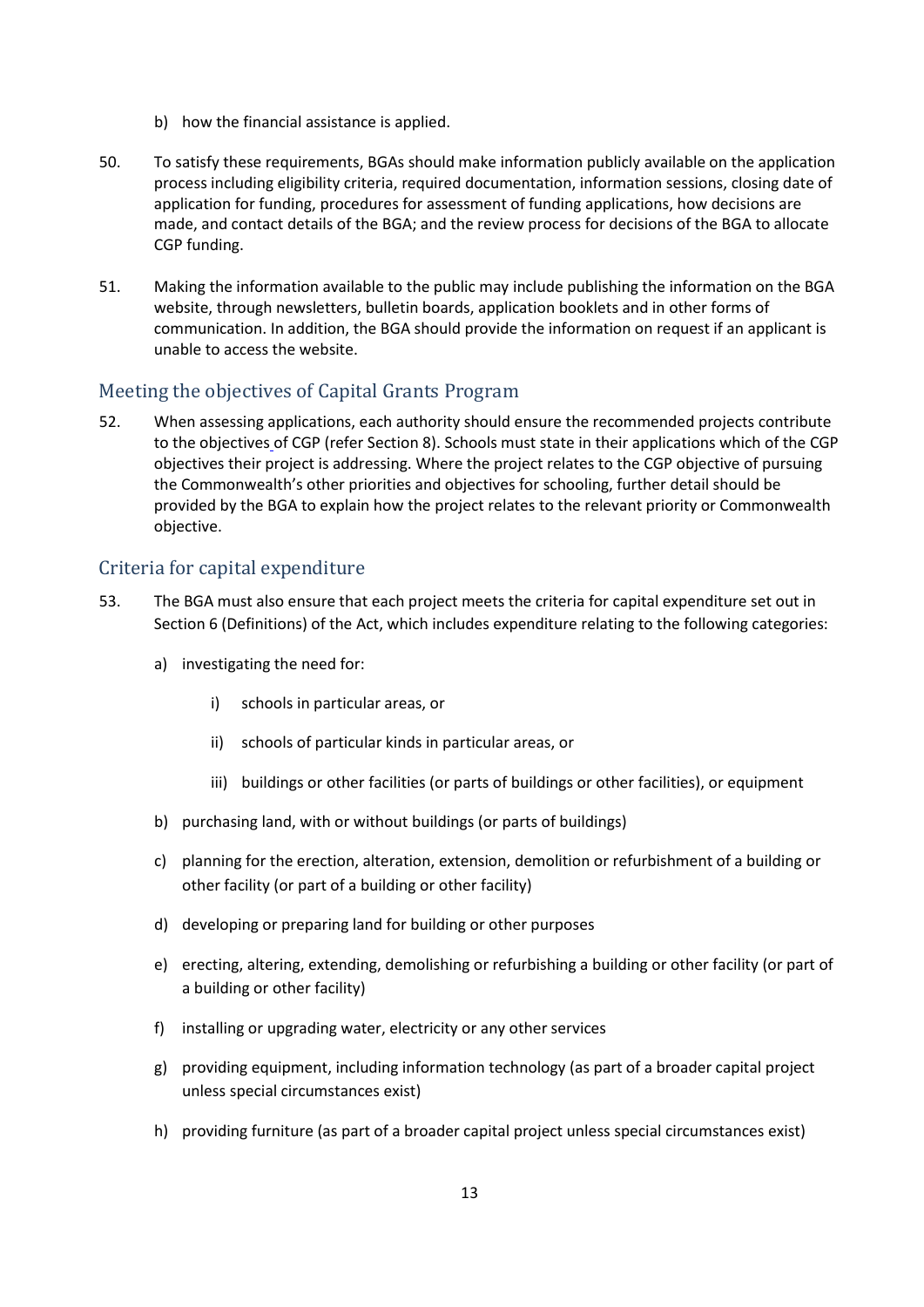- i) providing library materials or obtaining services and goods for cataloguing a library (or part of a library) (as part of a broader capital project unless special circumstances exist)
- j) any other expenditure prescribed by the Regulation.
- 54. CGP funding is not available for:
	- a) facilities which have religious worship as a principal purpose
	- b) facilities in a co-educational school where those facilities will not, as far as practicable, be equally available to male and female students at the school
	- c) where retrospective approval is sought (generally after a contractual arrangement to commence the project has been entered into)
	- d) projects proposed to be undertaken solely by parents and friends
	- e) facilities where the majority of the use will be by full fee paying overseas, or other unfunded students attending a 'for profit' section of the school
	- f) facilities that are principally for pre-primary education, i.e. for children below the prescribed state/territory school starting age or where the facility is not in a formal school setting (for example, an Early Learning Centre attached to a school would not be eligible for CGP funding).

#### <span id="page-13-0"></span>Assessment and ranking of projects for funding

- 55. Once a BGA has established that a project for consideration is eligible for funding, it should rank the projects primarily on the basis of the relative educational disadvantage of the student population of the school. In doing so, the BGA should give priority to the more disadvantaged over the less disadvantaged. All eligible projects should be included in the ranking.
- 56. The BGA should use an assessment methodology, which is sufficiently discriminating to be capable of dividing the full range of its member schools. This methodology may be a combination of generally applied indices and additional applicant-specific information. The BGA should ensure that these are applied in a consistent and equitable way which is able to be supported by evidence.
- 57. Schools that cannot be differentiated on the basis of the relative educational disadvantage of their students may have their ranking refined by reference to the combined effects of the following factors:
	- a) the relative contribution of the projects to the objectives of the CGP
	- b) the appropriateness of the cost, size and use of the facilities to be funded in relation to sound educational planning, such that projects that are more appropriate are given preference over others. Note that projects considered inconsistent with sound educational planning on the basis of cost, size and use of the facilities should not be recommended
	- c) the condition and suitability of existing facilities in relation to the level of facilities needed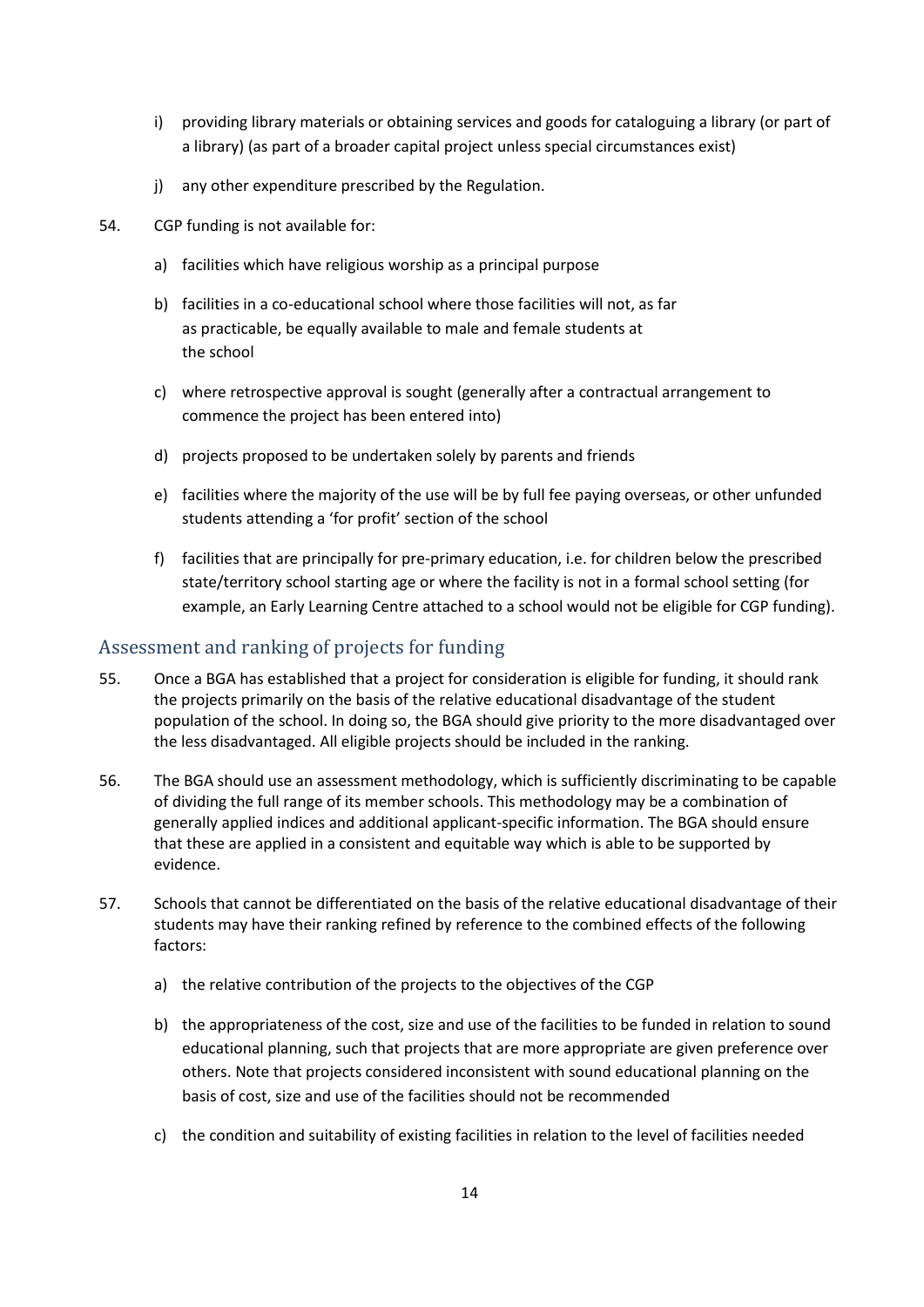- d) where relevant, the extent to which the projects effect economies of scale through the shared provision of educational or recreational services otherwise provided independently by state/territory governments, local governments and non-government schools
- e) the extent to which the school is making adequate and regular provision for the upkeep of its facilities.
- 58. A BGA may depart from this procedure for ranking in an individual circumstance where it believes strict adherence would seriously compromise the achievement of the objectives for the CGP. In such cases, the BGA will advise the department of the specific reasons for the departure in its funding recommendation.

# <span id="page-14-0"></span>Settlement of school contribution and grant sizes

- 59. BGAs should determine the size of grants to be recommended to the department, by assessing the maximum contribution a school and its supporting community can make to the project, both in cash and loans. As well as considering the current and projected student population at the school, BGAs should use a methodology for this assessment that is primarily quantitative and will enable explanations to be made to either an independent appeal body or auditor.
- 60. The school contribution amount should be determined in consultation with the school. The contribution amount should be based on a realistic and informed assessment of the school's expected financial situation in the foreseeable future.
- 61. Project costings should include all financial donations and contributions to projects to be funded under the CGP.
- 62. All in-kind contributions not of a financial nature should be excluded from the project descriptions and costings of a project under the CGP. For example, voluntary work and/or donations of furniture and equipment should not be included.
- 63. When several schools are contributing to a project that will provide common services, contributions from each school should be assessed using the above method. With such projects, one school should agree to accept and manage the grant on behalf of the other partners.

#### <span id="page-14-1"></span>Leases

64. CGP funding is not available to meet the cost of leasing a property. However, a school that is leasing a site can still apply for funding of a construction, refurbishment or equipment project on the property, provided that the lease has a term commensurate with the repayment period (see **Attachment 4**).

## <span id="page-14-2"></span>Property purchase

65. In the case of property purchase, BGAs may assess the non-project dependent aspects of an application (for example, socio-economic status and financial capacity) ahead of a specific property becoming available. The BGA, however, should not submit a recommendation to the department unless a specific property is being proposed for purchase. In such a case, the value of the property is to be confirmed by an independent valuation. Where a property is to be auctioned, the BGA recommends to the department, ahead of the auction, a maximum grant amount. This grant should be no greater than the independent valuation, less the school's contribution.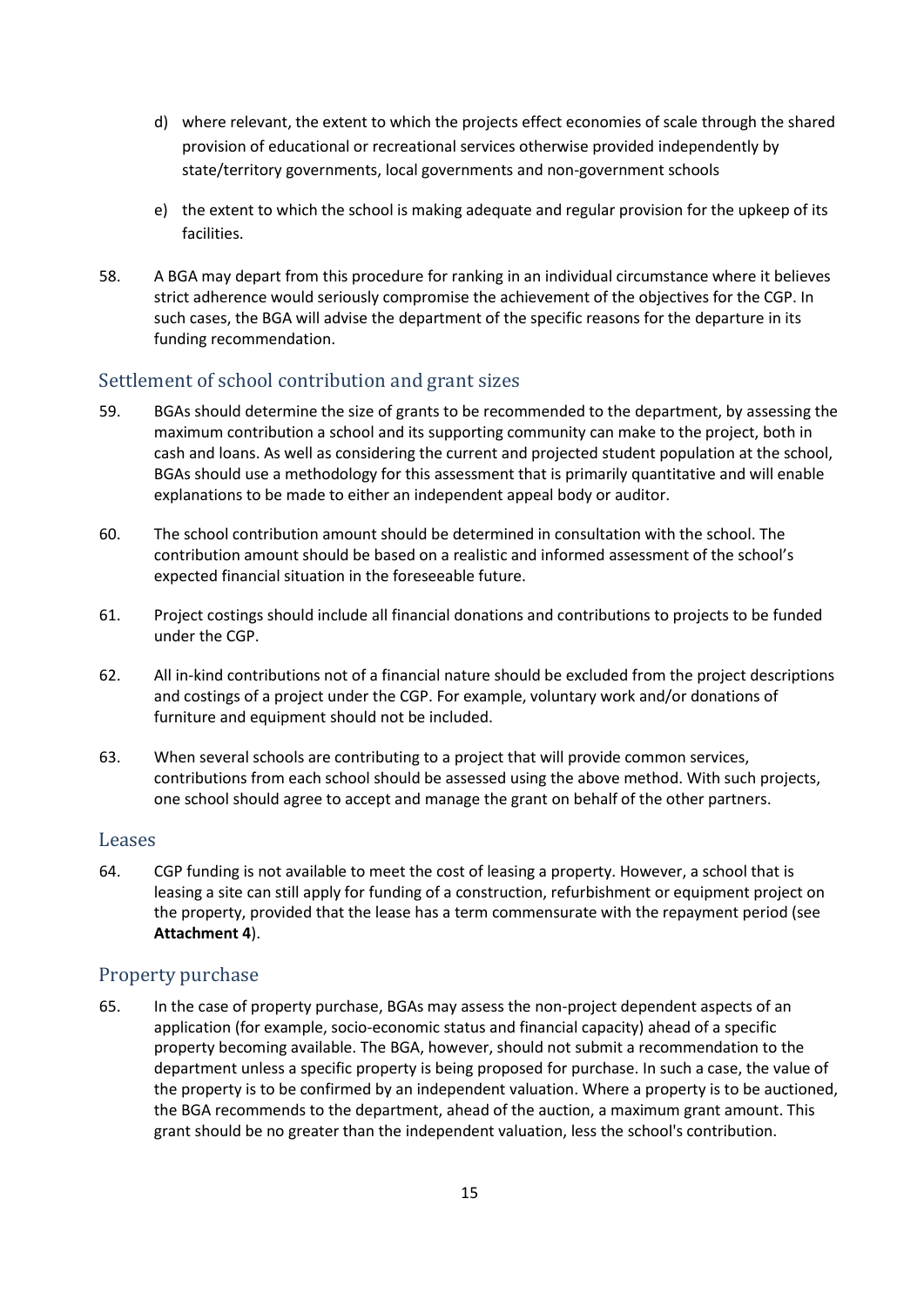# <span id="page-15-0"></span>Tendering

- 66. All tendering procedures should be in line with sound building industry practice and support the principle of value for money, in accordance with the Australian Standard Code of Tendering – AS4120. Tendering procedures should be open and transparent and comply with ethical practice for tendering.
- 67. BGAs must approve all tendering and procurement procedures used by schools. BGAs may determine the tendering method to be used on a particular project. If a BGA is uncertain about a proposed tender method, the BGA should consult with the department.
- 68. Any potential conflict of interest in the tendering process should be disclosed by the school to the BGA [refer to Sections 75 to 78 in these Guidelines, and **Attachment 1**, Section 3 (m)].
- 69. Where a person or body believes a tendering procedure approved by a BGA is unfair, the BGA should provide that person or body with an opportunity to explain their objections to the procedure. The BGA should provide the reasons for its approval of the tendering procedure. **Attachment 5** provides further information on tendering.

# <span id="page-15-1"></span>Building Code 2016 and Australian Government Building and Construction OHS Accreditation Scheme

- 70. The Building Code sets out the Australian Government's expected standards for building contractors or building industry participants involved in Commonwealth funded construction projects. It is Commonwealth policy that Building Code 2016 will be applied to all construction projects indirectly funded by the Commonwealth where:
	- a) the value of Commonwealth contribution to a project is at least \$5 million and represents at least 50 per cent of the total construction project value, or
	- b) the Commonwealth contribution to a project is \$10 million or more, irrespective of the proportion of Commonwealth funding.

For information on the Building Code 2016 see: [https://www.abcc.gov.au/building-code/building](https://www.abcc.gov.au/building-code/building-code-2016)[code-2016.](https://www.abcc.gov.au/building-code/building-code-2016)

71. Schools must also comply with the Australian Government Building and Construction OHS Accreditation Scheme. Under the WHS Accreditation Scheme, schools must only contract with contractors who are accredited under the Scheme, subject to the financial thresholds outlined in Section 70 (above). More information is available at: [https://www.fsc.gov.au/home.](https://www.fsc.gov.au/home)

# <span id="page-15-2"></span>School visits

72. BGAs may seek to verify and supplement quantitative data included on grant applications through visits to schools. Additional information on initial school visits is included at **Attachment 3**. For schools approved for grants, BGAs should commit to visiting those schools during the life of the project (or more often if required) to ensure the works being undertaken are consistent with the project that was approved.

# <span id="page-15-3"></span>Finalisation of recommended projects

73. In negotiating with schools the nature of each project to be recommended for funding, BGAs should aim for a minimum viable project that: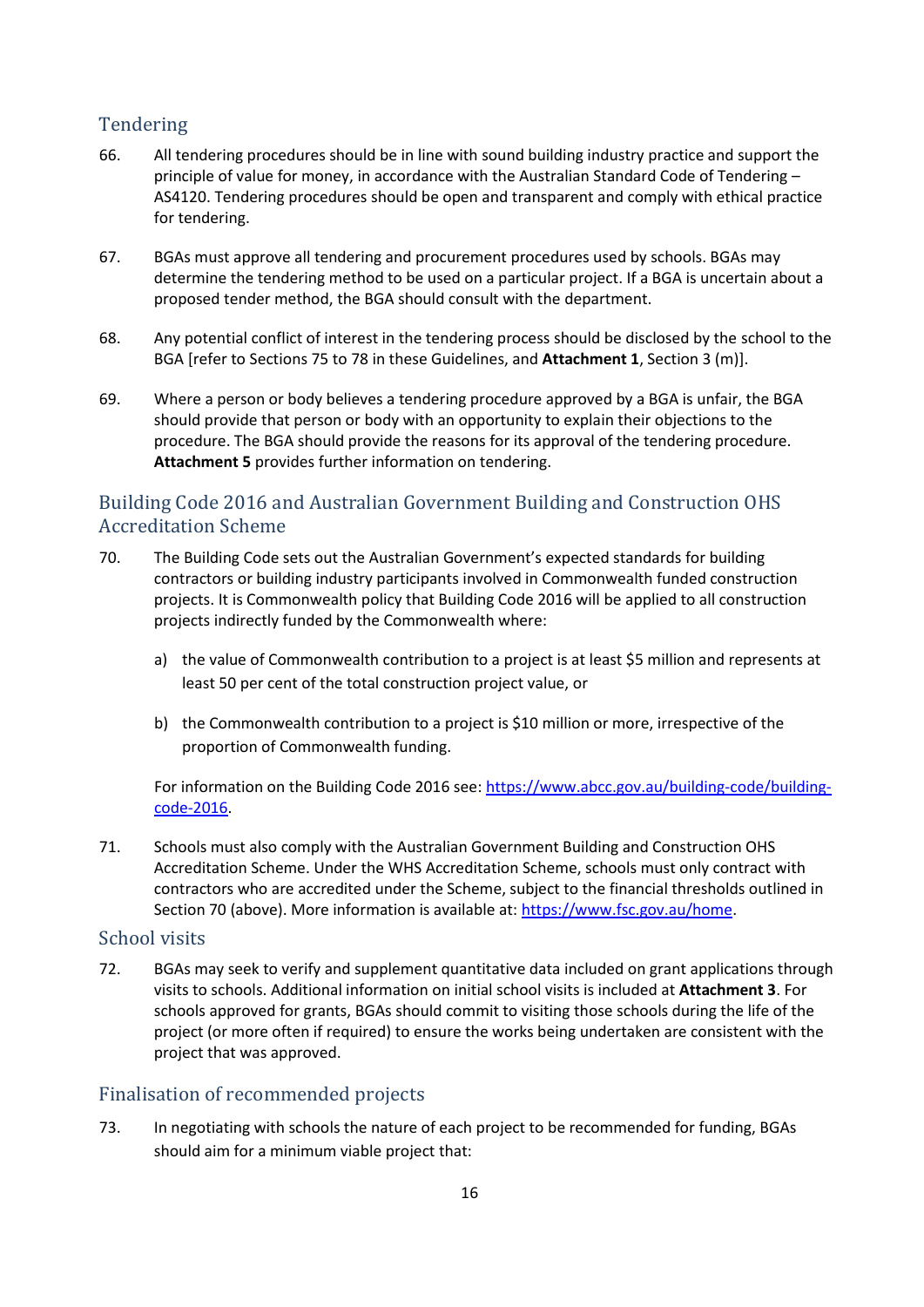- a) meets the objectives of the CGP
- b) is based on sound student enrolment projections for the period closely following the completion of the project
- c) meets the educational needs in a way that is cost effective over the life of the facilities
- d) takes appropriate account of the value of good quality materials and building and design practices that:
	- (i) maximise the life of the structure
	- (ii) maximise the potential for environmental performance
	- (iii) avoid design features that make no significant educational contribution and which may increase construction, maintenance or operating costs.

### <span id="page-16-0"></span>Not recommended projects

- 74. Where a project is not recommended for CGP funding, the BGA should provide its reasons for not recommending the project for Commonwealth approval. These reasons may include:
	- a) No financial need
	- b) Less educationally disadvantaged than other applications
	- c) Not consistent with sound educational planning
	- d) Less disadvantaged on area or facilities condition
	- e) Does not represent value for money
	- f) Contribution to program objectives not demonstrated
	- g) Viability not sufficiently demonstrated
	- h) Application withdrawn
	- i) Deferred for consideration pending resolution of outstanding issues
	- j) Will receive other funding
	- k) Other (for example not a member of a BGA, National Estate issues).

#### <span id="page-16-1"></span>Conflict of interest

- 75. Where there is an actual or potential conflict of interest at any stage of a project, a BGA should manage or resolve the conflict. A conflict of interest may arise, for example, where a member of a BGA assessment committee has an interest in a member school applying for Commonwealth capital assistance. A conflict of interest may also arise when a person associated with the governance of the school (approved authority, school board, staff member or other associated person or entity) has an interest in a body bidding for work funded by the Commonwealth.
- 76. BGAs should advise schools applying for CGP grants of the Commonwealth requirements in relation to conflict of interest [see **Attachment 1** Section 3. (m)].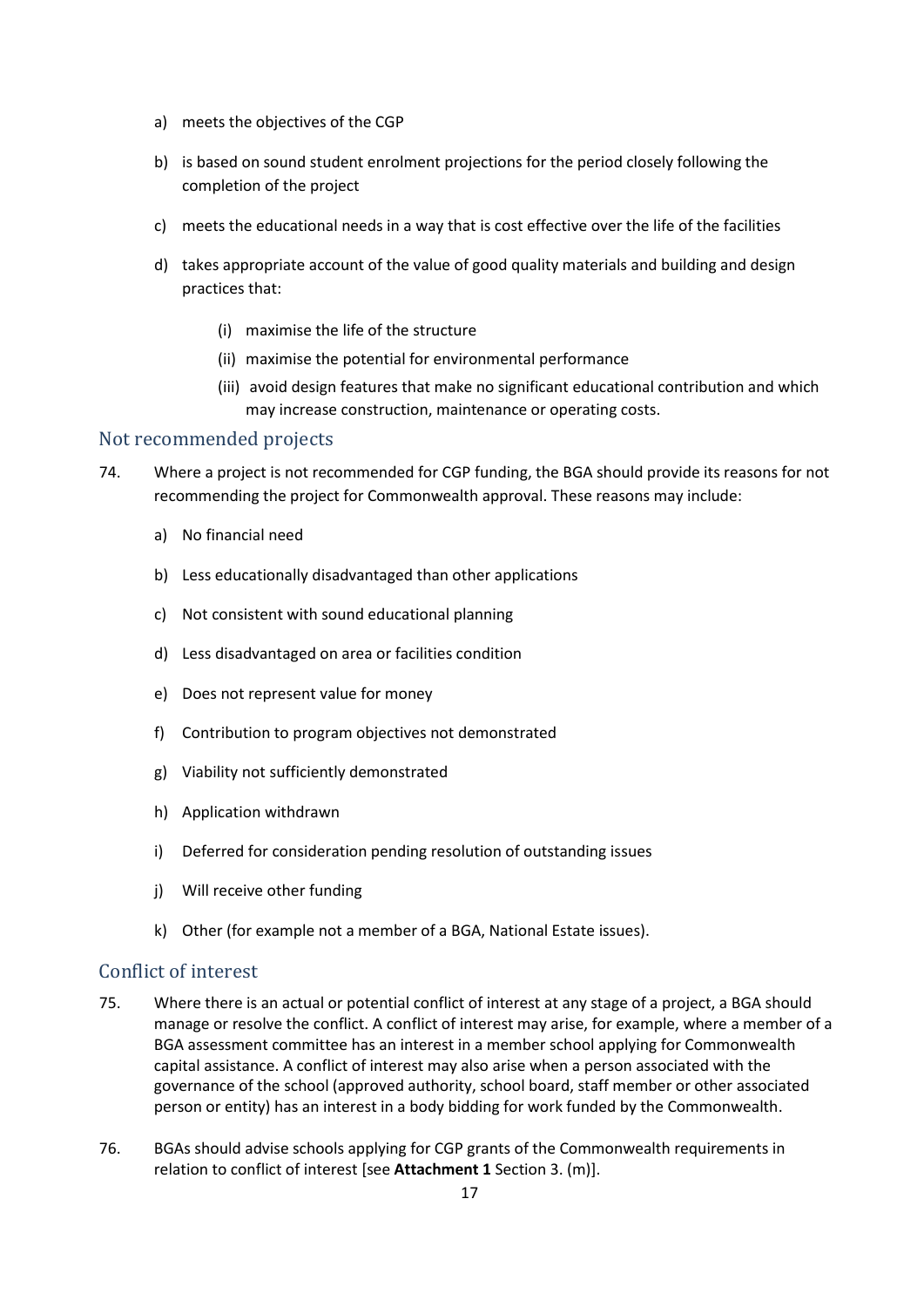- 77. BGAs, if necessary, may seek advice from the department to help resolve conflicts of interest. In such a case, the BGA should write to the Director of the Capital Funding Section (refer to Section 170 for contact information).
- 78. BGAs should document all steps taken in resolving conflicts of interest. This documentation is to be made available to the department, or other appropriate Commonwealth authorities, upon request.

# <span id="page-17-0"></span>Multiple-school project

- 79. A single project providing facilities available to multiple schools may also be eligible for funding. One school must be nominated to be the lead school, which would have primary management of the project. Evidence should be provided that access to the facilities by all contributing schools is protected for a reasonable period.
- 80. In exceptional circumstances, BGAs may also apply to manage a project on behalf of multiple schools ('BGA Project' in SchoolsHUB). Under subsection 67(2) of the Act, the Minister may determine a single amount of financial assistance which the Minister is satisfied is required for capital expenditure by a BGA for all the schools (or a number of schools) that BGA is approved for under the Act.
- 81. BGA managed projects must demonstrate the benefits to be achieved by conducting a single BGAmanaged project, rather than a series of projects from individual schools. Such projects may be considered as a response to unforeseen or developing issues affecting a number of schools. Projects would be assessed on the basis of meeting the CGP objectives, aligning with the CGP criteria for capital expenditure and demonstrating a particular benefit to disadvantaged member schools.

# <span id="page-17-1"></span>**Approval process**

82. The Minister must be satisfied that a school needs the financial assistance for capital expenditure and that the capital expenditure meets the aims of the CGP.

## <span id="page-17-2"></span>Timing

- 83. The deadline for the submission of capital projects is 30 September each year, unless another date has been agreed by the department in writing.
- 84. Acceptance of submissions after the closing date is at the discretion of the department. Where finalisation of a recommendation is awaiting further information or developments from the school, the BGA should notify the department.

## <span id="page-17-3"></span>Submission of schedule

- 85. The schedule should include the recommended and the not recommended projects.
- 86. The BGA should supply information about any special features that have influenced the assessment of a project in a way that would not be apparent from the standard project information normally supplied.
- 87. BGAs should keep a detailed description of the scope of work including components of the project such as site works, items and quantity of furniture and equipment and professional fees etc. This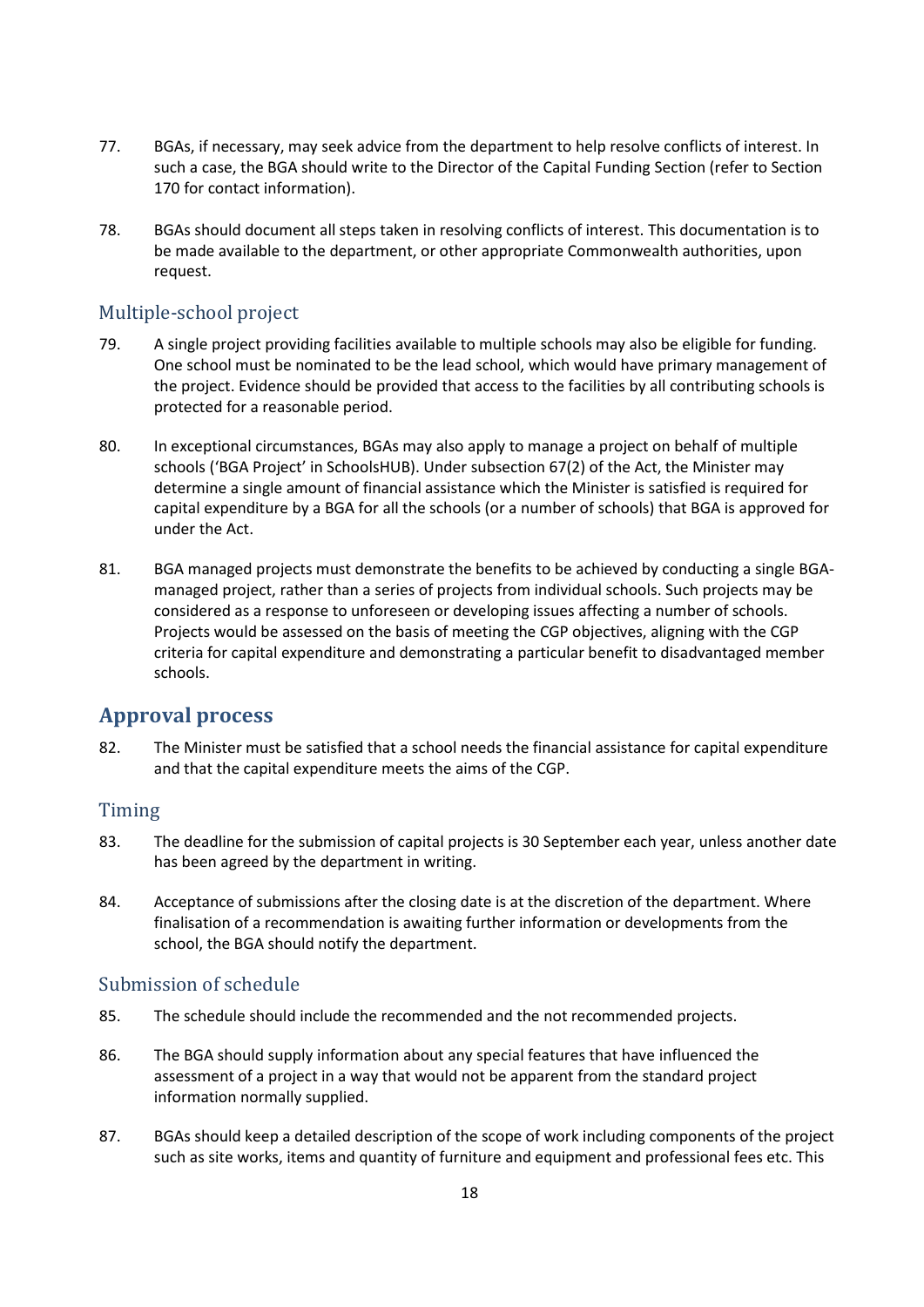detailed description should be used in the acceptance of the grant agreement between the BGA and the school and in the financial accountability documentation completed by the school.

88. Each BGA must submit its schedule to the department for approval via SchoolsHUB.

### <span id="page-18-0"></span>Ad hoc schedules

- 89. As a general rule, a BGA should include all recommendations for funding in one annual schedule to enable ranking of competing applications and for administrative efficiency. However, ad hoc schedules of projects may be accepted where it is not practicable for a project proposal to meet the annual Schedule list timeline, or where additional funding becomes available, for example through project savings. BGAs should seek approval from the department for any ad hoc schedule projects.
- 90. Ad hoc schedule projects are subject to the same assessment criteria as annual Schedule projects. Ad hoc project recommendations must also be submitted through SchoolsHUB using the same process required for the submission of the annual Schedule.
- 91. If an ad hoc project application has been received, but the BGA does not recommend a grant, the BGA should submit the proposal to the department as a new project that is not recommended for CGP funding.

#### <span id="page-18-1"></span>Review of decision

- 92. Where a BGA does not recommend a project, the BGA should provide reasons to the applicant school and should afford the school the opportunity to have the application reviewed.
- 93. This review process must be:
	- a) independent of the original assessment process and personnel
	- b) mutually acceptable to the BGA and its member schools.
- 94. This review process may be done before, or in parallel with, the submission of the BGAs Schedule list to the department.
- 95. Schools or members of the school community may also request a review of other aspects of the application or grant management process from the BGA.
- 96. The BGA should advise the Director, Capital Funding Section, in writing of any appeal as soon as it becomes aware of a request for review. All outcomes of the reviews should be communicated in writing to the department.

# <span id="page-18-2"></span>Notification of approval

- 97. The department will inform each BGA in writing of all approved projects and of any special conditions applying to individual projects. Successful schools will also be notified in writing by the department.
- 98. The approval notification normally occurs in December each year.
- 99. BGAs should ensure that any conditions which attach to the approval of a project are legally enforceable. Each school receiving capital funding must enter into legally binding written agreement with its respective BGA and in doing so, the school must agree to be bound by all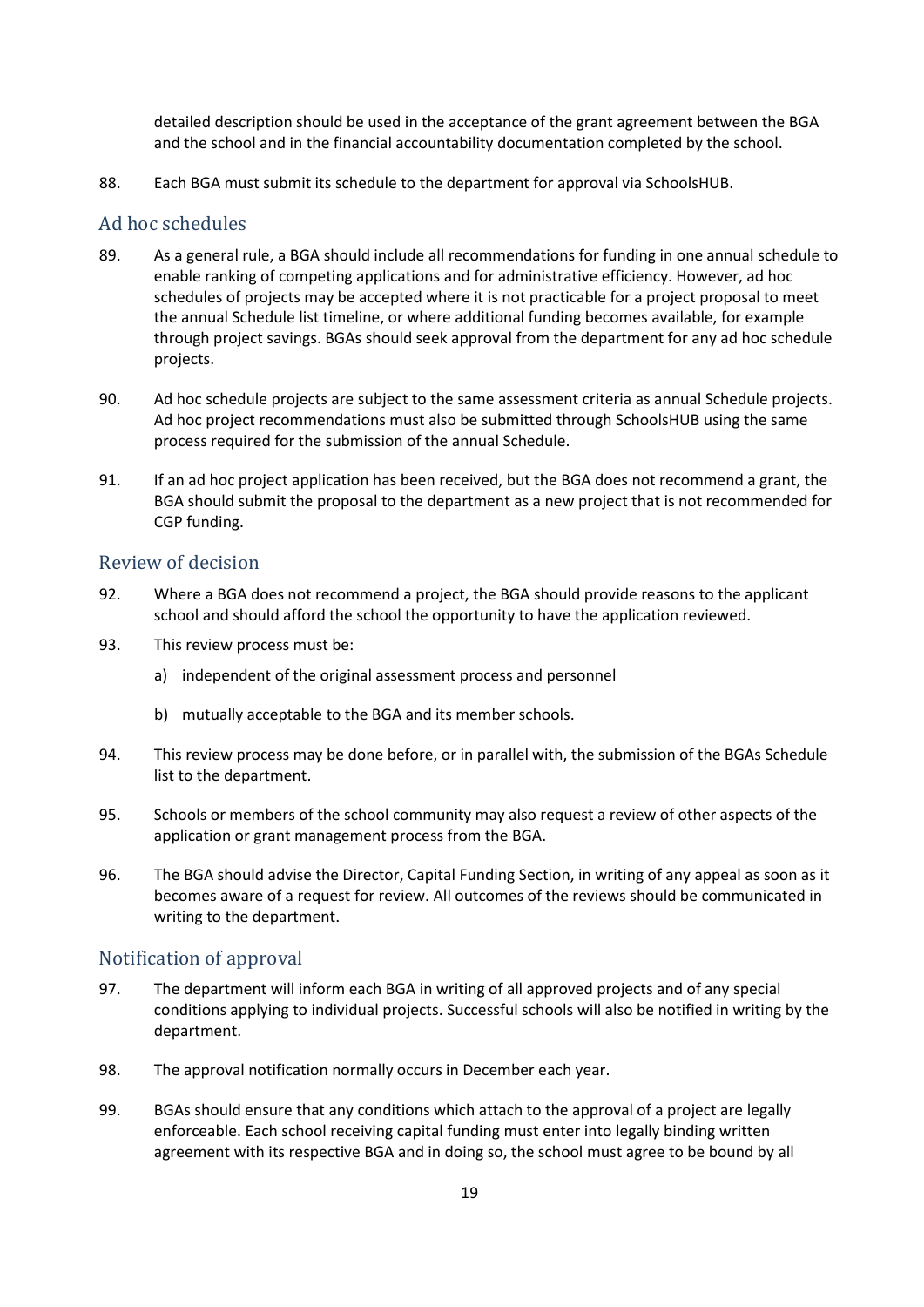attached conditions. Agreements should include certain conditions, including the Commonwealth right of recovery, assignment of rights and other requirements (see **Attachment 1**). BGAs must provide copies of executed agreements to the department when requested.

- 100. Where a new school has been approved for capital funding, the BGA must include a clause in the agreement with the school/approved authority specifying that should the school not be approved for recurrent funding by the department; and/or not receive final state or territory registration; and/or the approved authority not be recognised by the department, the school will repay the grant in full to the Commonwealth (see **Attachment 1**, Section 3. (h)).
- 101. The entity with which a BGA enters into an agreement in relation to a grant must be a legal entity, usually an incorporated body (for example a body corporate or an incorporated association) or a statutory body with the ability to enter into legally binding contracts and to sue and be sued in its own name.
- 102. This body must:
	- a) operate the school
	- b) have a legal right to own or occupy the land on which the project facilities are to be built (for example, under a lease or as beneficiary of a trust).
- 103. Where the operator of the school and the owner of the land are not the same entity, the BGA should ensure that the Commonwealth's recovery rights are protected, for example by an agreement between the school and the land owner. This may be the existing tenancy lease, where the lease runs for a period commensurate with the designated used period.

# <span id="page-19-0"></span>Public announcement of funding

- 104. The Minister reserves the right to make public announcements about the capital program or relevant capital projects at any time and to inform schools about the approval of projects.
- 105. BGAs should not publicly announce the approval of grants or advise schools that an approval has been granted until formally advised by the department. Further details on recognition are at Section 149.

# <span id="page-19-1"></span>**Managing capital funding**

## <span id="page-19-2"></span>BGA agreements with schools

106. Schools should enter into appropriate funding agreements with their BGA before any capital funding payment can be made. Payments of capital funding will not be made to schools that are not formally bound to the funding conditions listed below.

## <span id="page-19-3"></span>Funding conditions

- 107. In order for the BGA to comply with its obligations under the Act and Regulation, the BGA should ensure that schools are subject to the following funding conditions:
	- a) spend the funding only on the approved project as described in relevant project documentation
	- b) obtain prior approval from the BGA for any amendments to the approved project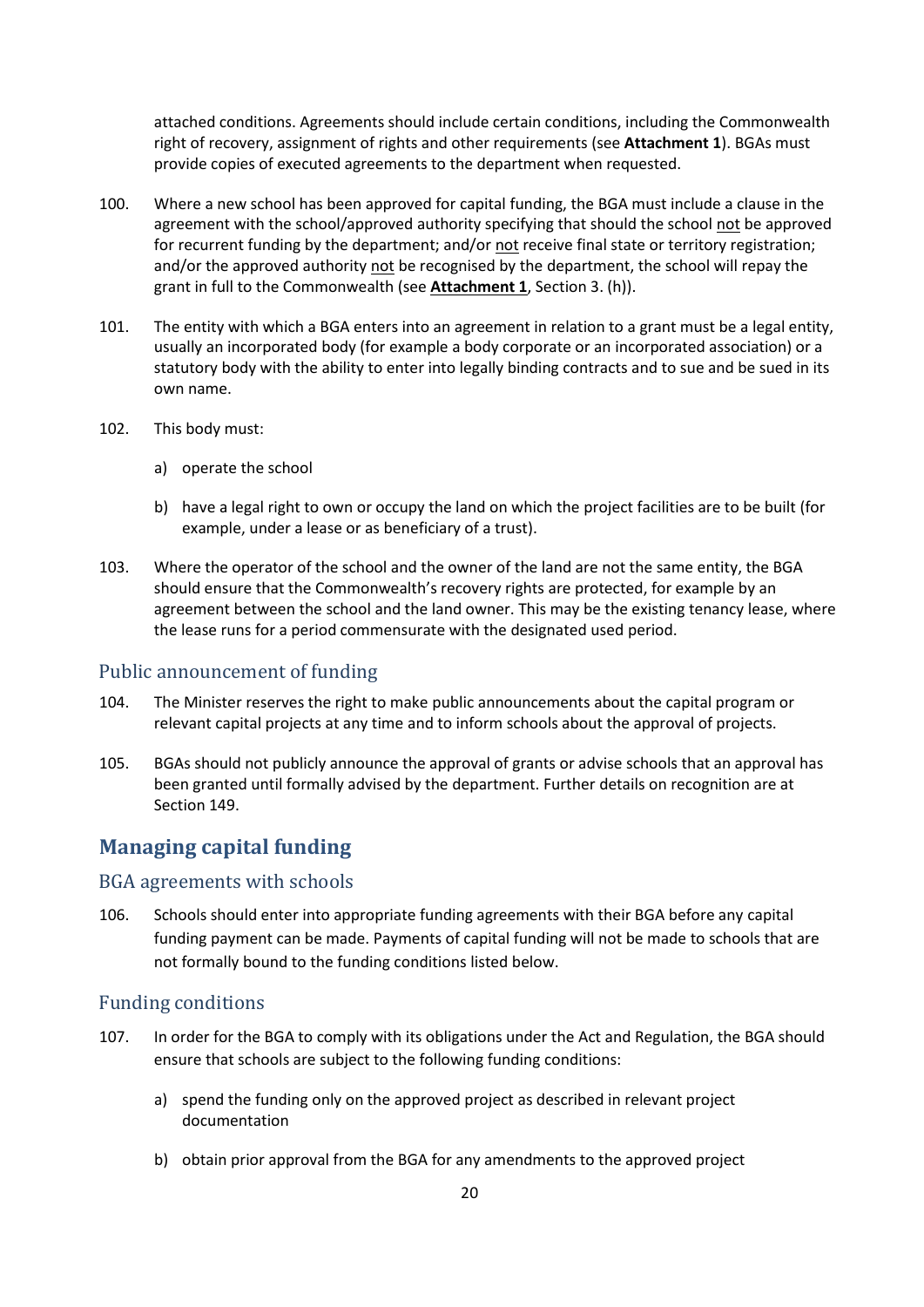- c) enter into a legally binding contractual arrangement (for example, sign a contract with a builder) to proceed with the project before the end of the year in which the first instalment of the grant is payable unless, in exceptional circumstances, the department gives prior approval for a later commitment date
- d) contribute at least the amount specified as the school contribution in the grant offer
- e) spend grant payments, including any interest earned on grant payments on the approved project and as soon as possible during the program year in which the funds are provided
- f) ensure that the project is completed to a satisfactory standard, and within a reasonable time in accordance with the grant description and with all relevant local government requirements
- g) keep full and accurate records in a form that will permit comprehensive information to be provided to the Australian Government if required in accordance with the Act
- h) provide to the BGA within a specified period after the completion of the project, accountability information including documentation on practical completion (e.g. Certificate) prepared by architects and accountants which certifies:
	- i. the total expenditure and grant received for the project
	- ii. that the project is completed in accordance with the approved project description and
	- iii. that the grant monies were spent only on the approved project.
- i) allow the BGA and/or the Commonwealth to inspect the project
- j) meet the Commonwealth recognition requirements for CGP funding
- k) use the funded facilities for the purpose of providing school education services for locations, levels of education and students that have been recognised by the relevant state or territory government
- l) notify the BGA if the school ceases to use the facilities funded principally for the provision of primary and/or secondary student education or sells or otherwise disposes of the facilities as specified in the Commonwealth right to repayment schedule at **Attachment 4**
- m) upon request by the BGA, pay the BGA all or part of the funds that are owing to the Commonwealth, as explained in Commonwealth right to repayment at **Attachment 4**
- n) acknowledge and agree that if the Minister makes a determination under Section 110(1)(a) of the Act following the closure, sale or disposal of facilities referred to in Item l above, then the BGA may recover that specified amount from the approved authority as a debt due by the approved authority to the BGA. The approved authority must also acknowledge that the BGA may assign its right to recover the specified amount to the relevant state/territory or the Commonwealth (as explained in **Attachment 4**)
- o) comply with any other conditions under which the funding is provided, including additional grant conditions required by a BGA.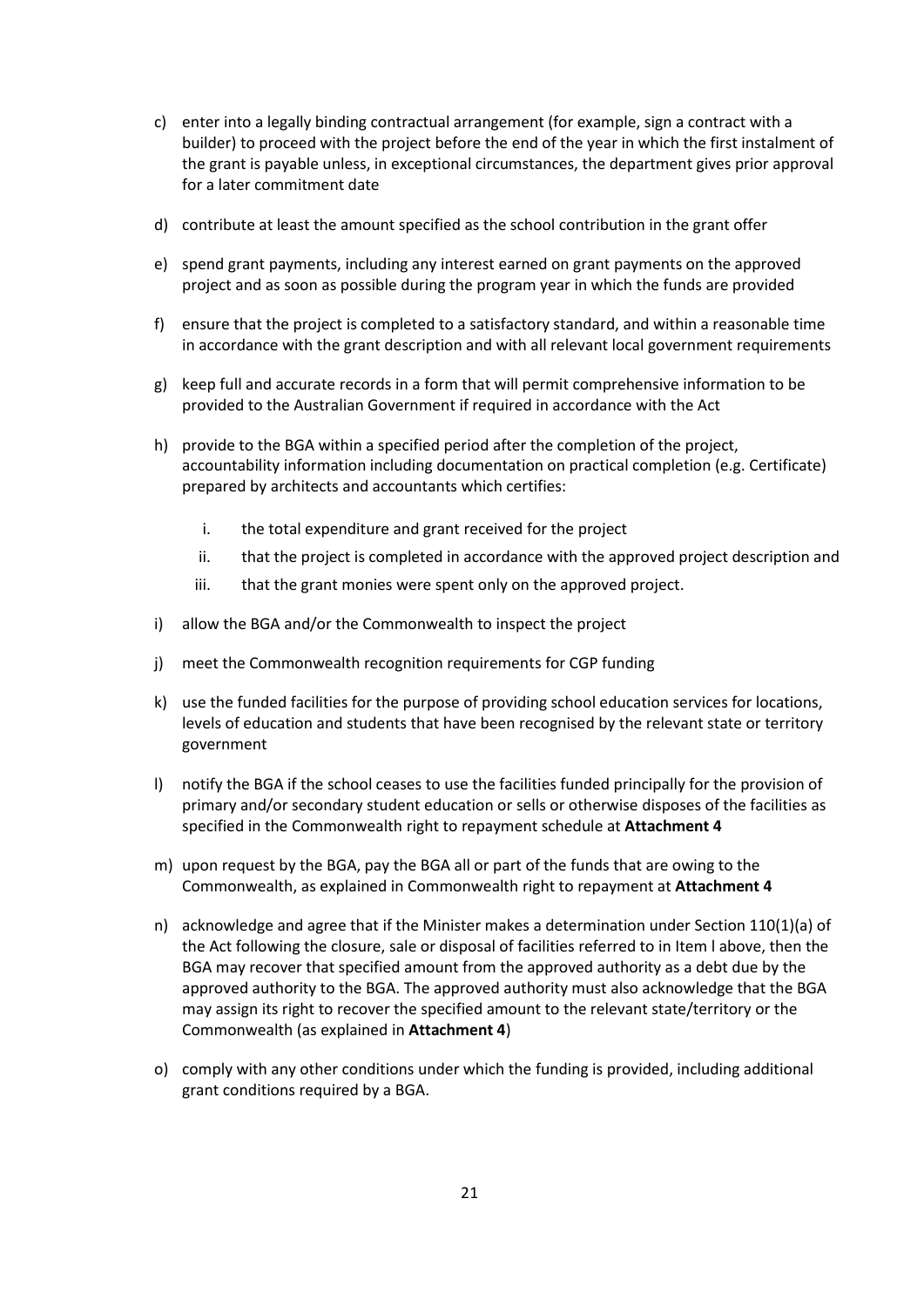### <span id="page-21-0"></span>Commitment to commence a project

- 108. When funds are approved for payment in a particular program year, the BGA should ensure that the relevant schools enter into legally binding commitments to proceed with those projects (e.g. signing a building contract) by the end of that year or such later date as the department approves.
- 109. If a school cannot make a commitment to commence the project by the end of the program year, the BGA should seek the department's approval to reallocate the funds to other projects which have commenced, or can commence, before the end of the year. In exceptional circumstances, the department may consider approval for a later commitment date.
- 110. If the BGA is unable to reallocate the funds in this way, the BGA should advise the department in writing.
- 111. Schools seeking CGP funding should not commit themselves to proceed with a project (e.g. by signing a contract) prior to being advised by their BGA that the department has approved the project. Grants will not be approved where a commitment has already been made to proceed with the project. Subject to the BGA's agreement, schools may proceed to prepare working drawings and to call tenders prior to project approval, but the Commonwealth does not accept liability for the costs of doing so in the event the project is not approved.

#### <span id="page-21-1"></span>Project variations

- 112. A change of circumstances after the approval of a project may require a variation to the project. Aspects of the projects that may be varied include, but are not limited to:
	- a) total project cost increase or decrease
	- b) school contribution increase or decrease
	- c) the start or end date being moved by more than one year
	- d) changes to the scope or project category, facility category or other descriptor of the project
	- e) a request to vary the date for commitment if the school cannot enter into a commitment (sign a contract with a builder) for the project before the end of the year in which the project was approved
	- f) moving an amount of funding to an earlier or later program year (re-profiling)
	- g) cancelling (withdrawing) a project.

Note: Re-profiling occurs when CGP funding for a project is moved between program years with no change to the total CGP funding amount (for example, increasing a project's 2021 funding amount by \$10,000 and reducing its 2020 funding by \$10,000).

- 113. All variation requests must be submitted via SchoolsHUB to the department for consideration and approval. For more complex variations, the BGA may wish to discuss the circumstances of the variation with the Capital Funding Section, or provide additional information by email.
- 114. It is the responsibility of the BGA to recommend to the department, in respect to funding or other changes to the project, the course of action which best serves the objectives of the CGP.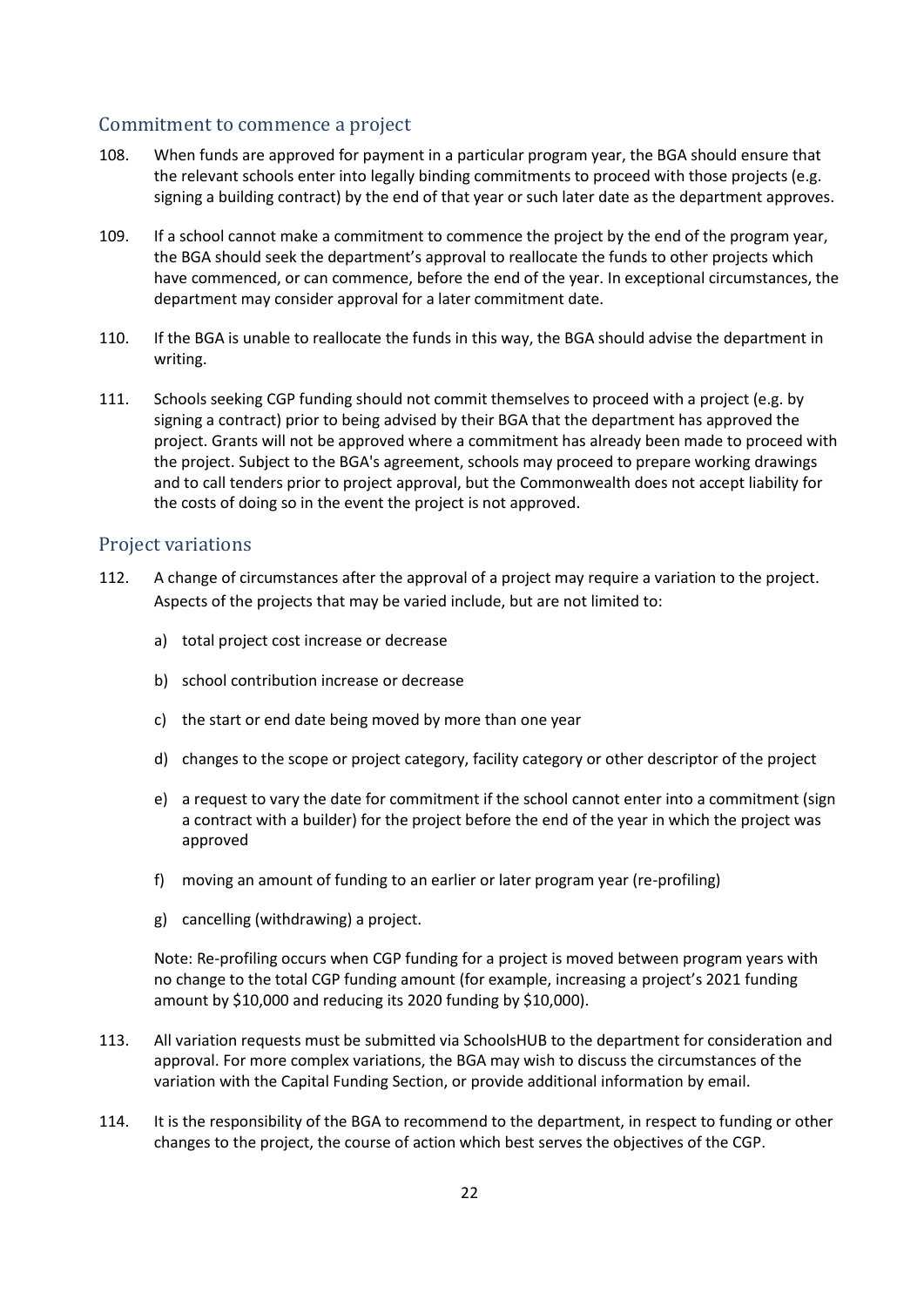- 115. BGAs should ensure that, if additional funding is required for a variation, sufficient funds are available for the proposed variation.
- 116. If a variation would affect the current year's allocation, it should be committed before the end of the current year to ensure the full allocation can be paid before the end of the year.
- 117. The department will approve all changes in writing or through SchoolsHUB.

#### <span id="page-22-0"></span>Payment to BGAs

- 118. Grant payments under the CGP are made in 11 instalments up to the commitment of the BGAs allocation amount. The first payment in January is for administration allowance only. The February payment is for project grant funds only. From March onwards, the payment will be for both project grant funds and administration allowance.
- 119. Payments to BGAs will be increased by the required amount for Goods and Services Tax (GST). A Recipient-Created Tax Invoice will be available via SchoolsHUB.
- 120. BGAs should manage the timing of the payments to schools to minimise paying out funds ahead of expenditure actually being incurred on projects.
- 121. If, at a point in time, a BGA has insufficient funds on hand to pay all claims, it should give priority to those schools that can least afford to wait for the payment.
- 122. If a BGA does not comply with any conditions under the Act or the Regulation, the payments may be delayed in accordance with Section 110 of the Act.

## <span id="page-22-1"></span>Payment to schools

- 123. BGAs should not pay funds to a school prior to the school entering into a binding contract with the BGA that binds the school to the conditions upon which the grant was approved.
- 124. Subject to Section 123 above, BGAs may make an advance payment to a school (including proposed new schools) once a project has commenced to cover initial project costs, provided this advance payment is made within the program year during which funds are payable. The BGA must make all subsequent payments on the basis of expenditure already paid or committed as part of the approved project, following receipt from the school of progressive expenditure statements or similar.
- 125. A BGA must not make payment to a school until the BGA is satisfied after making reasonable enquiries, that the school has met all grant condition requirements, for example, that the school has executed contracts with third party providers to undertake project work.
- 126. A BGA must stop all payments to a school immediately upon receiving written advice from the department that the school is in breach of any condition(s) applying to its receipt of Commonwealth schools program funds (e.g. recurrent funding). The BGA must not make a payment to the school until it is advised in writing by the department that payment(s) may proceed.
- 127. BGAs may require a school to pay its contribution before the BGA commences grant payments, where the BGA judges that it would be prudent. For example, there may be circumstances where a BGA believes a school has the capacity to contribute a certain amount to its project, but the BGA is not confident the school will necessarily preserve the funds/assets for this purpose. There may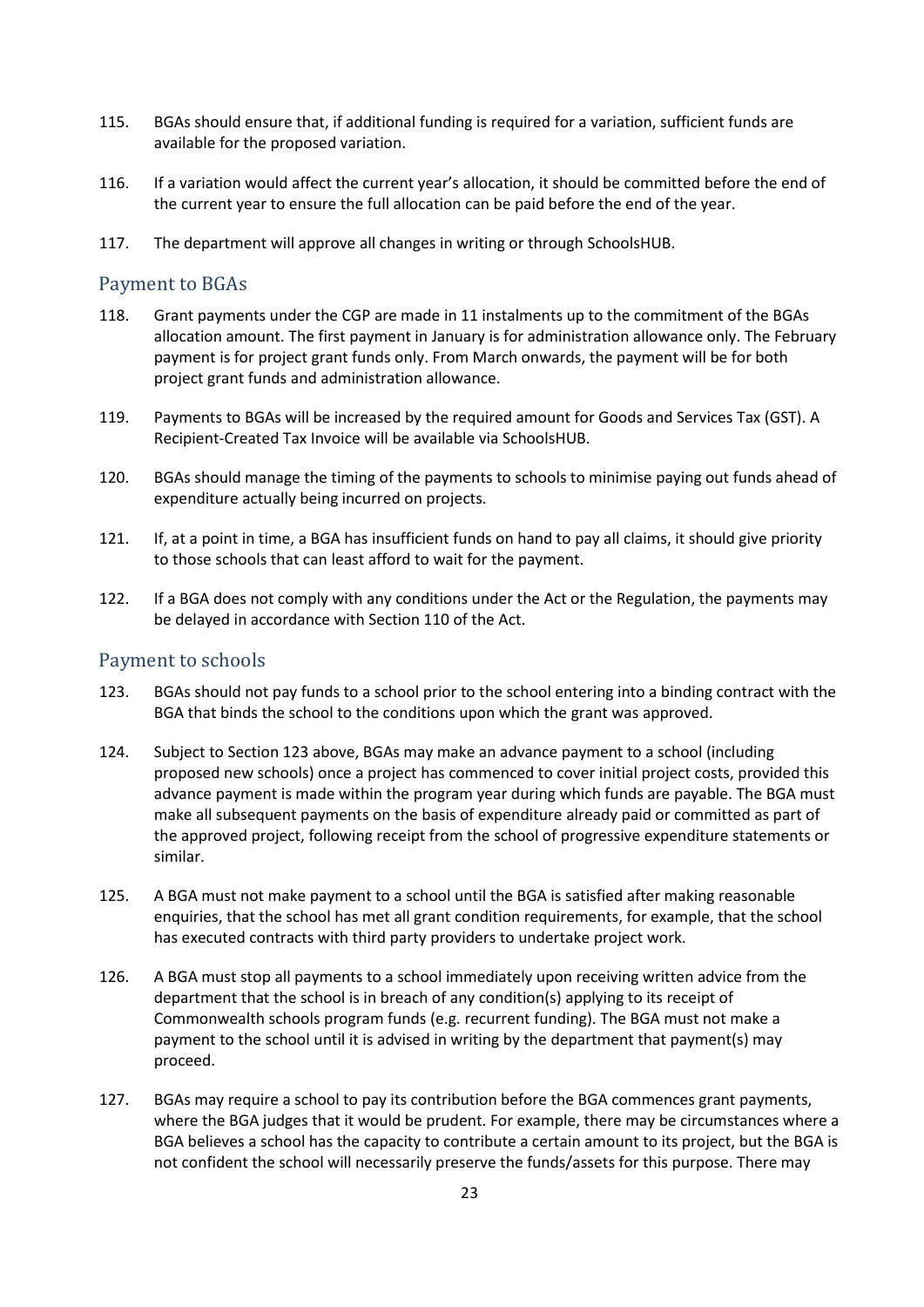also be circumstances where the school has indicated it will acquire the necessary funds (for example, through borrowing) however the BGA may not be confident of this happening.

- 128. BGAs must ensure they have sufficient funds available to make the required payments to schools as they fall due.
- 129. If a BGA wishes to vary funding expenditure relating to approved forward commitment due to changes in project's construction timetable (i.e. ahead or behind schedule), it must seek approval through a formal variation via SchoolsHUB.
- 130. BGAs must keep records of payments to schools for each project for each program year.

### <span id="page-23-0"></span>Recovered Funds, Interest and Savings

- 131. Recovered funds, interest or savings can be allocated to an existing or new project, by submitting a request for the department's approval.
- 132. Recovered funds and savings funds must be committed to another project within 12 months of the funds becoming available, irrespective of the year in which the funds were originally allocated (see Section 30 of the Regulation).

#### <span id="page-23-1"></span>Recovered Funds

133. Recovered funds refer to funds that are returned to the BGA after a project has been acquitted, usually as a result of a school closing. If a school has acquitted a capital project and is still bound by the designated use period, a recoverable amount will be determined to be repaid to the BGA in accordance with Section 64 of the Regulation.

#### <span id="page-23-2"></span>Interest

- 134. Interest refers to the amount of funds that a BGA earns from a bank account which holds capital funding until it is disbursed to a school for a capital project.
- 135. The Minister may direct the BGA in relation to the use of accrued interest funds (see Section 30 of the Regulation).

#### <span id="page-23-3"></span>Savings

- 136. Savings refer to unspent grant funds at completion of the project. For example, where a total project cost has been over-estimated and there are unspent grant funds at completion of the project, those funds are referred to as 'savings'.
- 137. In the case where the cost of an approved project, at the completion of the project, is less than the estimated cost upon which the Commonwealth capital funding offer is based, the funding should be reduced by the amount by which the project cost has decreased. A decrease in the school's contribution following project savings may occur, with the approval of the department, where the BGA has re-assessed the school's capacity to contribute to the project and found that the school's underlying financial position has changed since the project was approved.

# <span id="page-23-4"></span>Cancelled

138. Cancelled funds refer to funds that were allocated to an approved project which does not or cannot commence. The funds which were allocated to the cancelled (withdrawn) project become unallocated and should be reallocated to other eligible project/s within twelve months.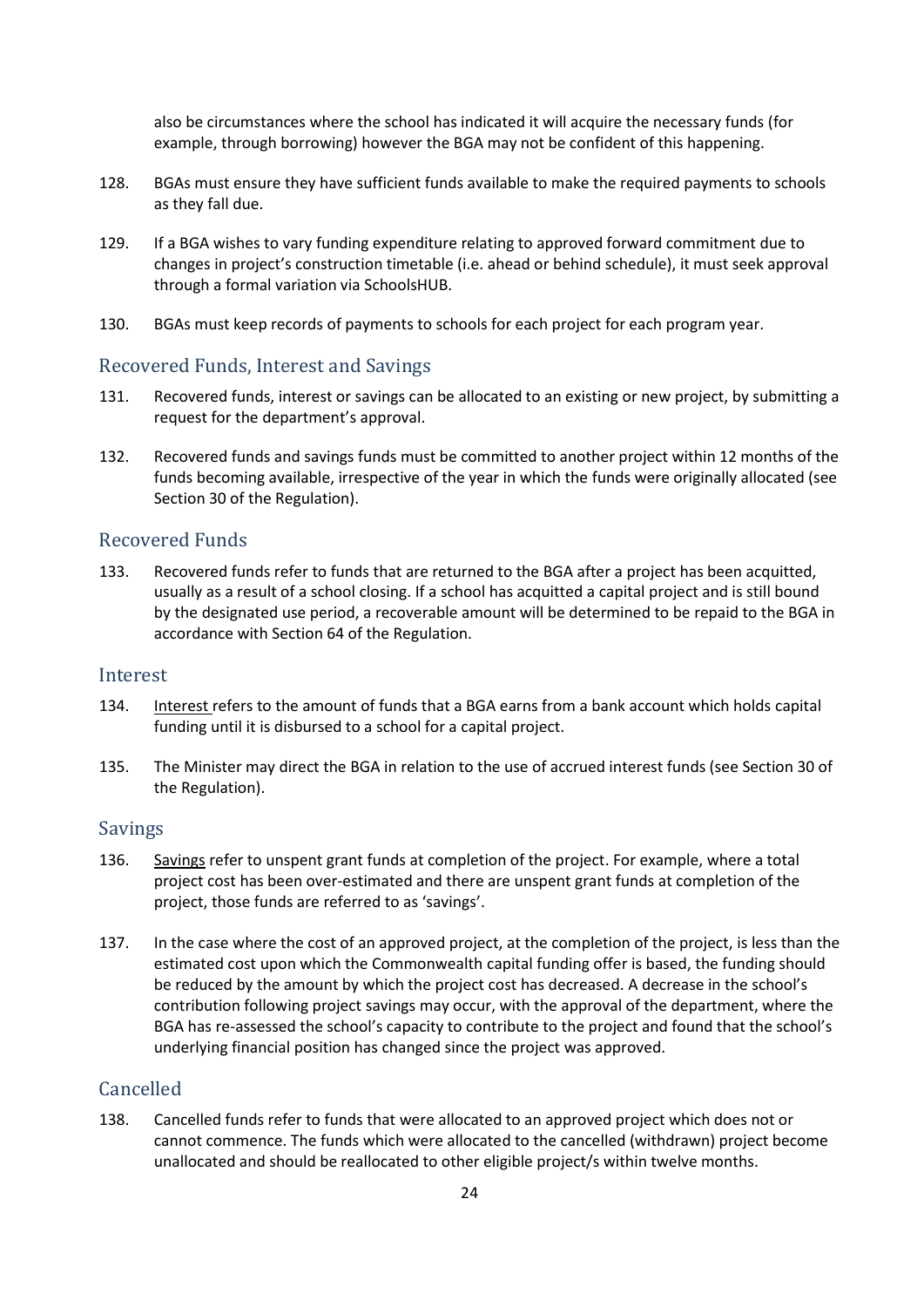# <span id="page-24-0"></span>Commonwealth right to repayment

- 139. Section 109 of the Act and Section 64 of the Regulation provide the Commonwealth with a right to repayment for funding allocations of more than \$75,000 where funded facilities are no longer used to provide school education, or are sold or otherwise disposed of, during the designated use period (as defined under Section 64 of the Regulation).
- 140. It is a condition of funding that approved authorities advise the BGA should such a circumstance arise.
- 141. The amount of funds repayable in the above circumstances is dependent on the capital funding amount and the number of years the facility was used for the provision of primary or secondary education. (See **Attachment 4** for further details on Commonwealth right to repayment).

# <span id="page-24-1"></span>Assignment of rights

142. Every agreement between the BGA and a school must include a provision permitting some or all of the BGA rights, including repayment of the capital funds, to be assigned to the relevant state/territory or the Commonwealth. A pro forma clause is at **Attachment 7**.

# <span id="page-24-2"></span>Liaison and monitoring

- 143. In administering capital funding on behalf of non-government schools, the BGA should:
	- a) liaise with non-government schools and provide information to the department as reasonably required by the department
	- b) comply with all reasonable requests, directions, or monitoring requirements received from the department.
- 144. The department may, at any time, request additional information on a project and may request the BGA to inspect a project on behalf of the department.

# <span id="page-24-3"></span>Administration Expenses

- 145. BGAs can use up to three per cent of program funds (or a specified figure, agreed by the department, for small BGAs) to meet the costs of administering the CGP (the administration allowance), unless otherwise agreed.
- 146. In limited circumstances, where a BGA incurs additional expenses, the BGA may apply in writing to the Director, Capital Funding Section, for additional funds to meet these expenses and increase its administration allowance for a program year. The department may approve the use of CGP interest funds to supplement the administration allowance in such circumstances. The approval to use additional funds should be made prior to the end of the program year.
- 147. BGAs that spend less than their allocated administration allowance in a program year may use the surplus for expenditure on approved projects. BGAs can only spend these funds during the program year in which the funds are provided. A BGA must apply to the department through a project variation via SchoolsHUB to transfer administration funds to project funds.
- 148. The administration allowance should not be used for expenses relating to:
	- a) security to obtain, or comply with, any form of loan, credit, payment or other interest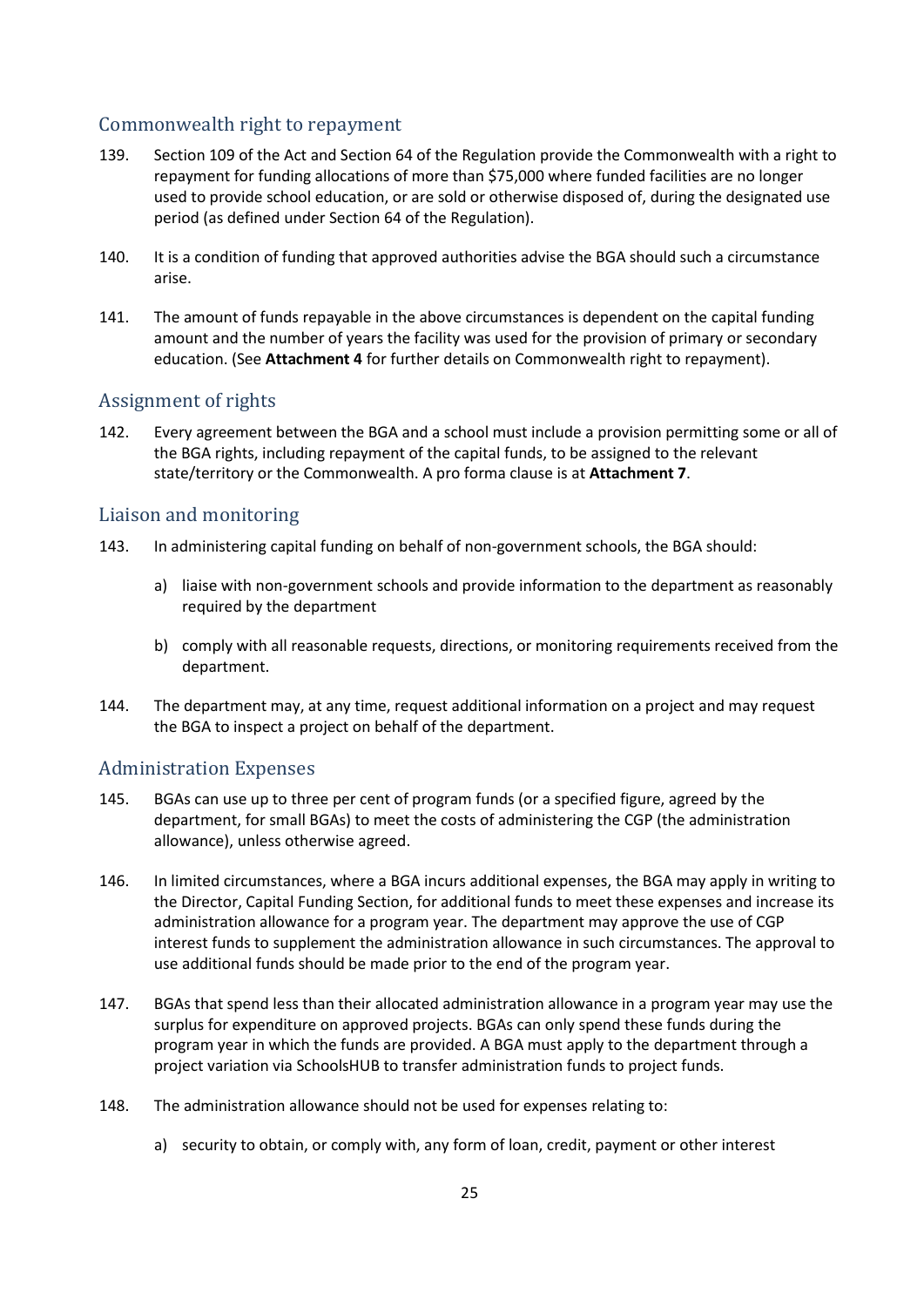b) the preparation of, or in the course of, any litigation.

# <span id="page-25-0"></span>**Recognition**

- 149. Capital funding recipients must meet Commonwealth recognition requirements for CGP funding. BGAs should ensure schools are aware of their obligations concerning recognition and should monitor their compliance. These requirements include:
	- a) acknowledging the Commonwealth's funding contribution in all announcements and other publicity
	- b) ensuring that school communities are advised directly about assistance received from the Commonwealth by such means as school newsletters
	- c) arranging an official opening ceremony of funded facilities within seven months of the physical completion of the project where the Commonwealth has contributed funding of \$100,000 or more, unless otherwise agreed by the Commonwealth
	- d) the Commonwealth Minister or the Minister's representative must be invited to speak at all official openings of capital projects. Where the Commonwealth has contributed more than fifty per cent of the total project cost, the Minister or Minister's representative must be invited to officially open the facility
	- e) advising the department, via the [SchoolOpenings@dese.gov.au](mailto:SchoolOpenings@dese.gov.au) inbox, of three proposed dates for school recognition ceremonies well in advance of the proposed opening dates
	- f) acknowledging Commonwealth funding on plaques, as follows:
		- iv) installing building plaques on all completed projects, irrespective of project cost, which acknowledge Commonwealth funding, unless otherwise agreed by the department
		- v) where a facility is opened by a Commonwealth representative, the name of the person opening the facility should be included on the plaque
		- vi) wording on plaques acknowledging Commonwealth funding should be of similar size and style to wording acknowledging other funding sources
		- vii) including the Australian Government crest on all plaques
		- viii) the department will approve all plaque wording.
- 150. All requests and inquiries regarding recognition ceremonies or plaques should be made to the department a[t SchoolOpenings@dese.gov.au.](mailto:SchoolOpenings@dese.gov.au) Schools should contact the department through this inbox in relation to any uncertainty or issues regarding the recognition requirements, including applications for variations to, or exemptions from, the recognition requirements. A Recognition Factsheet is at **Attachment 8** and is also available on the department's website: <https://www.dese.gov.au/payments-and-grants-schools/capital-grants-non-government-schools>
- Note: Under current Portfolio arrangements the Minister for Education has responsibility for the CGP, and invitations to attend ceremonies will be directed to the Minister.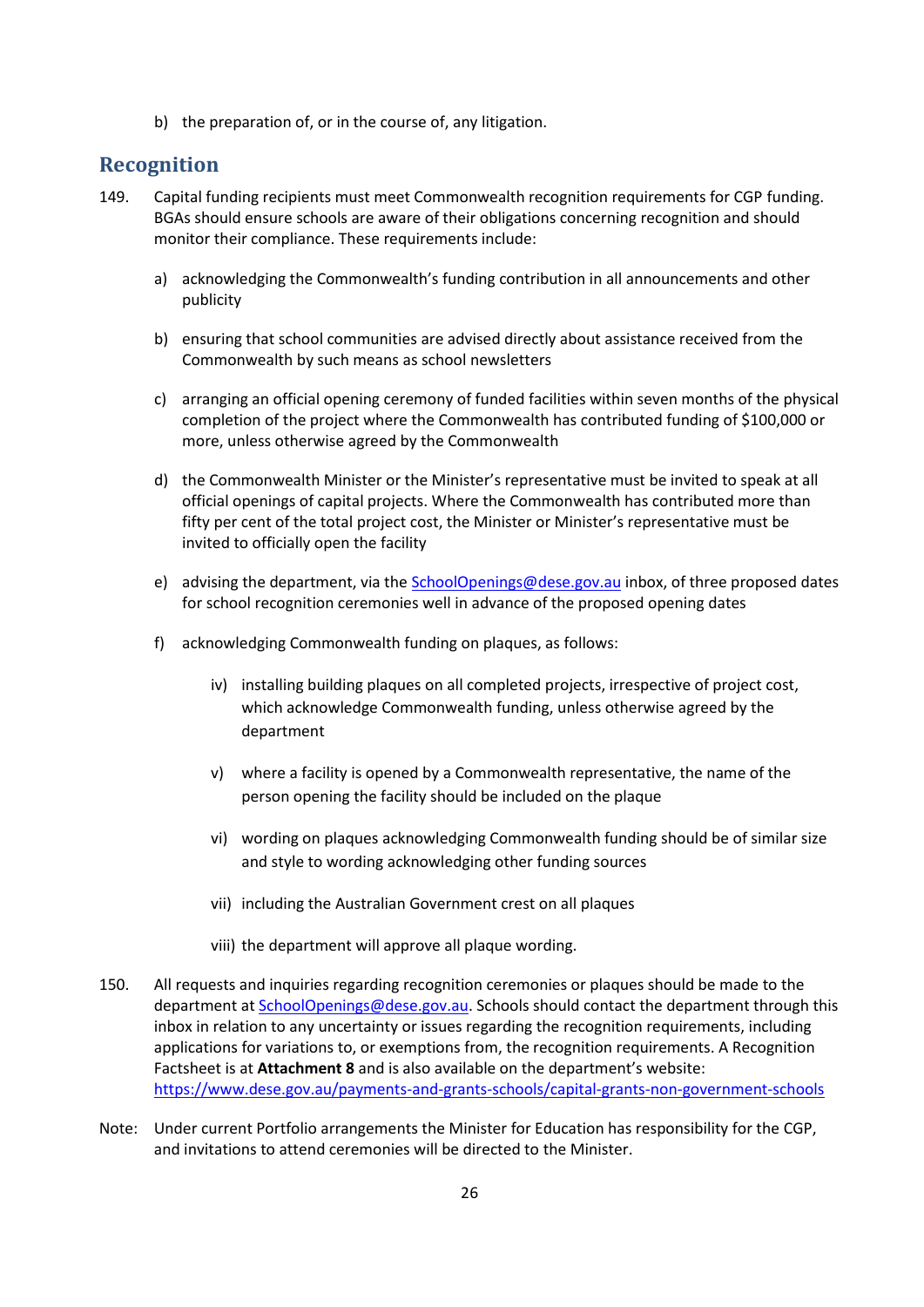# <span id="page-26-0"></span>**Accountability**

151. The department is required to ensure accountability for Capital Grants funding provided under the Act. In order for the department to meet its obligations under the Act, BGAs must comply with the financial accountability requirements below.

# <span id="page-26-1"></span>Financial accountability

- 152. BGAs must provide an Accountability Report pertaining to the receipt and expenditure of all CGP funds for the previous year (the accountability year) to the department via SchoolsHUB and an Accountability Report pertaining to the receipt and expenditure of all BBSOC funds for the previous year (the accountability year) to the department via email. The Accountability Report should include:
	- a) a statement of funds received and funds spent or committed to be spent
	- b) whether the interest earned on capital funding has been spent or committed to be spent
	- c) a statement from the BGA that it has a satisfactory internal accounting systems, controls and procedures in place for records relating to the CGP funds
	- d) an audit certification or opinion issued by an independent qualified accountant<sup>2</sup> in accordance with Australian Auditing Standards and generally accepted auditing practices
	- e) details of all bank accounts operated by the BGA.
- 153. To satisfy the above requirements each BGA must submit its Accountability Report to the department for the calendar year (1 January - 31 December) in which the financial assistance was paid, by 30 June in the next program year, or a later date as approved by the department.

# <span id="page-26-2"></span>Records and information provision

- 154. BGAs must keep records relating to all income and expenditure of capital funding in accordance with Australian Accounting Standards and generally acceptable accounting practices. These records must be kept separately within the BGA accounting records. These records must be kept for at least seven years, (see Section 37 of the Regulation)*.*
- 155. In accordance with the BGAs' obligations under Section 39 of the Regulation, BGAs must allow, in response to a request for information by the Auditor General, a person authorised by the Minister (or his Delegate) to do either or both of the following:
	- a) to have full and free access, at all reasonable times after giving reasonable notice to the BGA, the BGA's accounts, records and other documents relating to capital funding information the BGA is required to provide to the department; and
	- b) take extracts from, or make copies of, the material referred to above.
- 156. If a BGA has not provided the department with all information requested the BGA will be in breach of its obligations under the Act and Regulation (in particular Section 39 of the Regulation). Failure to comply with the information requirements under the Act and Regulation is in breach of a BGA's

<sup>2</sup> The term "qualified accountant" has a specific definition under section 34(4) of the *Australian Education Regulation 2013*. In most cases it is a person that is able to issue an independent audit opinion.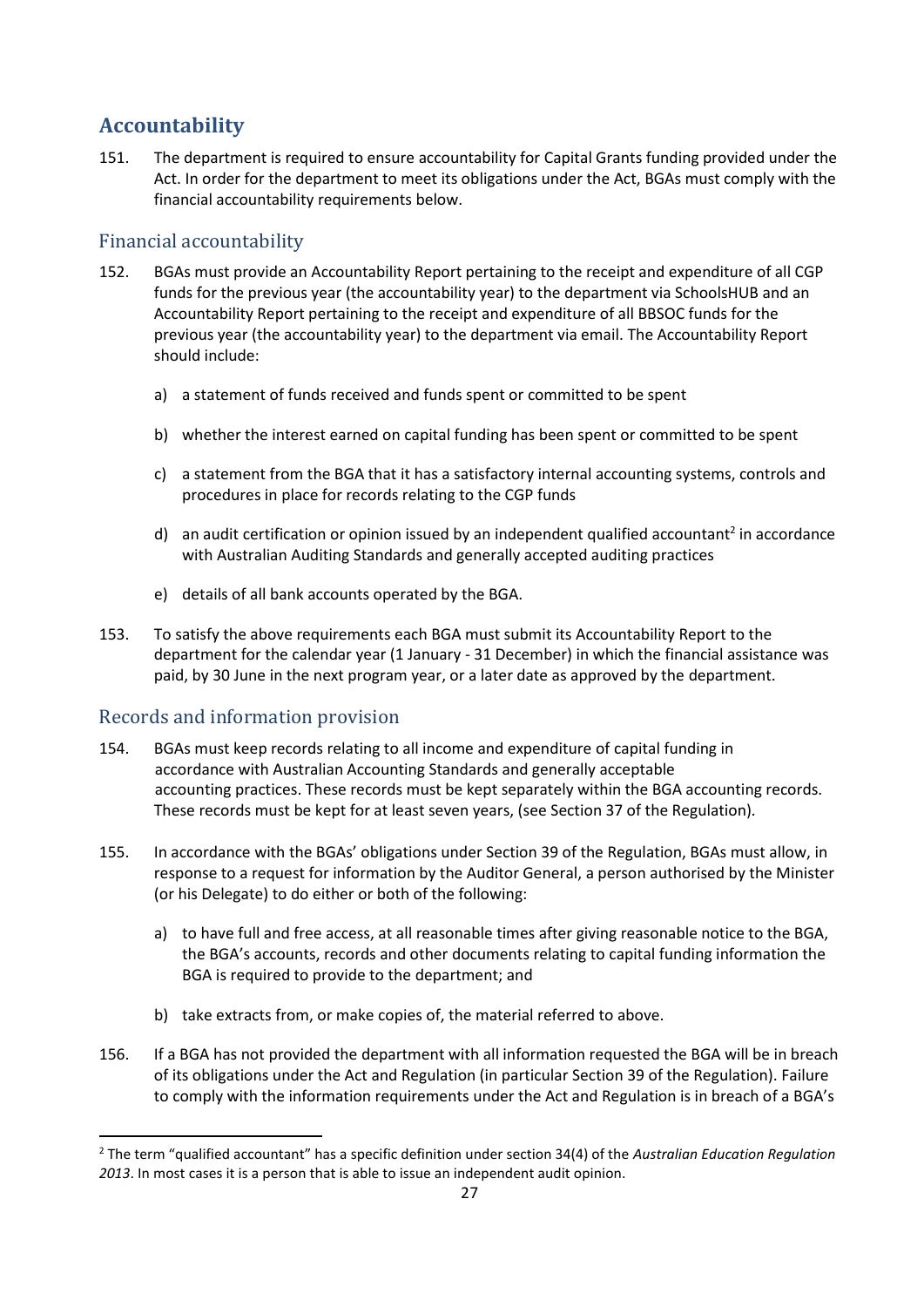ongoing requirements under Section 77 of the Act, which may result in the Minister making a Determination under Section 110 of the Act to delay further payments to the BGA.

- 157. Records of all applications, assessments, tendering, payments and accountability processes and documents must be maintained by the BGA member schools (and made available to BGAs for scrutiny) for at least seven years after the completion of each project. Assessment documentation must be sufficiently comprehensive to justify the conclusions reached on eligibility and ranking criterion for each application.
- 158. Documents relevant to the Commonwealth's exercise of a right to repayment under Section 64 of the Regulation and Section 110 of the Act must be retained for the period of possible recovery set out in Section 64 of the regulation (e.g. agreements, payment records and accountability certificates).
- 159. BGAs must keep adequate records to enable the following:
	- a) meet financial accountability obligations
	- b) demonstrate that BGA obligations under the Act and Regulation are satisfied
	- c) support the efficient and effective conduct of business
	- d) demonstrate that all reasonable steps have been taken to minimise risk, including documentation relating to the BGAs Risk Management Plan
	- e) support and document policy formation and decision making
	- f) ensure business performance and continuity
	- g) meet the department's expectations of consistency, equity and transparency.

#### <span id="page-27-0"></span>Banking requirements

- 160. BGAs must keep up to date financial records relating to the receipt and expenditure of Commonwealth CGP funds and Commonwealth BBSOC funds separately within the BGA's accounting records. This includes accounting for the funds received from any other person or entity. Furthermore, all transactions involving CGP funds and all transactions involving BBSOC funds should be made through those accounts.
- 161. The BGA must provide the department annually, in the Financial Accountability Report (see Section 151), with the details of all accounts operated by BGAs in which CGP funds and BBSOC funds are held. The BGA should advise the department of any changes to these details when they occur.
- 162. The BGA should ensure that funds are available at all times in order to meet all payment obligations as they fall due.
- 163. BGAs must deposit Commonwealth funds, pending distribution to schools, with a financial institution such as a bank, building society or credit union operating in Australia*.* Exemption from this requirement is at the discretion of the department, and may be given upon provision to the Commonwealth of a legally effective, written guarantee to make good any loss sustained by a BGA as a result of depositing funds with an alternative organisation. This guarantee should be given by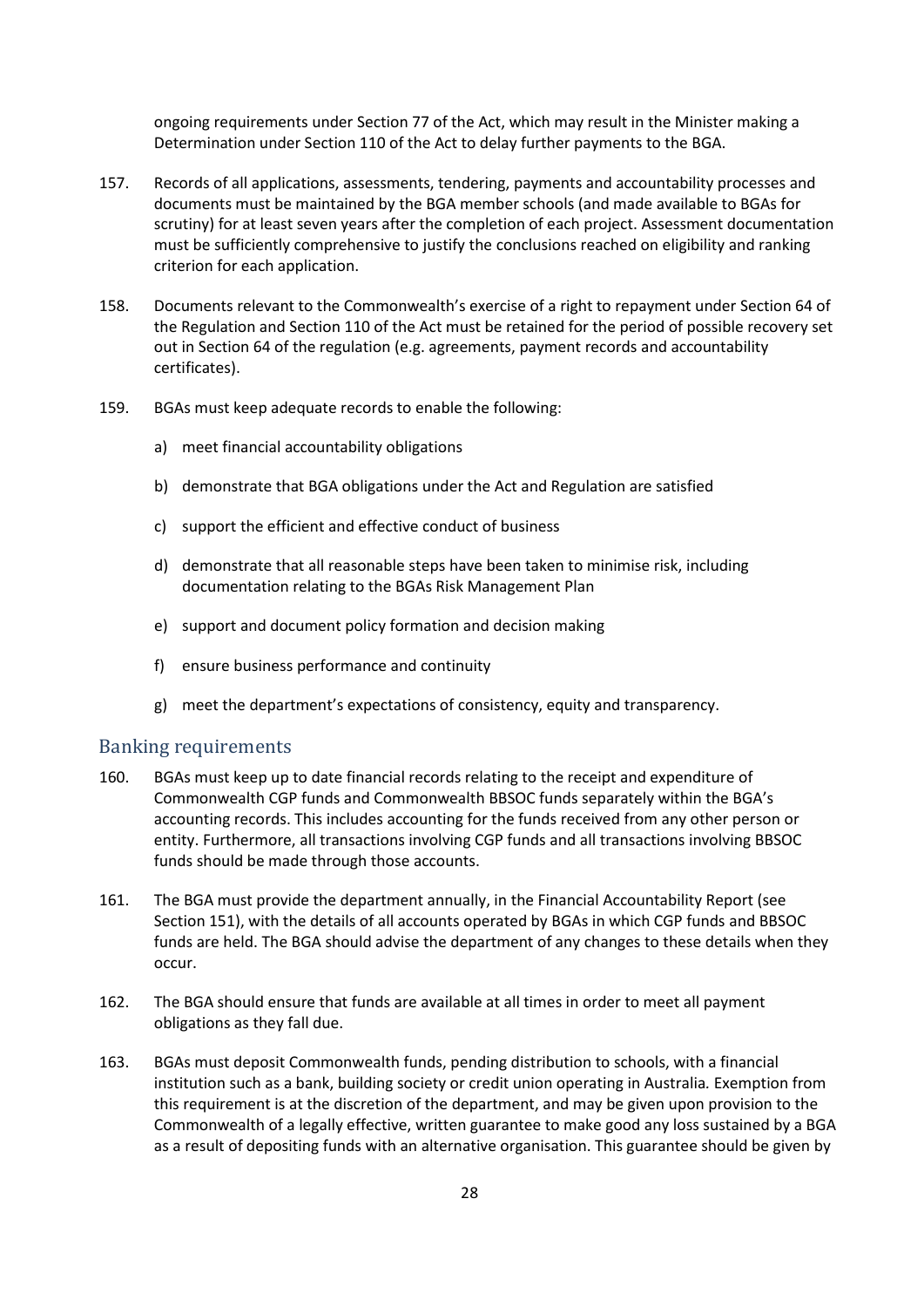a body that has sufficient assets to meet the guarantee and that is acceptable to the Commonwealth.

#### <span id="page-28-0"></span>Project Outcomes

- 164. BGAs should identify the expected general project outcome for students and school communities when submitting a Schedule via SchoolsHUB. Expected outcomes include:
	- a) providing a better learning environment
	- b) addressing an area of particular educational disadvantage
	- c) responding to new demographic or enrolment trends
	- d) supporting quality teaching
	- e) supporting parental and community engagement
	- f) supporting safety for the school community
	- g) supporting the curriculum
	- h) supporting educational opportunities for Indigenous students
	- i) supporting educational opportunities for students with a disability
	- j) other relevant outcomes.

#### <span id="page-28-1"></span>Better practices procedures manual

165. BGAs should review their procedures manual annually to ensure it reflects Better Practice. **Attachment 6** outlines information that would be expected to be in a better practice procedures manual.

# <span id="page-28-2"></span>**Audit**

- 166. From time to time, the department may undertake audits or reviews of the financial and administrative procedures of the BGAs. These audits may be undertaken by the department or by an independent auditor engaged by the department. Matters to be audited will be determined by the department, but without limitation, may include:
	- a) compliance with BGA's obligations under the Act and regulation, including as set out in these Guidelines
	- b) financial records
	- c) determination of project eligibility
	- d) ranking of eligible projects
	- e) the administrative procedures and processes of the BGA.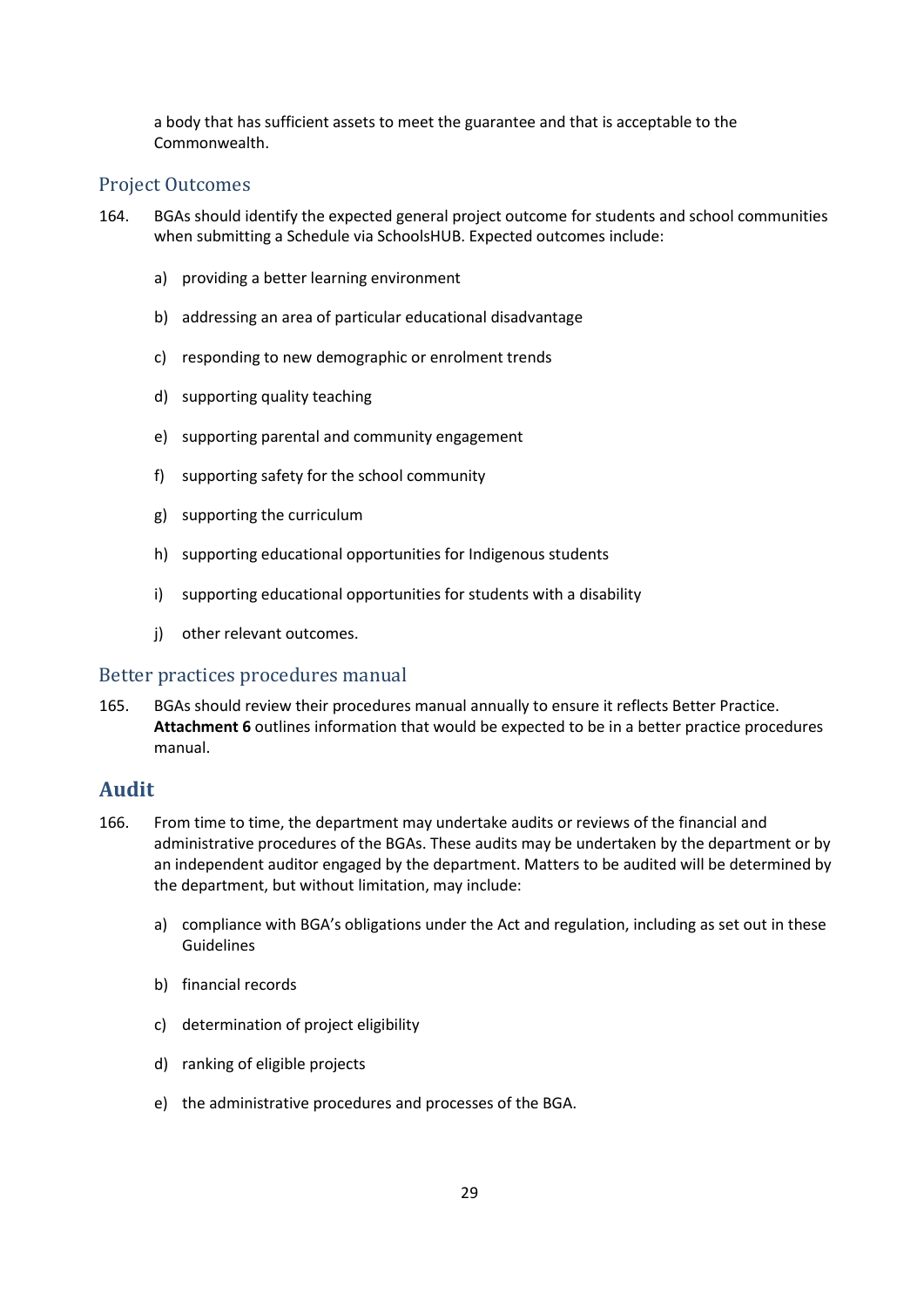# <span id="page-29-0"></span>Compliance with laws

- 167. It is expected that BGAs will comply with any relevant statutes, regulations, by-laws and requirements of any Commonwealth, State, Territory or local authority. Including, where applicable, relevant anti-discrimination laws and the:
	- *Building Code 2016*
	- *Fair Work Act 2009 (Cth)*
	- *Privacy Act 1988 (Cth)*
	- *Workplace Gender Equality Act 2012 (Cth)*
	- *Work Health and Safety Act 2011 (Cth).*

# <span id="page-29-1"></span>Privacy and freedom of information

- 168. The department is subject to the *Privacy Act 1988 (Cth)* and the *Freedom of Information Act 1982 (Cth)* and any information BGAs submit to the department will be subject to both of these pieces of legislation. Please also note that any documents BGAs submit to the department may be subject to freedom of information applications.
- NOTE: In providing any data or any other information to the department pursuant to the Act or Regulation, giving false or misleading information is a serious offence under Section 137.1 of the *Commonwealth Criminal Code.*

# <span id="page-29-2"></span>Reporting Fraud

169. The department is committed to preventing fraud in all aspects of its business. If fraudulent activity is suspected within the CGP or the BBSOC, it should be reported. Find out more about how to report fraud on the department's website: https://www.dese.gov.au/how-report-fraud

# <span id="page-29-3"></span>Contact information

170. Contact details for the department are as follows:

Postal Director, Capital Funding Section GPO Box 9880 CANBERRA ACT 2601

Email [SchoolOpenings@dese.gov.au](mailto:SchoolOpenings@dese.gov.au)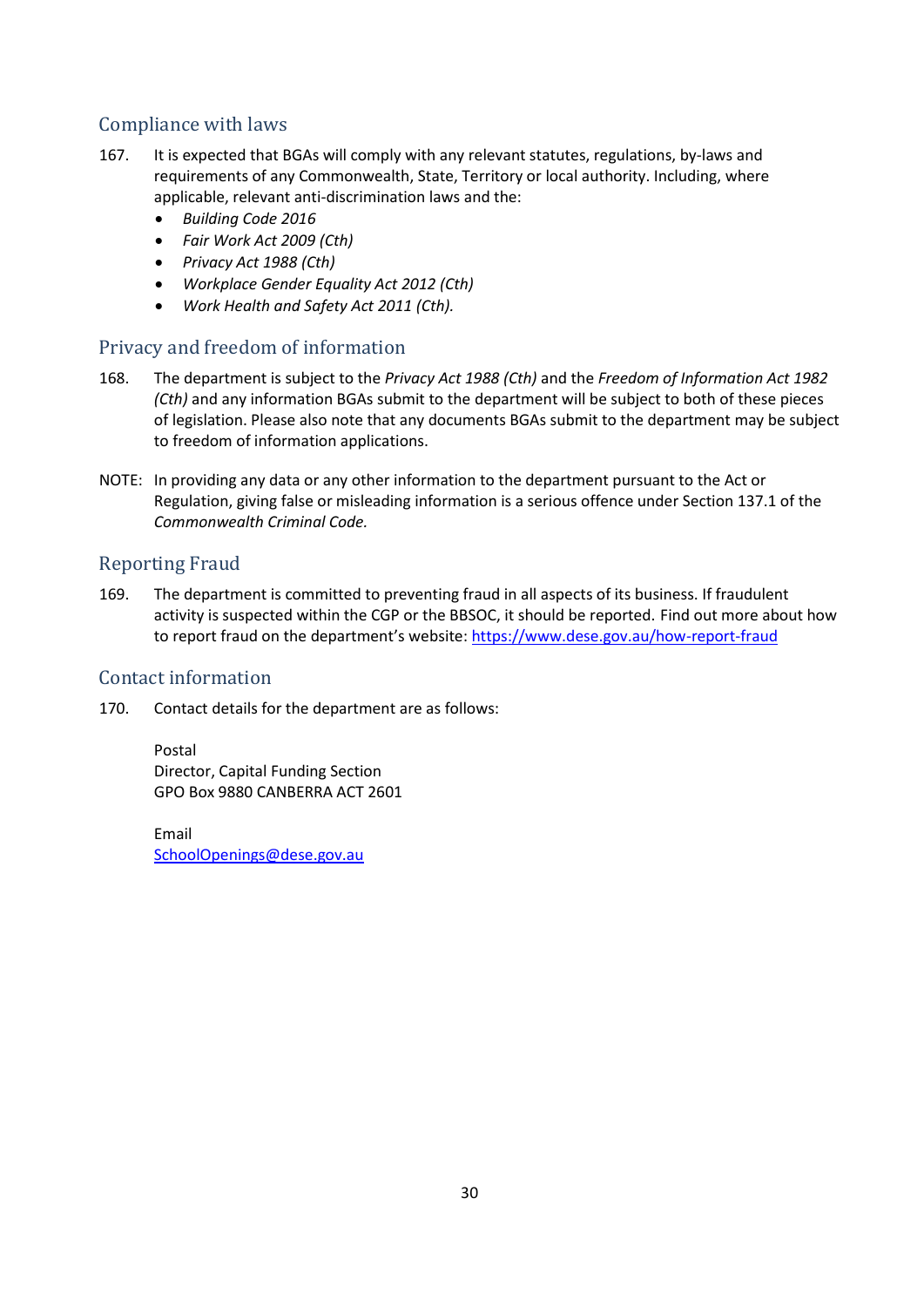# <span id="page-30-1"></span><span id="page-30-0"></span>Agreements with schools – conditions to be applied

### <span id="page-30-2"></span>**1. Schools wishing to participate in a BGA**

- (a) It is the responsibility of each BGA to advise prospective member schools of the general requirements under the CGP and of any specific requirements set by the BGA (e.g. closing dates for applications).
- (b) To become a member of a BGA, a school's approved authority must enter into a written agreement with the BGA which, amongst other conditions, set out by the BGA bind the school to:
	- (i) accept the BGA's administrative processes and procedures including variations to those processes and procedures as may be required from time to time by the Commonwealth
	- (ii) remain a member of the BGA for a minimum period of three years and provide the BGA with at least twelve months' notice of its intention to withdraw from the BGA.

# <span id="page-30-3"></span>**2. BGA member schools wishing to apply for capital funding**

The agreement the BGA has with each member school must contain the following conditions requiring the BGA member school to:

- (a) provide financial, student enrolment and other relevant data to the BGA; allow the Commonwealth to provide similar data to the BGA on a confidential basis (exclusively to allow the BGA to undertake capital grant application assessments); and allow the BGA to provide to the Commonwealth any information provided to the BGA by the BGA member school
- (b) permit access to the school and provide assistance at least equivalent to that required in accordance with these Guidelines
- (c) if recommended by the BGA for a grant, not accept tenders, nor enter into commitments with contractors/builders, until the BGA has advised the applicant that the Commonwealth has approved their grant.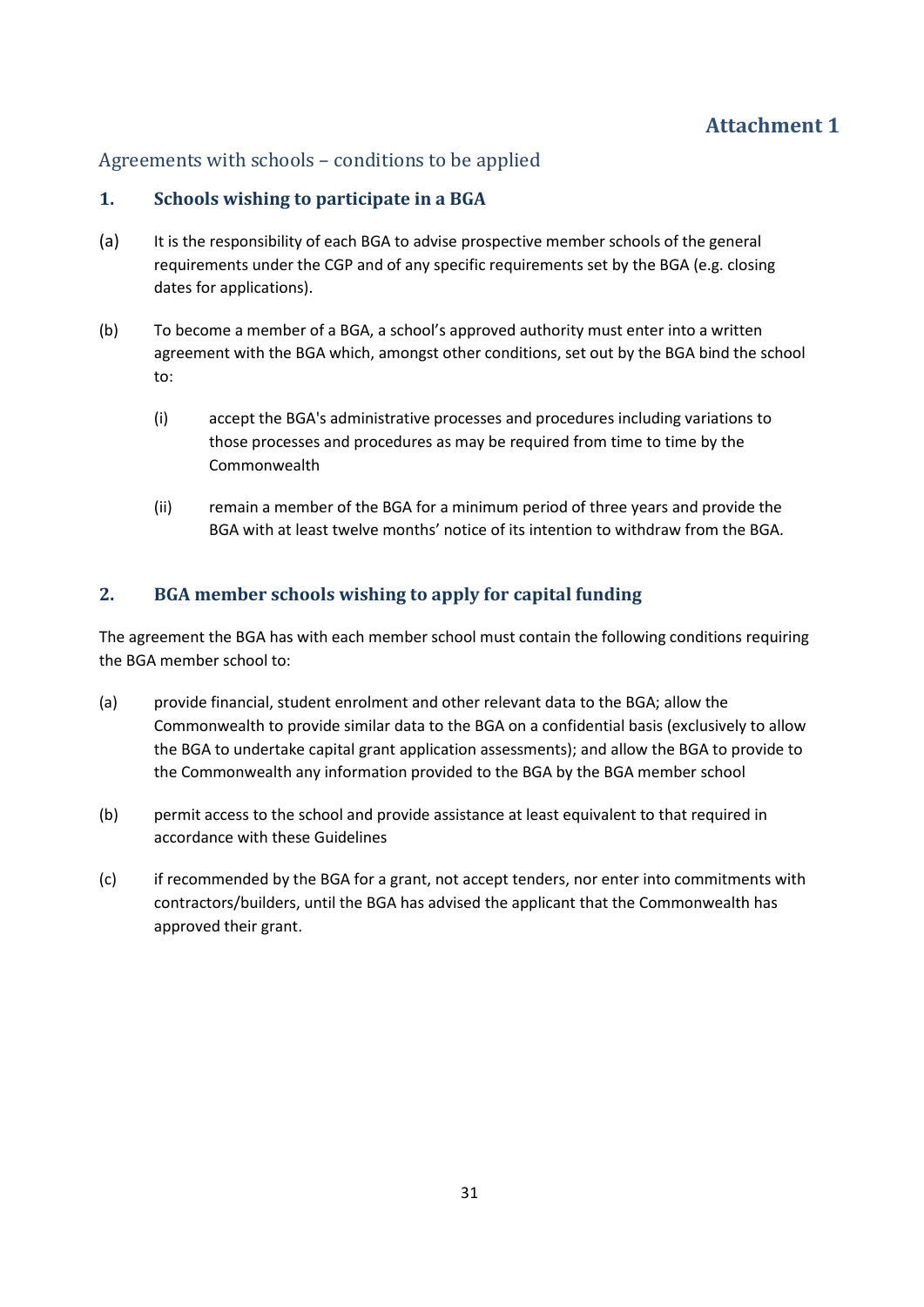# <span id="page-31-0"></span>**3. BGA member schools wishing to accept an offer of capital funding**

A BGA Member school wishing to accept an offer of a Commonwealth capital funding must enter into a written agreement with the BGA, which, amongst other conditions, must bind the school to:

- (a) hold adequate insurance cover over its existing buildings and facilities and provide evidence to the BGA of this insurance cover as part of the grant application process
- (b) seek the BGA's approval prior to any variation to the approved project or alterations in the scope of works
- (c) contribute at least the amount specified in the funding offer or project funding agreement
- (d) apply the funds provided by the Commonwealth (via the BGA) for the approved project only for the purpose of meeting expenditure on that project
- (e) accept that if the BGA member school is not complying with their agreement with the BGA (e.g. by not providing required information), the BGA may delay payment to the BGA member school until the school fulfils the condition
- (f) agree to repay to the BGA or to the Commonwealth as much of the funding as the Commonwealth determines must be repaid if the BGA, or the BGA member school, has failed to comply with a condition on which the funding was provided
- (g) spend capital funding payments, including any interest earned on the payments, as soon as possible, and, for the CGP, not later than six months after the date of receipt
- (h) agree to repay the grant in full to the BGA if, by the end of the funding year, the school is not approved for recurrent funding and/or has not receive final state/territory registration and/or the approved authority is not approved by the department
- (i) enter into a legally binding contract with successful contractors to proceed with the project before the end of the program year in which the first instalment of funding is payable
- (j) use and document tendering procedures that encapsulate the principle of 'public invitation' and that are based on standard tendering practice
- (k) comply with, and include in contracts with contractors for the performance of any construction or building activity, the requirements contained in The Building Code 2016: https://www.abcc.gov.au/building-code/building-code-2016
- (l) maximise employment opportunities for Aboriginal and Torres Strait Islander people where a project is undertaken specifically for an Indigenous Australian community or where the project is located in an area likely to provide employment or training opportunities for Aboriginal and Torres Strait Islander people, to reduce the disproportionately high unemployment rates among these people
- (m) agree to identify any perceived or actual conflict of interest to the BGA at the stage when it first occurs. The BGA member school, with the possible assistance of the BGA, must then ensure that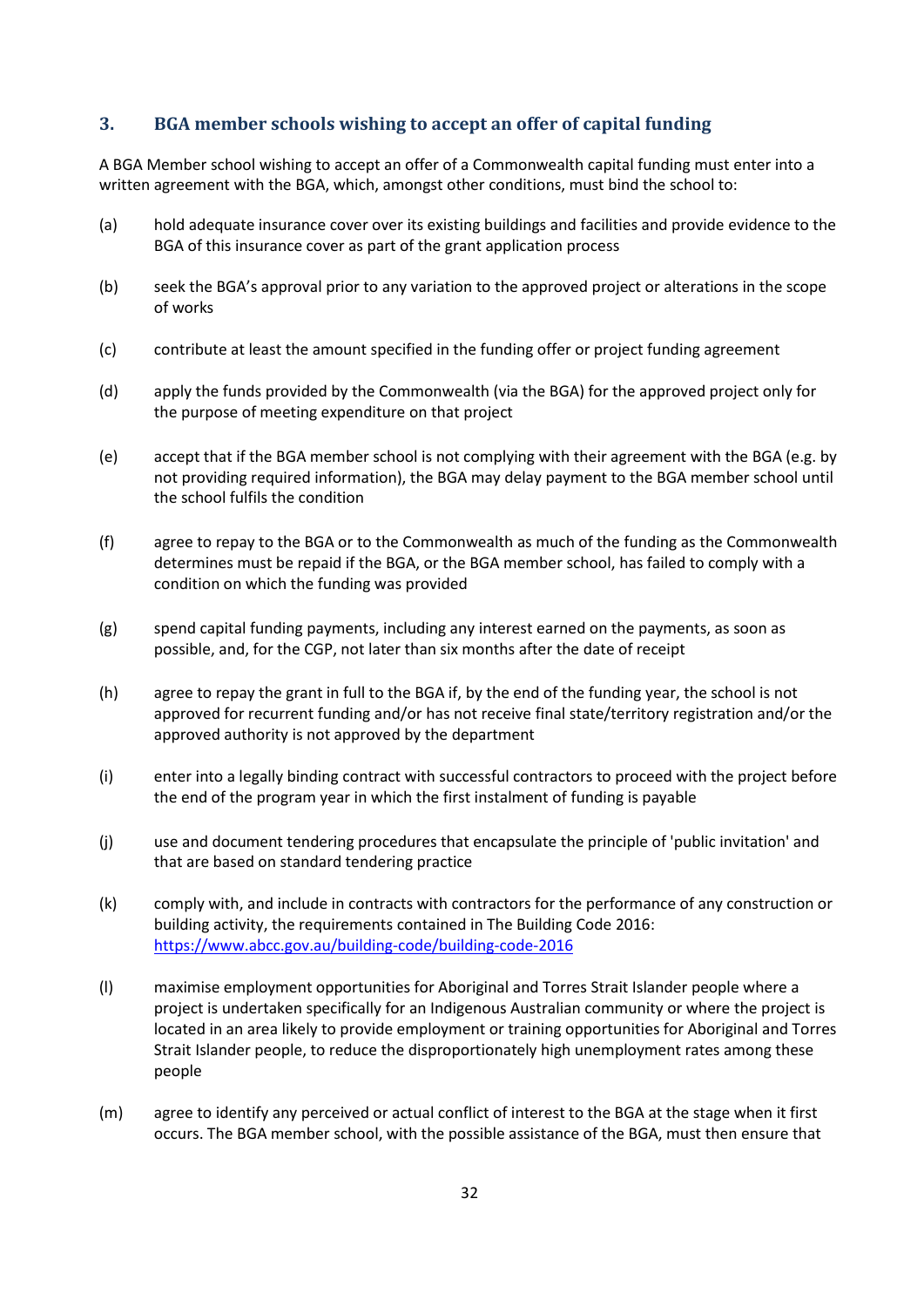the conflict is resolved with written advice provided to the BGA on the nature of the conflict and how it has been resolved

- (n) specifically identify to the BGA any provision under any subcontract the BGA member school has entered into, or proposes to enter into in relation to the project which requires the school to make an incentive payment to any person involved in the development and construction of the project and which is designed to reward completion of the project at a cost under budget or ahead of time
- (o) ensure that the project is completed to a satisfactory standard and within a reasonable time in accordance with the approved project description and with all relevant, local government requirements

comply with the recognition requirements for CGP funding; schools should contact the [SchoolOpenings@dese.gov.au](mailto:SchoolOpenings@dese.gov.au) inbox if they have any questions regarding recognition

- (p) provide financial accountability information to the BGA within a specified period after the completion of a project
- (q) use the facilities for the purpose of providing school level educational services for the locations, levels of education and students that have been approved
- (r) in the case of projects with grants greater than \$75,000, comply with Section 109 of the Act and Section 64 of the Regulation, which provide the Commonwealth with a right to repayment:
	- (i) notify the BGA if the school ceases to use the facilities principally for primary or secondary education or sells or otherwise disposes of the facilities within the Designated Period specified in the table at **Attachment 4** and
	- (ii) repay to the BGA or to the Commonwealth, the calculated portion of the grant, calculated in accordance with **Attachment 4** if the school ceases to use the facilities principally for primary or secondary education or sells or otherwise disposes of the facilities within the Designated Period
- (s) not transfer to another BGA until the project has been completed, all grant payments have been received, and accountability requirements for the particular project have been finalised, notwithstanding that the 12 months' notice required of BGA member schools (see Section 1(b)(ii) above) must be given before such finalisation
- (t) ensure that, if a school is transferring to another BGA, the BGA to which it is transferring accepts responsibility for protecting the Commonwealth's right to repayment in any project funded while the school was a member of the previous BGA. A BGA must advise the Commonwealth that it has agreed to accept such a responsibility
- (u) pay all funding instalments received into an account opened with a financial institution such as a bank, building society or credit union operating in Australia. The BGA member school must identify the receipt and expenditure of those monies in separate accounts within the school's accounting record
- (v) keep adequate financial documents and records relating to each CGP and BBSOC project to enable: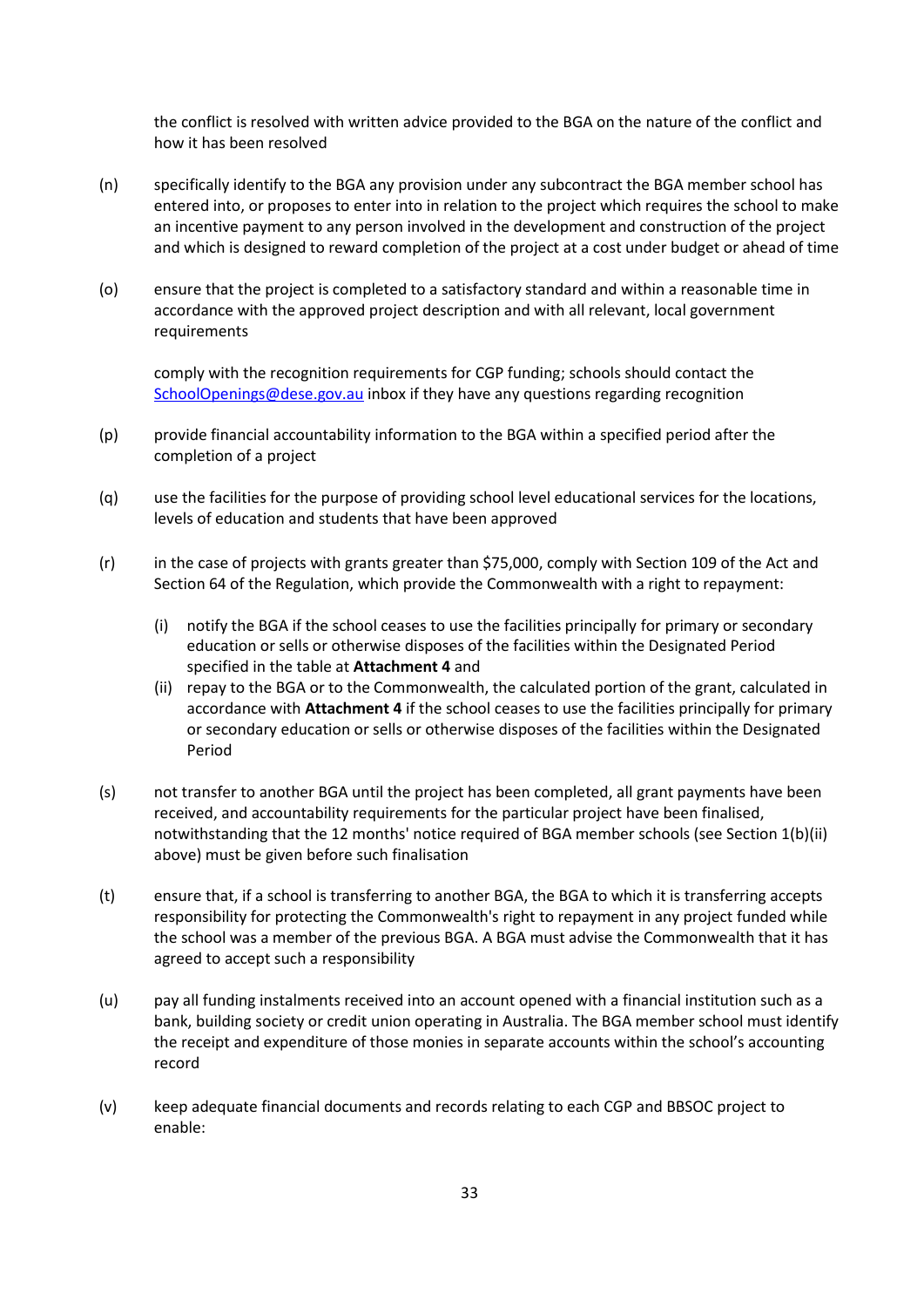- i. all income and expenditure related to each CGP and BBSOC project to be identified in the school accounts
- ii. confirmation of the completion and final expenditure on the project, such as a Certificate of Occupancy and
- iii. the preparation of financial statements in accordance with Australian Accounting Standards and generally accepted practices
- (w) allow the BGA and/or the Commonwealth to inspect the completed project
- (x) acknowledge and agree that the BGA may assign some or all of the BGA's rights (including the BGA's rights to recover all or a portion of the grant from the BGA member school) to the Commonwealth. A pro forma clause is at **Attachment 7**
- (y) comply with any additional conditions specifically imposed by the Minister in relation to the approved grant.
- NOTE:When entering into a written agreement with schools approved authorities, BGAs must notify member schools that in providing any data or any other information required to be given pursuant to the Act or the Regulation, the Guidelines, or the agreement that giving false or misleading information is a serious offence under Section 137.1 of the *Commonwealth Criminal Code*.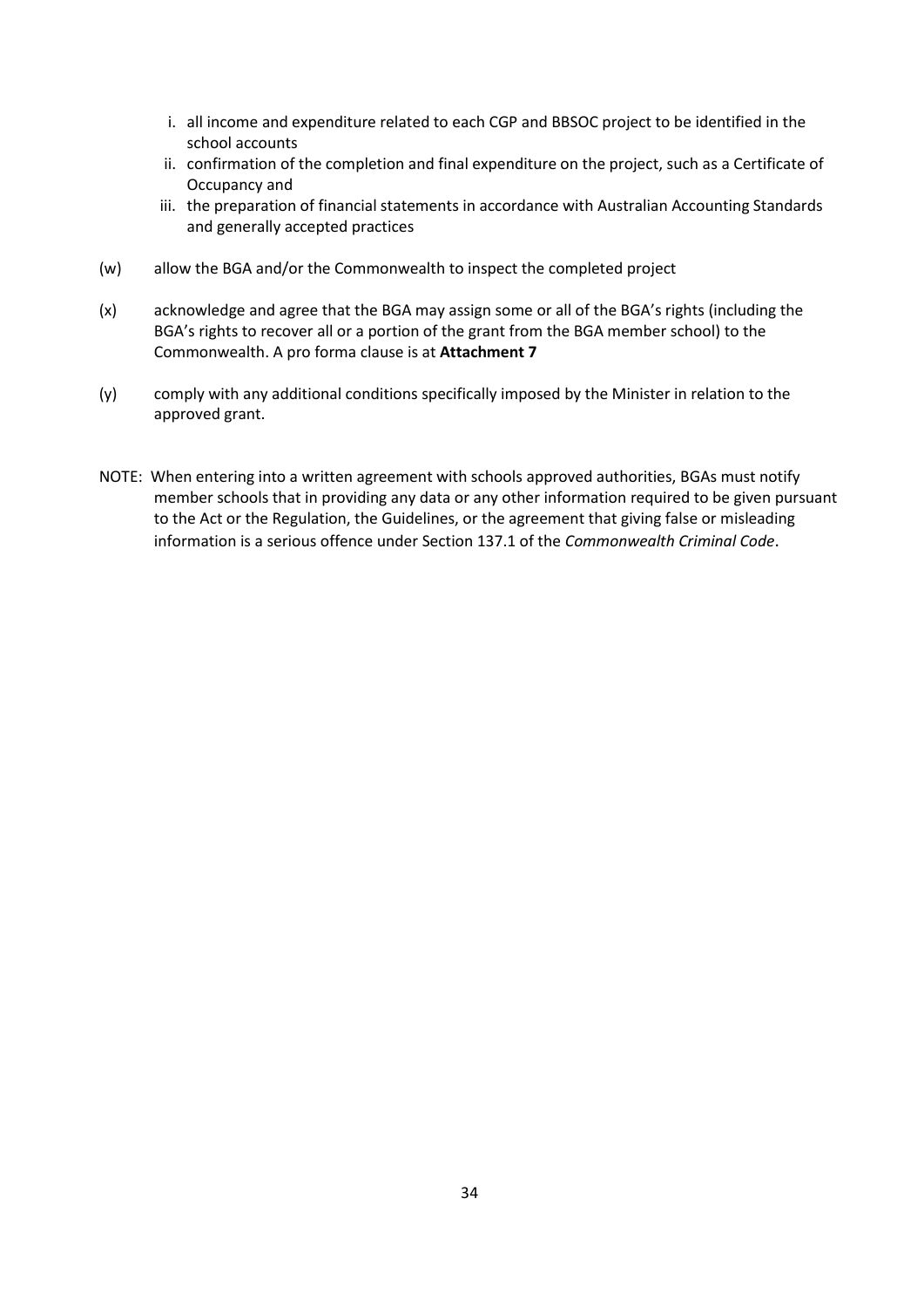# <span id="page-34-1"></span><span id="page-34-0"></span>Calculation of Entitlements

- 1. The total amount of funds to be made available for each year under the CGP is appropriated under the Act. Any indexation to entitlements for building price movements will normally be made in the later part of the program year.
- 2. BGAs' entitlements are calculated in two stages: firstly, the administration allowance and secondly project funds.
- 3. The following flow chart stipulates the formulas used in calculating the various stages.

#### **Calculate Administration Allowance (Stage 1)**

Calculate State/Territory notional allocations based on proportion of national non-govt enrolments. **(Stage 1a)**

Calculate notional allocations to each BGA based on proportion of recurrent funding payments to schools in each BGA (60 per cent) plus proportion of enrolments of each BGA (40 per cent) in that State/Territory. **(Stage 1b)**

Calculate administration allowance for each BGA based on 3 per cent of funds to be allocated under this formula or equivalent of \$126,120 (in final 2015 prices), whichever is the larger. **(Stage 1c)**

**Calculate Project Funds (Stage 2)**

Subtract total administration allowance from the national allocation. **(Stage 2a)**

Calculate State/Territory project allocations based on the proportion of national non-govt enrolments. **(Stage 2b)**

Calculate project allocations to each BGA based on proportion of recurrent funding payments to schools in each BGA (60 per cent) plus proportion of enrolments of each BGA (40 per cent) in that State/Territory. **(Stage 2c)**

For the first List of Capital Project year calculated, add each BGA's administration allowance to its project allocation to obtain total BGA allocation. **(Stage 2d)**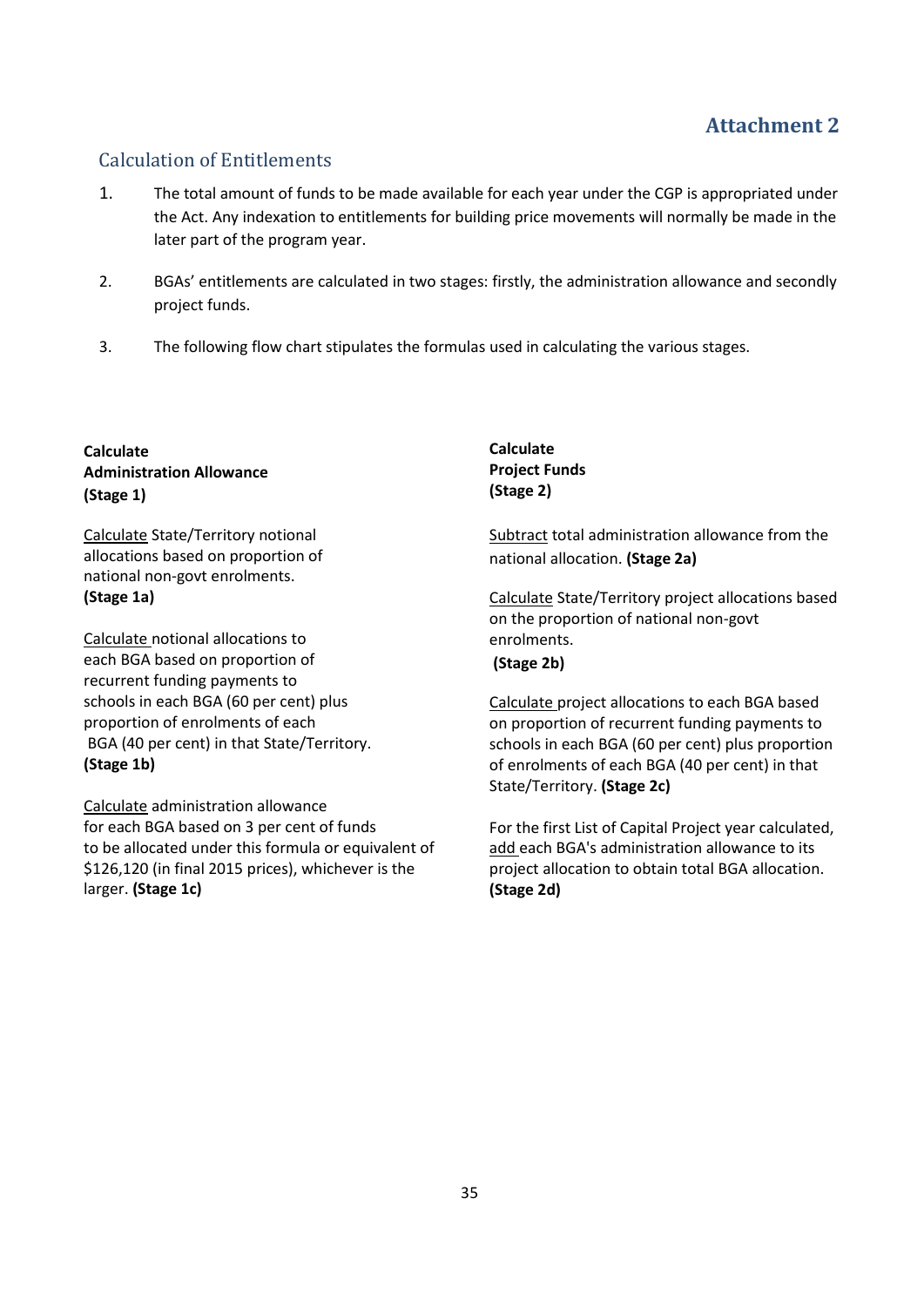# <span id="page-35-1"></span><span id="page-35-0"></span>Better practice school visit report

Below are suggestions for a set of group headings that BGAs should consider incorporating into their school visits reports as part of their initial applications. Individual BGAs will develop sub-heading within each of these groups. The questions provided outline the issues that BGAs should consider when developing their sub-headings for each of the groups. BGAs should have inspection schedules/checklists/score sheets to assist them during their visits.

| <b>GROUP HEADINGS</b>               | <b>QUESTIONS TO BE CONSIDERED</b>                                                                                                            |
|-------------------------------------|----------------------------------------------------------------------------------------------------------------------------------------------|
| 1. Date of visit and details of the | Who visited the school and when was the visit conducted?                                                                                     |
| visiting team                       | Who was present at the time of the visit?                                                                                                    |
| 2. Summary of the requested grant   | What is the reason for the school's application?                                                                                             |
|                                     | What is the estimated total cost?                                                                                                            |
|                                     | What is the proposed size of the grant?                                                                                                      |
|                                     | How will the school meet its contribution?                                                                                                   |
| 3. Eligibility                      | Does the school meet all the eligibility requirements of the CGP?                                                                            |
| 4. Existing facilities              | Is a site plan available?                                                                                                                    |
|                                     | To what extent does the current accommodation meet the needs<br>of the school?                                                               |
| 5. Proposed project                 | What does the proposed project involve?                                                                                                      |
|                                     | Will this project contribute to the goals of the Capital Grants<br>Program?                                                                  |
| 6. Enrolment information/ catchment | What are the enrolment trends over the past 5 years?                                                                                         |
| area                                | What are the projected enrolments and how stable and consistent                                                                              |
|                                     | are enrolments?                                                                                                                              |
|                                     | What are the main drawing areas for enrolments?                                                                                              |
|                                     | What are the minor drawing areas for enrolments?                                                                                             |
|                                     | What transport arrangements are available for current and<br>prospective students?                                                           |
|                                     | Are the proposed facilities adequate in area and nature for the<br>number of current and prospective enrolments?                             |
|                                     | Are there any other considerations such as class size policy or<br>international students that are worth commenting on?                      |
| 7. Project management               | If the school is successful in obtaining a grant, does the school have<br>the capacity/expertise to manage the infrastructure project?       |
|                                     | Is the school aware of the Commonwealth tendering requirements,<br>including potential conflict of interest with bodies bidding for<br>work? |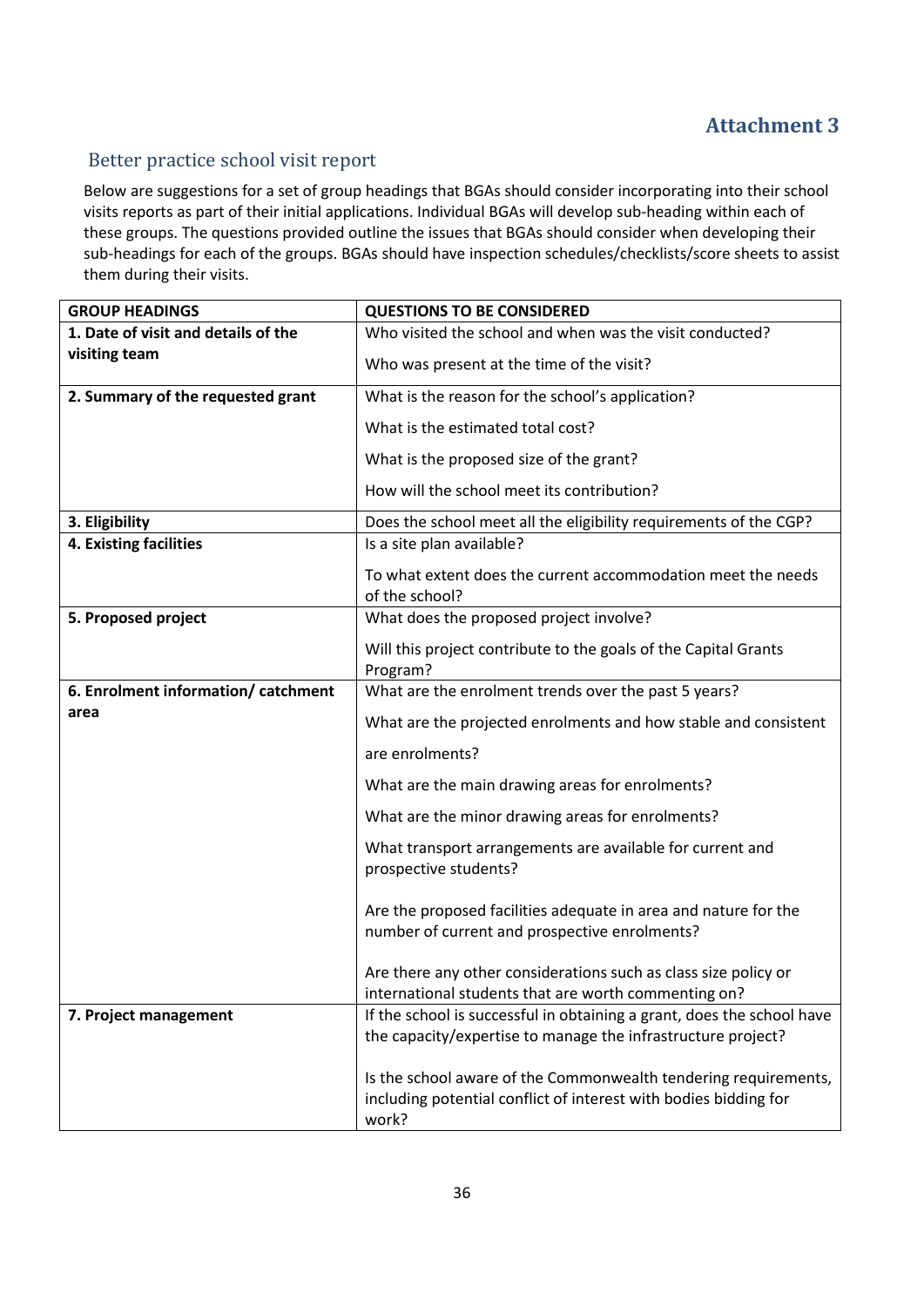| <b>GROUP HEADINGS</b>      | <b>QUESTIONS TO BE CONSIDERED</b>                                                         |
|----------------------------|-------------------------------------------------------------------------------------------|
| 8. Other discussion points | Does the school have a strategic plan that demonstrates the                               |
|                            | school's consideration of all aspects of its development? If so, how<br>was it developed? |
|                            |                                                                                           |
|                            | Does the school have a master plan? If so, how was it developed?                          |
|                            | Does the School have a maintenance policy and objectives from                             |
|                            | which a maintenance plan arises?                                                          |
|                            | Has the community been consulted about the prospective work?                              |
|                            | Has the school considered increased or decreased enrolment                                |
|                            | implications?                                                                             |
|                            | What other alternatives have been or could be considered?                                 |
|                            |                                                                                           |
|                            | Has the school carefully considered the impact of the works                               |
|                            | including energy consumption, security, access for students/staff<br>with a disability?   |
|                            |                                                                                           |
|                            | What will the school do if this application is eligible but is                            |
|                            | unsuccessful due to insufficient priority?                                                |
|                            | What will they do if this application is rejected due to                                  |
|                            | insufficient/financial and/or education need?                                             |
| 9. Appendices              | Please append any working templates such as inspection                                    |
|                            | schedules/checklists/score sheets                                                         |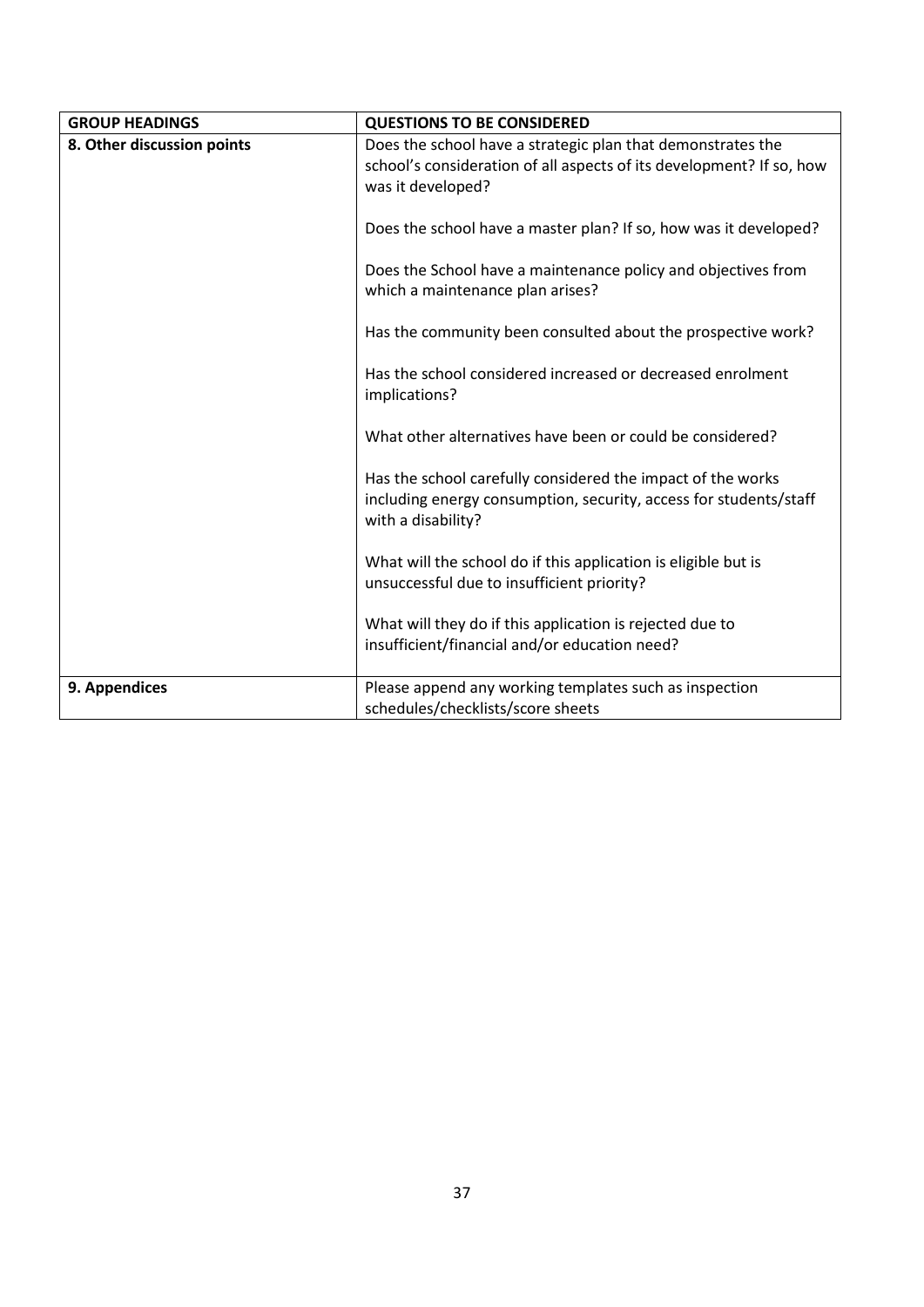# <span id="page-37-1"></span><span id="page-37-0"></span>Commonwealth right to repayment

The Regulation (Section 64) specifies the repayment periods and recoverable amounts on the calculated portion of the grant that will become repayable where, at any time during the Designated Use Period, the school ceases to provide primary/secondary education:

#### **Recovering capital funding when a school ceases to provide education**

- 1. For subsection 109(4) of the Act, an amount (the *capital funding amount*) of financial assistance, mentioned in paragraph 109(4)(a) of the Act, that is provided for a school is recoverable if:
	- a) the capital funding amount is included in column 1 of an item of the table in this subsection; and
	- b) the school ceases to provide any primary education or secondary education in the period mentioned in column 2 of that item.

#### **When a capital funding amount may be recovered**

| <b>Item</b> | <b>Capital funding amount</b> | Designated use period                                    |
|-------------|-------------------------------|----------------------------------------------------------|
|             | \$75,001 to \$500,000         | Two years plus one additional year for each \$50,000 of  |
|             |                               | financial assistance that is over \$100,000              |
|             | \$500,001 to \$1.5 million    | 10 years plus one additional year for every \$100,000 of |
|             |                               | financial assistance that is over \$500,000              |
|             | Over \$1.5 million            | 20 years                                                 |

- 2. If the school ceases to provide primary education or secondary education during the first half of the period specified in column 2 of an item in the table in subsection (1), the amount specified under paragraph 110(1)(a) or (b) of the Act must not exceed the capital funding amount.
- Note 1: Paragraphs 110(1)(a) and (b) of the Act allow the Minister to require a State or Territory to repay an amount and reduce the amount that is payable to a State or Territory.
- Note 2: Subsections (2) and (3) are prescribed for subsection 110(3) of the Act.
- 3. If the school ceases to provide primary education or secondary education during the second half of the period specified in column 2 of an item of the table in subsection (1), the amount specified under paragraph 110(1)(a) or (b) of the Act must not exceed the amount that remains if, each year in the second half of the period, the capital funding amount were reduced by equal proportions.
- Example: Financial assistance of \$2 million is provided to a block grant authority to build a school building for a primary school. If the school ceases to provide primary education during the 10-year period after the financial assistance is provided, the entire amount may be recovered by the Commonwealth. For each year following that 10-year period, the amount that may be recovered by the Commonwealth reduces by 10 per cent.
- 4. In determining a period for the purposes of subsection (2) or (3), round the period to the nearest full year.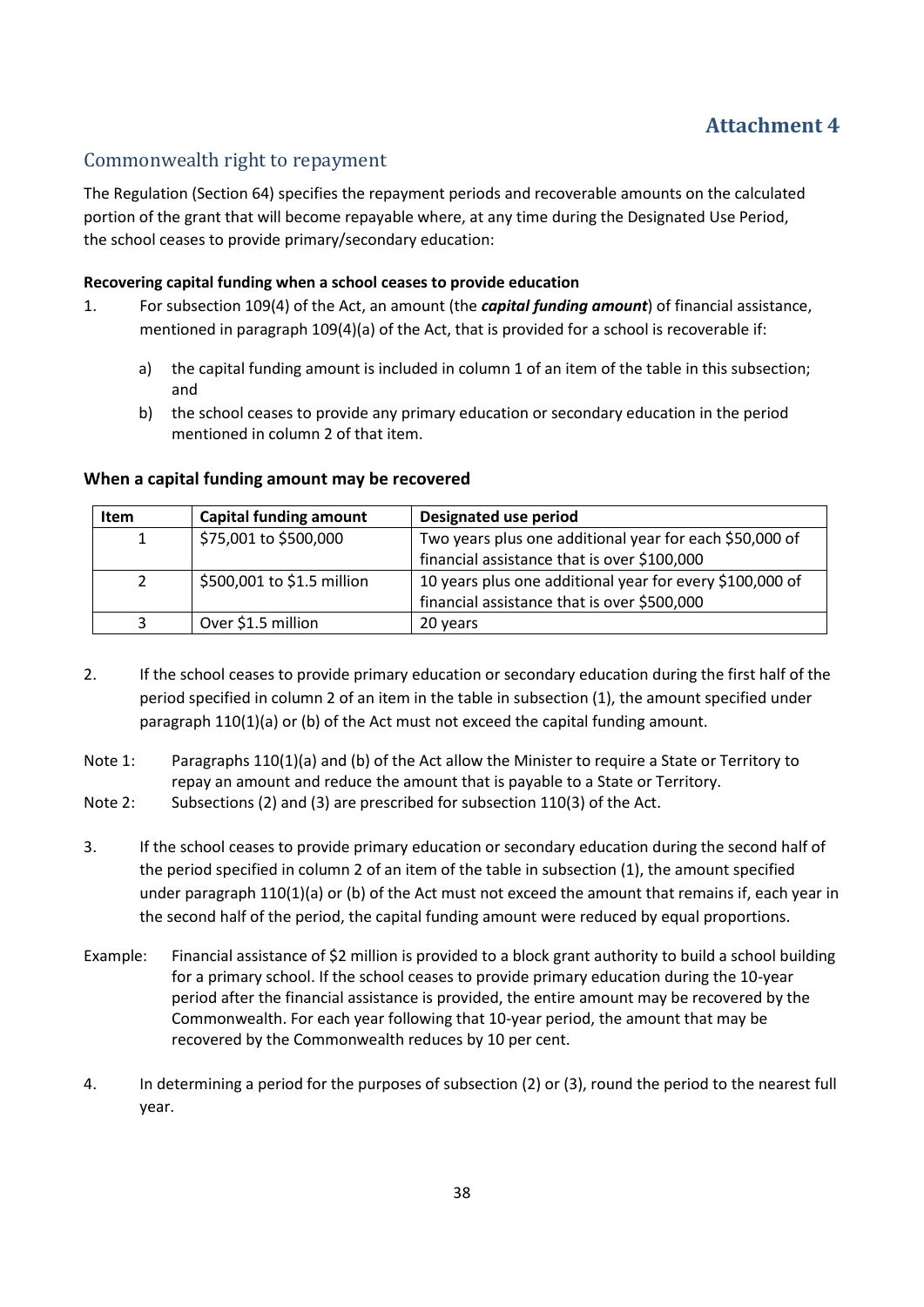| Examples or the recoverable amount are set out in the table below: |
|--------------------------------------------------------------------|
|--------------------------------------------------------------------|

| <b>Total grant</b><br>amount  | <b>Designated use</b><br>period                                                                                       | <b>Recoverable portion</b>                                                                                                                                                                  | <b>Example</b>                                                                                                                                                                                                                                                                                                                                                                           |
|-------------------------------|-----------------------------------------------------------------------------------------------------------------------|---------------------------------------------------------------------------------------------------------------------------------------------------------------------------------------------|------------------------------------------------------------------------------------------------------------------------------------------------------------------------------------------------------------------------------------------------------------------------------------------------------------------------------------------------------------------------------------------|
| \$75,001 to<br>\$500,000      | Two years plus one<br>additional year for<br>each \$50,000 over<br>\$100,000 (Rounded<br>to the nearest full<br>year) | Full amount will be<br>recoverable up to half way<br>through the Designated<br>Use Period, and then<br>reduced by equal<br>proportions of the total<br>amount over the remaining<br>period. | Grant amount \$475,000: retain<br>interest for two years plus 7.5 years<br>(total rounded up to 10 years).<br>The full amount recoverable up to five<br>years then the amount to be<br>recovered would be reduced by 20per<br>cent of the total amount each year<br>until \$0 is recoverable after the 10<br>years from the date of the<br>commencement of the Designated<br>Use Period. |
| \$500,001 to<br>\$1.5 million | 10 years plus<br>additional year for<br>every \$100,000<br>over \$500,000<br>(Rounded to the<br>nearest full year)    | Full amount will be<br>recoverable up to half way<br>through the Designated<br>Use Period, and then<br>reduced by equal<br>proportions of the total<br>amount over the remaining<br>period. | Grant amount \$1m: retain interest for<br>10 years plus 5 years (total 15 years).<br>Full amount recoverable up to 7.5<br>years then would reduce by 13.33 per<br>cent of the total amount each year to<br>the end of 15 years.                                                                                                                                                          |
| Over \$1.5<br>million         | 20 years                                                                                                              | Full amount will be<br>recoverable up to half way<br>through the Designated<br>Use Period then reduced<br>by equal proportions of the<br>total amount over the<br>remaining period.         | Grant amount \$2m: retain interest for<br>20 years.<br>Full amount recoverable over 10 years<br>and then would reduce by 10 per cent<br>of the total amount each year to the<br>end of the 20 years.                                                                                                                                                                                     |

#### **Right to repayments prior to 2009**

The right to repayment arrangements were varied in 2009. The following right to repayment arrangements apply where a grant was approved prior to the issue of the 2009 *Administrative Guidelines: Commonwealth Programs for Non-Government Schools.*

The Commonwealth retains, for 20 years from the date of completion of a project, a right to repayment from non-government bodies of grants of more than \$75,000 should they, within the 20 years, sell or otherwise dispose of the facilities or cease to use the facilities principally for the approved purpose.

#### **Calculated portion of the grant**

The calculated portion of the grant (i.e. the repayable amount) repayable to the Commonwealth is calculated as follows where a grant was approved prior to the issue of the Administrative Guidelines for 2009:

• The Designated Use Period that the facility was used by the BGA Member for the Approved Purpose is: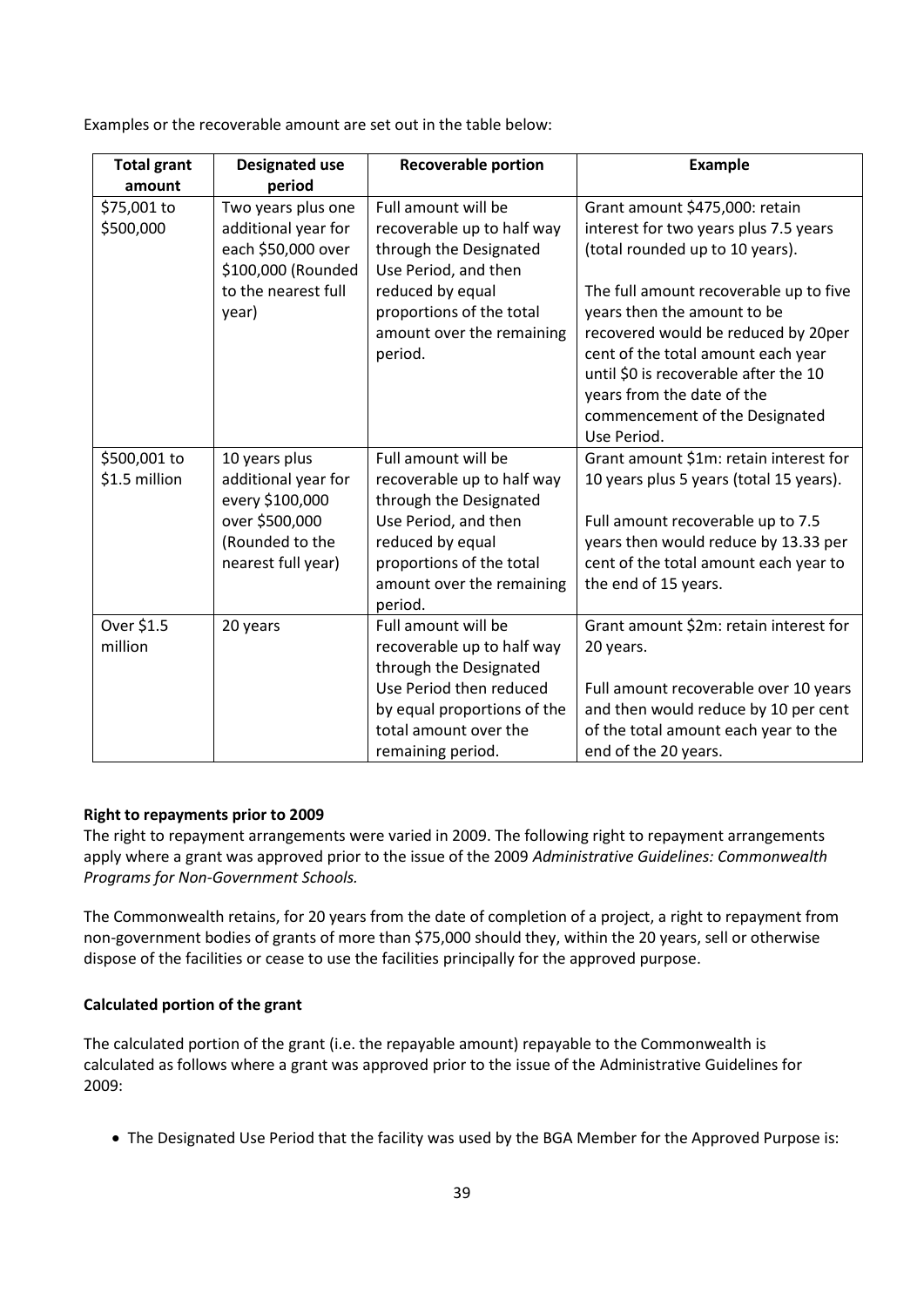- (i) 20 years where the Facilities are buildings
- (ii) 5 years for computer equipment
- (iii) 10 years for equipment other than computer equipment.
- The Calculated Portion of the grant is calculated by applying a reduction of:
	- (i) five per cent where the Facilities are buildings
	- (ii) twenty per cent where the Facilities are computer equipment
	- (iii) ten percent where the Facilities are equipment other than computer equipment

to the grant for each year during the Designated Use Period that the facility was used by the BGA Participant for the Approved Purpose.

It should be noted that, on or after the date of issue of the revised program guidelines for 2009, the equipment cost component of projects was assumed to be funded under the school contribution component of project funding and does not receive any special consideration with respect to shorter right of repayment time periods. Where this may unfairly disadvantage a school, e.g. when the equipment cost component exceeds the school contribution, the BGA may seek the department's approval in writing of a modified Right of Repayment arrangement for the project which takes the shorter effective life of equipment into account.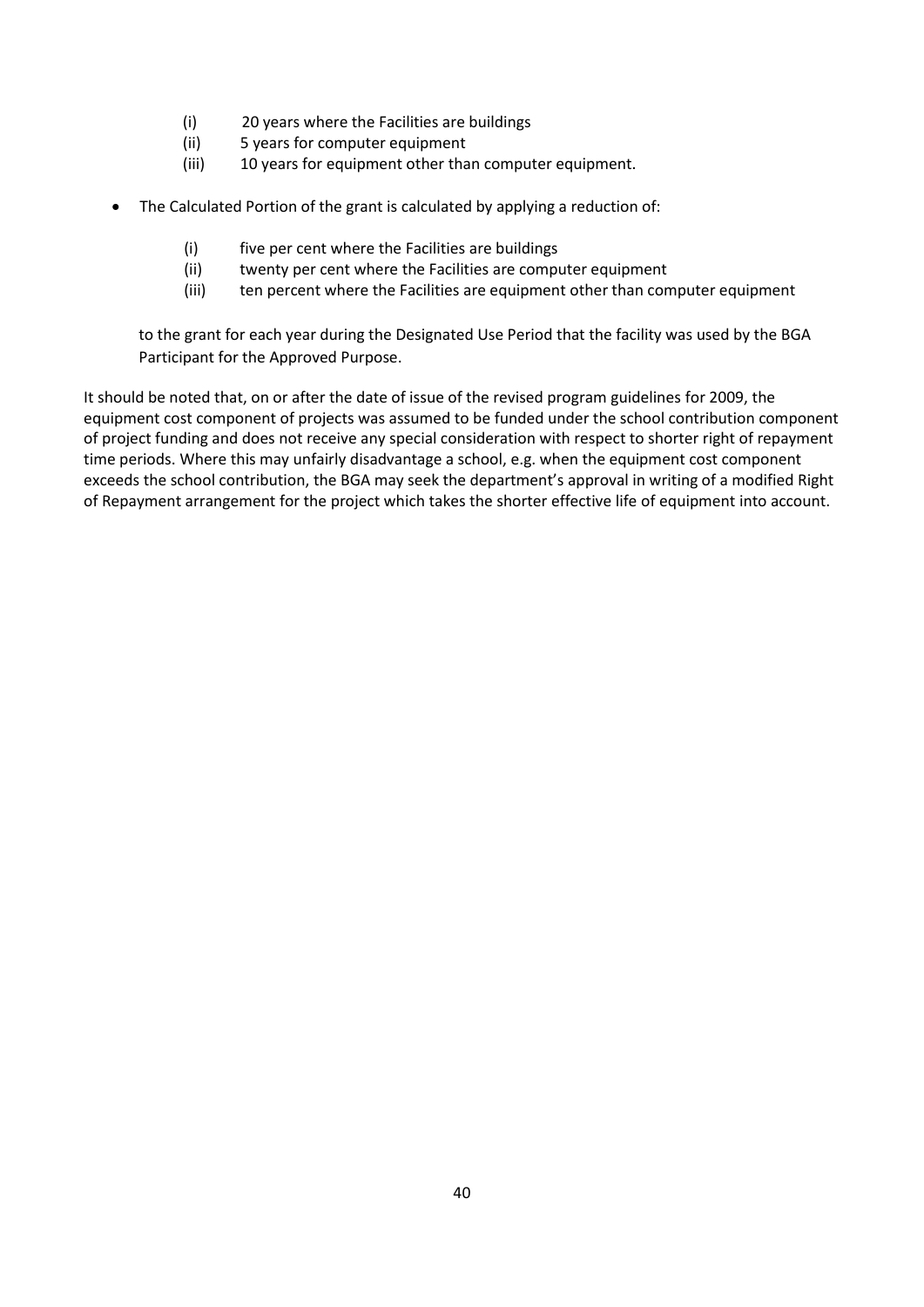# <span id="page-40-1"></span><span id="page-40-0"></span>Tendering Processes

- 1. BGAs must approve all tendering procedures used by the schools. The procedures should be in line with sound tendering practices and support the principle of value for money. Tendering processes used by schools and by those submitting offers must be based on sound building industry practice in accordance with the Australian Standard Code of Tendering – AS4120, available from [http://www.saiglobal.com.](http://www.saiglobal.com/)
- 2. Where a person or body believes a tendering procedure approved by the BGA is unfair or inconsistent with sound tendering practice the BGA must provide that person or body with an opportunity to explain why it objects to the procedure approved, and the BGA must explain the reasons for the BGA's approval of the process.
- 3. BGAs must ensure schools obtain value for money from a tender process and not just the lowest price offered. Schools must assess all tender submissions for eligibility, adherence to applicable policies, quality assurance, capability and capacity of offers and ensuring value for money is achieved. Schools must document their assessment methodology, selection criteria and recommended outcome for each tender submission and seek appropriate approvals.
- 4. Schools must not accept tenders, nor enter into commitments in relation to recommended projects, until advised by the BGA of the formal approval of the CGP project and their agreement with the BGA has been finalised.
- 5. The Commonwealth does not accept any liability for costs incurred by schools in preparing applications, tenders or the development of project plans. In special circumstances BGAs may apply to the department for special consideration for payment of such costs from BGA allocations.
- 6. As outlined in the Australian Standard –Code of Tendering, the school principal or the person calling for tender, can negotiate with a single prospective tenderer to achieve an acceptable tender. Negotiations should be carried out in good faith.
- 7. BGAs must require and ensure schools implement projects in accordance with the requirements contained in the Building Code 2016 (https://www.abcc.gov.au/building-code/building-code-2016) and the Australian Government Building and Construction OHS Accreditation Scheme [\(http://www.fsc.gov.au/sites/fsc/needaccredited/accreditationscheme/pages/theaccreditationsc](http://www.fsc.gov.au/sites/fsc/needaccredited/accreditationscheme/pages/theaccreditationscheme) [heme\)](http://www.fsc.gov.au/sites/fsc/needaccredited/accreditationscheme/pages/theaccreditationscheme).
- 8. A checklist for tendering is provided below. The principles contained in the checklist include:
	- (a) Project implementation must be overseen by a licensed building industry professional who is independent of those carrying out the work.
	- (b) Schools should not be prevented from having direct access to professional advice (consultants), independently of the builder or project manager, about the implications of design, materials and construction decisions.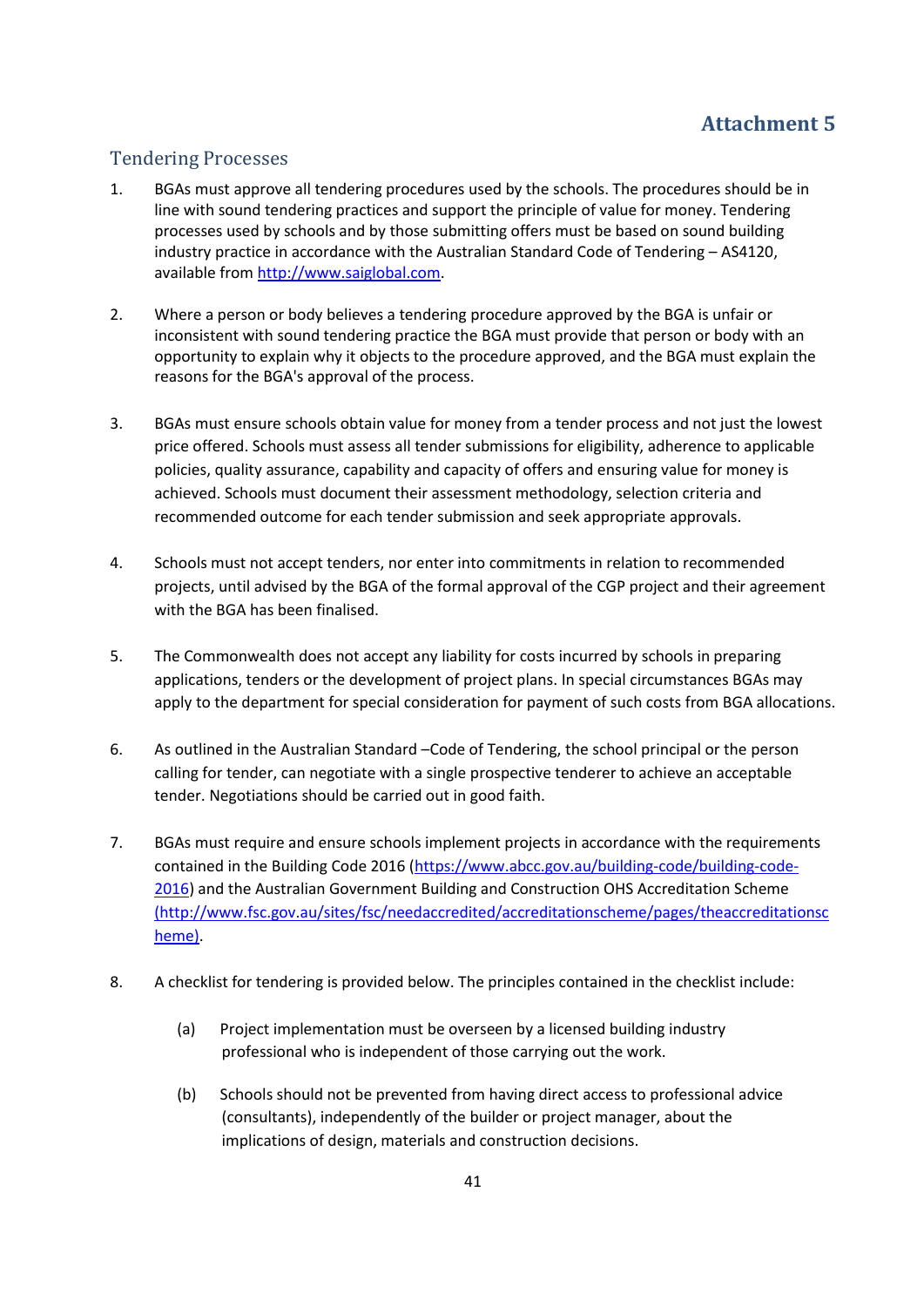- (c) There should be effective competition to the greatest extent practicable for all major elements of a project. Being fair and equitable to the market and achieving greater value for money.
- (d) Procurement processes used by schools and by those submitting offers should be based on sound building industry practice in accordance with the Australian Standard Code of Tendering. Schools must advise the BGA of the tender method used for each tender process.
- (e) All tender assessment criteria must be specified in tender documentation and should include tenderers' capability and capacity, financial and technical capacity to carry out the work.
- (f) There must be signed written contracts for the engagement of all major parties. It would be expected that these contracts would be based on standard industry contracts, and the contracts must clearly state the responsibilities and liabilities of the parties to the contract.
- (g) The contract between a school and the independent professional overseeing the implementation of a project must include a condition that the person overseeing the project must monitor the performance of all subcontracts for the project on behalf of the school to ensure the work is undertaken in accordance with the terms and conditions of those contracts.
- (h) A reasonable project end date must be estimated.
- (i) Claims for payment must be certified by a licensed building industry professional who is independent of the client (including any school/ school community personnel) and the builder.
- (j) BGAs should keep records of the tender methods utilised for each project tender. These records may be required by the department, if for example, the BGA assigns rights to the department. BGAs should contact the Capital Funding Section in relation to any uncertainty or issues regarding tendering.

## <span id="page-41-0"></span>Employment and Training provisions for Aboriginal and Torres Strait Islanders

- 9. Capital funding is offered on the additional condition that the school will encourage the employment and training of Aboriginal and Torres Strait Islanders.
- 10. Where a project is to be undertaken specifically for an Indigenous Australian community, at least one member of that community is to be involved in the evaluation of tenders, except where a conflict of interests would arise.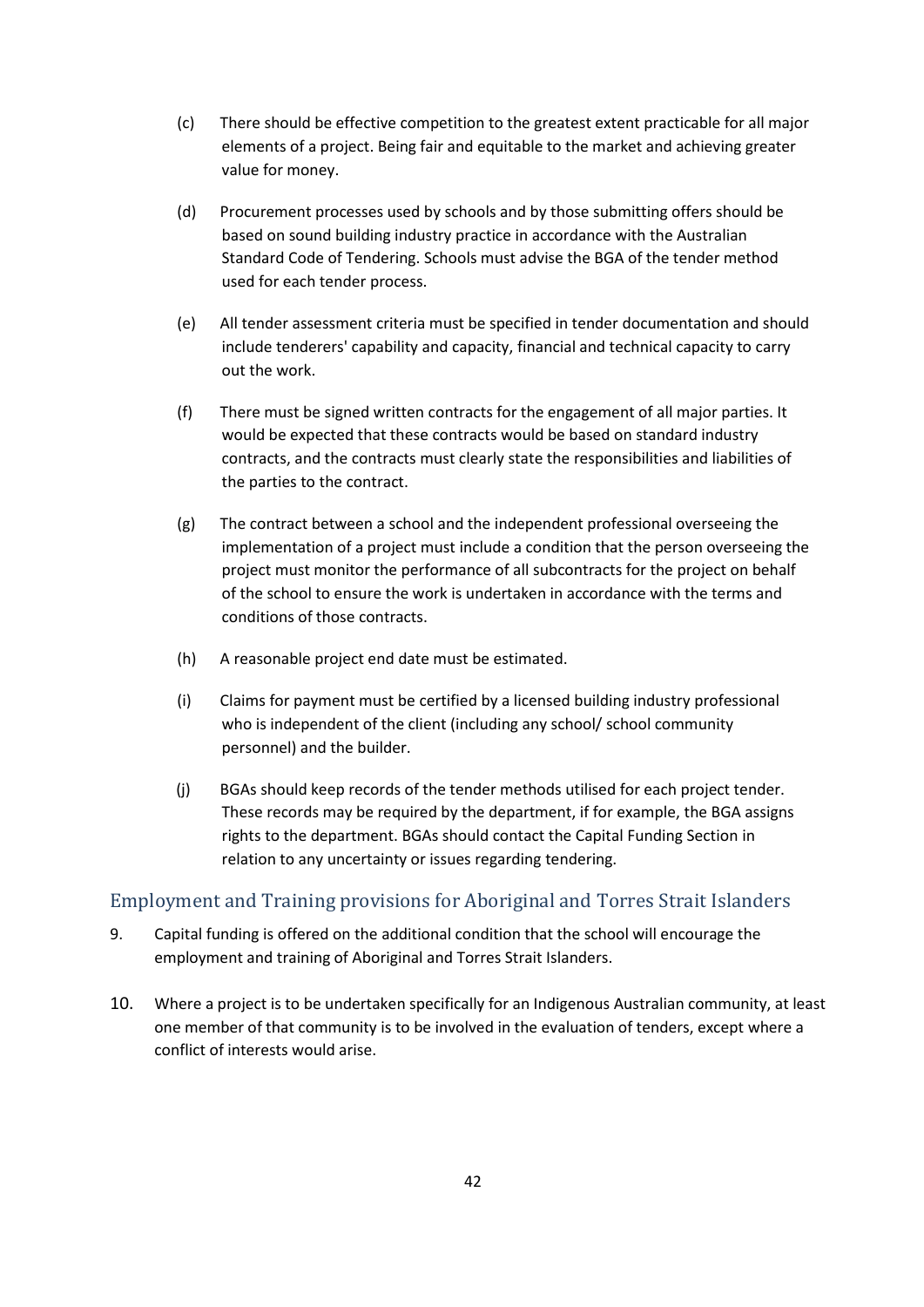# <span id="page-42-0"></span>Checklist for tendering requirements

1. Prior to starting the project have you:

| □      | Clearly documented the need for the tender in a business case?                                                                                                                                                              |
|--------|-----------------------------------------------------------------------------------------------------------------------------------------------------------------------------------------------------------------------------|
| $\Box$ | Undertaken a risk assessment and document in a risk plan?                                                                                                                                                                   |
| $\Box$ | Researched the market and decided on the most appropriate procurement method?                                                                                                                                               |
| $\Box$ | Outlined the timeline for the project noting all the required steps?                                                                                                                                                        |
| $\Box$ | Clearly detailed the relevant conditions for participation and not excluding potential<br>tenderers unfairly in doing so?                                                                                                   |
| $\Box$ | Drafted a request to market document (including the draft contract) that clearly articulates<br>what you need and has all necessary standard terms and conditions?                                                          |
| $\Box$ | Developed a written statement of requirements for the work that is unambiguous in its<br>requirements?                                                                                                                      |
|        | 2. Have you complied with the Building Code 2016 and the Australian Government Building and<br><b>Construction OHS?</b>                                                                                                     |
|        | 3. Have you, in relation to the Conduct of the Process:                                                                                                                                                                     |
| □      | Considered the involvement of the Indigenous Australian community as part of the<br>evaluation of tenders if the project is primarily for the benefit of the Indigenous community<br>and addressed in your evaluation plan? |
|        | Encouraged the employment and training opportunities of Aboriginal and Torres Strait                                                                                                                                        |

 $\square$  Provided evaluation criteria robust enough to provide a clear guide for assessment and comparison of the costs and benefits of all submissions on a fair and equitable basis over the whole tender life cycle?

Islanders in the project in some way? Reiteration of the need to encourage this in any

- $\square$  Asked for sufficient detail from the tenderer on tender assessment criteria to ensure the tenderers, technical and financial capacity and capability to carry out the work?
- $\square$  Ensured that your tender delivers value for money over the life of the project?

project to improve opportunities for Indigenous workers.

- $\square$  Ensured that your tender does not unfairly discriminate against small and medium enterprises (SMEs)? SMEs are organisations with fewer than 200 full time employees.
- $\Box$  All tender documentation provides an understanding of the reasons for the tender, the process that was followed and all relevant decisions, including approvals and authorisations, and the basis of those decisions?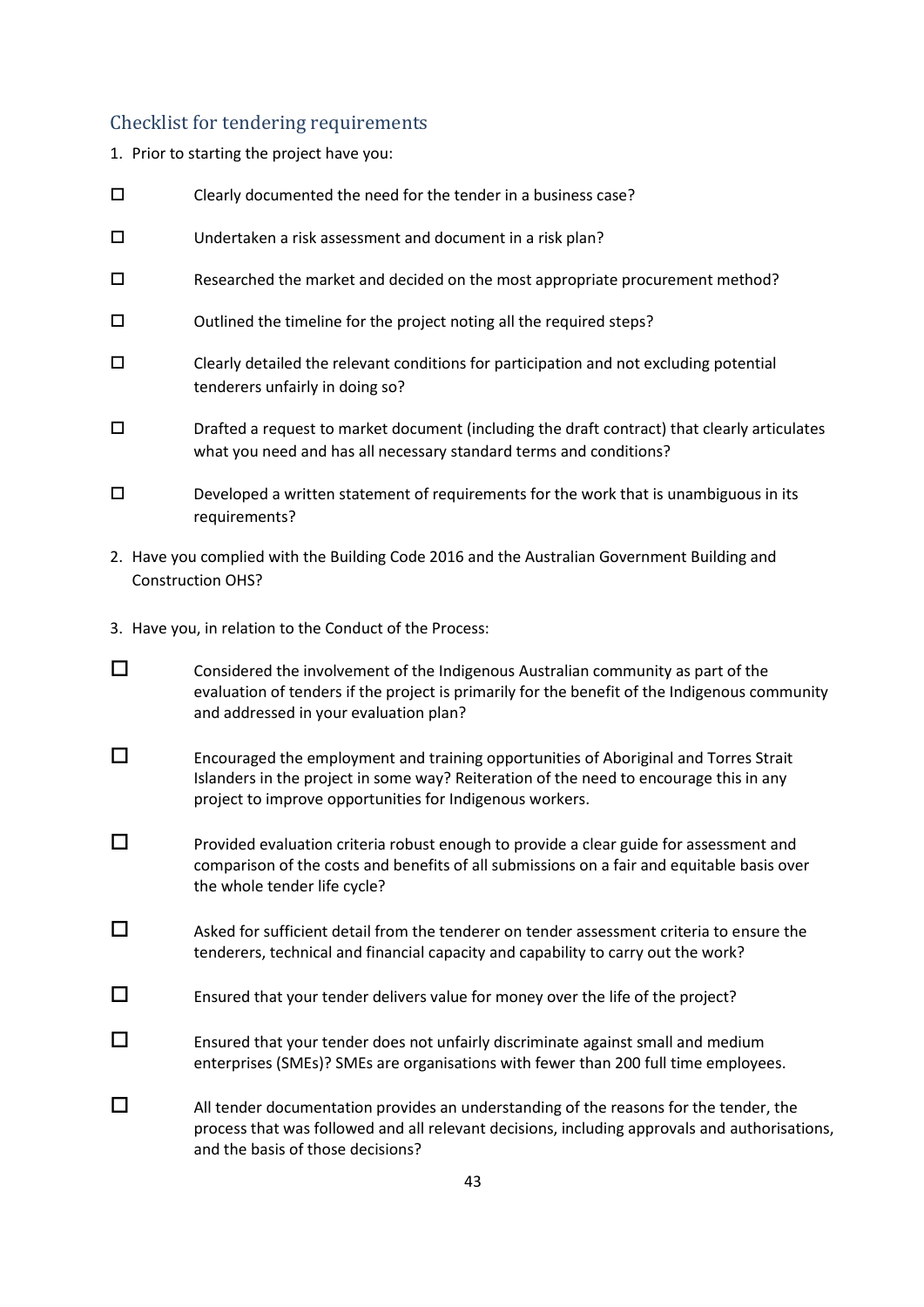- Documented any plan for contract negotiations?
- 4. After the award of the contract:

| $\Box$ | Do you have a contract management plan?                                                                                                                                                                                                     |
|--------|---------------------------------------------------------------------------------------------------------------------------------------------------------------------------------------------------------------------------------------------|
| $\Box$ | Do you have clearly defined key performance indicators (KPIs)?                                                                                                                                                                              |
| $\Box$ | Have you provided the opportunity to debrief unsuccessful tenderers?                                                                                                                                                                        |
| $\Box$ | Is a written contract signed with the supplier on file?                                                                                                                                                                                     |
| $\Box$ | Do you have a verification processes in place to confirm that subcontractors, consultants<br>and material suppliers' workplace arrangements comply with the Code and Guidelines? Part<br>of the contract KPIs and your contract management. |
| □      | Do you have processes in place to monitor on-site compliance of subcontractors engaged<br>during the life of the project? As part of the contract KPIs and your contract management.                                                        |
| □      | Do you have a process for the retention of the documentation for a period of seven years?<br>Is this stated in your contract?                                                                                                               |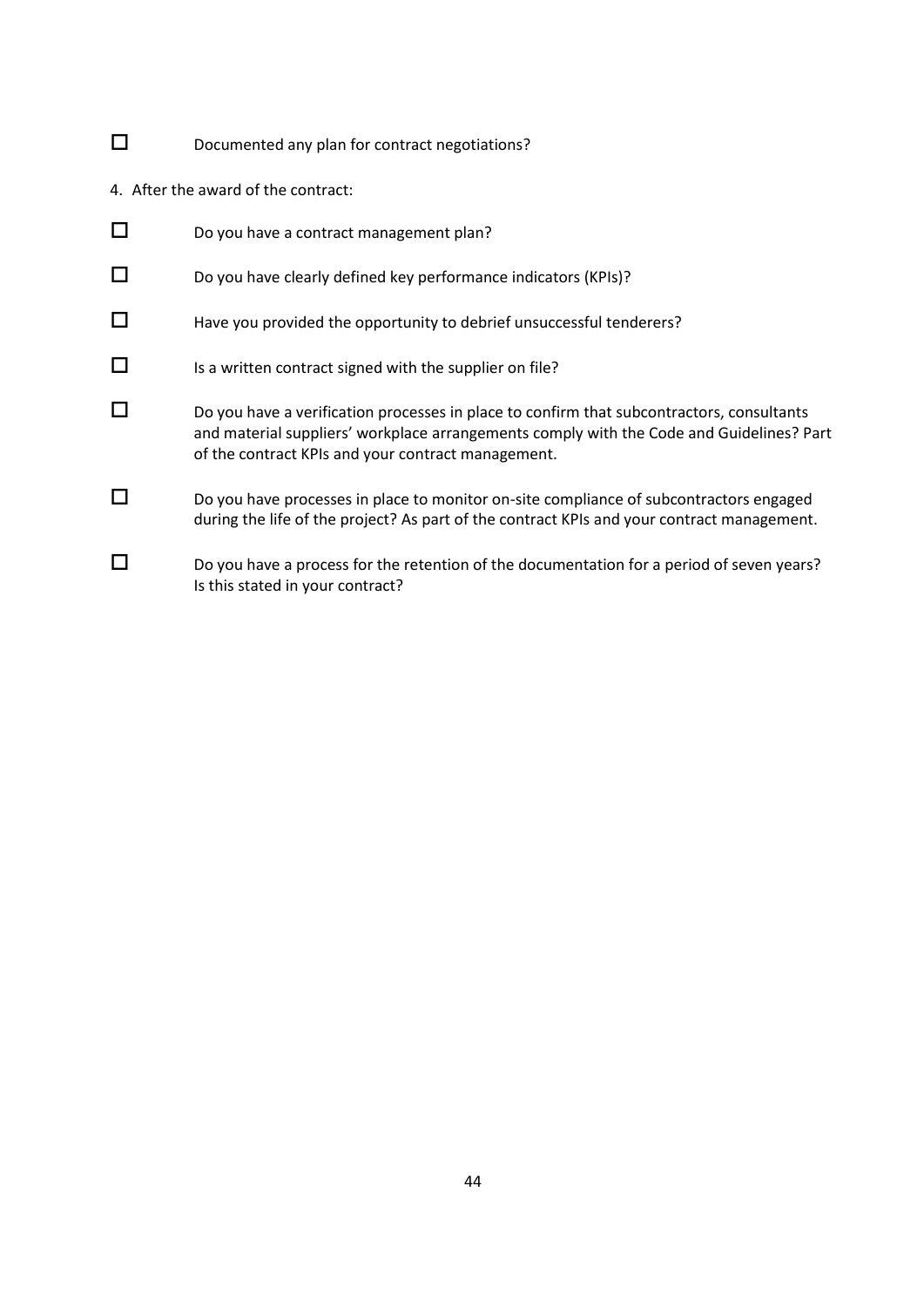# <span id="page-44-1"></span><span id="page-44-0"></span>Better practice procedures manual

# **A Common Table of Contents**

The department recommends that, as a minimum, BGAs include each of the following group headings in the table of contents section of their procedures manuals. The actual sub-headings may vary but this list provides a sample of the most common.

| <b>GROUP HEADINGS - to be</b>   | Sub-Headings - to be included/altered at the discretion of each |
|---------------------------------|-----------------------------------------------------------------|
| common across BGAs              | <b>BGA</b>                                                      |
| <b>1. INTRODUCTION</b>          | An introduction to the Capital Grants Program                   |
|                                 | The purpose of the manual                                       |
| 2. COMPANY OR ASSOCIATION       | About the company or association                                |
| <b>DETAILS</b>                  | Company or association details (such as ABN)                    |
|                                 | Board of management                                             |
|                                 | Roles and responsibilities                                      |
|                                 | Code of conduct                                                 |
|                                 | Board member remuneration                                       |
|                                 | Board management policies                                       |
| <b>3. STAFFING</b>              | Staff structure                                                 |
|                                 | <b>Staff contact details</b>                                    |
| <b>4. THE CAPITAL GRANTS</b>    | Objectives of the program                                       |
| <b>PROGRAM</b>                  | Overview of the selection process                               |
|                                 | Membership in the BGA                                           |
|                                 | Member schools                                                  |
|                                 | Use of grant funds                                              |
|                                 | Capital grants application process                              |
|                                 | processing applications                                         |
|                                 | school visits                                                   |
|                                 | assessment process                                              |
|                                 | eligibility criteria                                            |
|                                 | priority                                                        |
|                                 | socio-economic information                                      |
|                                 | other factors (e.g. location -regional, remote)                 |
|                                 | finalisation of applications                                    |
|                                 | Approval and notification                                       |
|                                 | Annual projects lists                                           |
|                                 | Capital Grants Program process of appeal and dispute resolution |
|                                 | Department of Education contacts                                |
| <b>5. CURRENT TIMELINE</b>      | A timeline for the relevant funding year                        |
| <b>6. ACTIVE CAPITAL GRANTS</b> | Acceptance of grants                                            |
| <b>PROJECTS - PROCESSES AND</b> | Schedule of grant payments                                      |
| <b>PROCEDURES</b>               |                                                                 |
|                                 | Project records                                                 |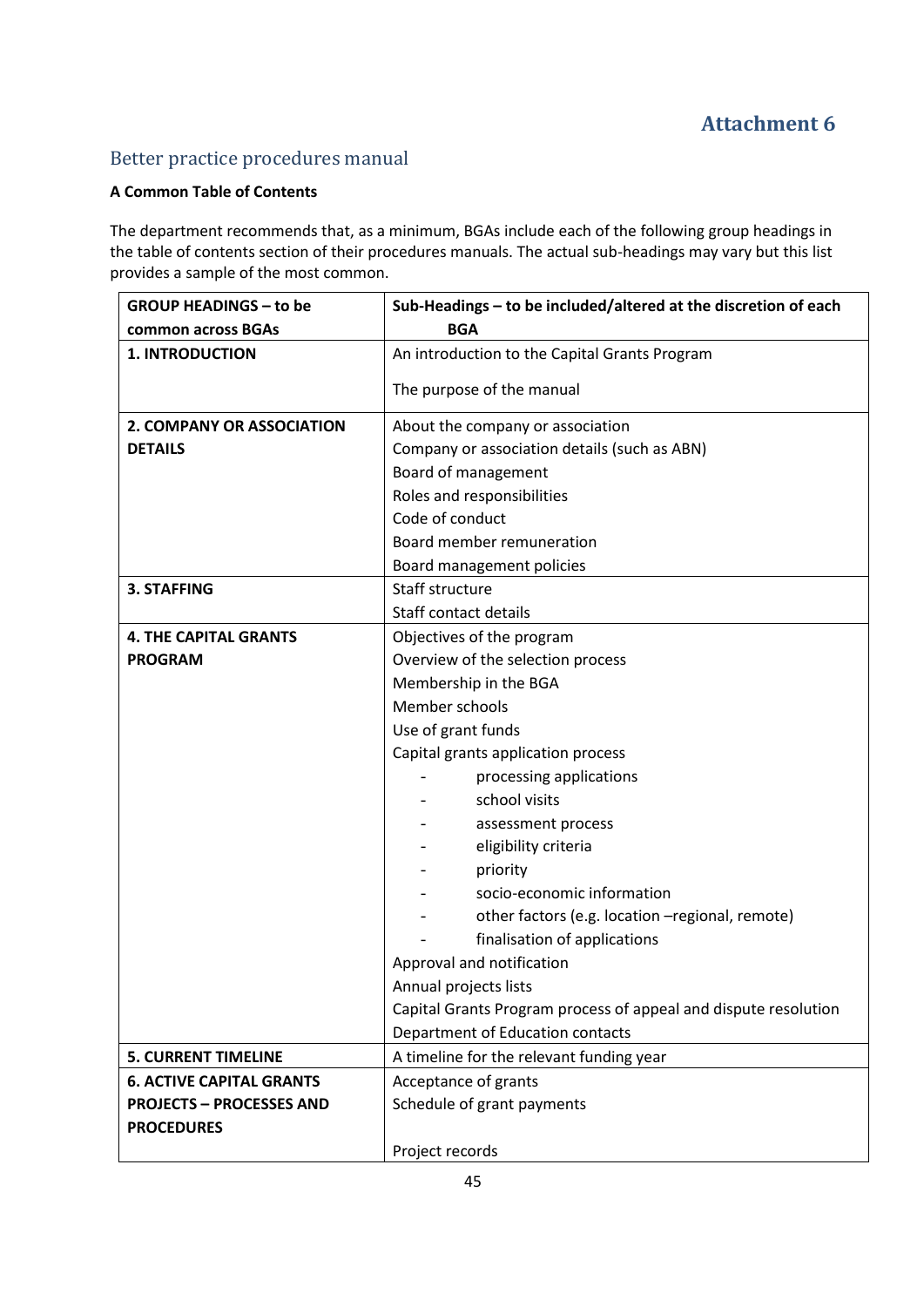| <b>GROUP HEADINGS - to be</b>            | Sub-Headings - to be included/altered at the discretion of each    |
|------------------------------------------|--------------------------------------------------------------------|
| common across BGAs                       | <b>BGA</b>                                                         |
|                                          | project files                                                      |
|                                          | project database                                                   |
|                                          | Project financial accountability procedures                        |
|                                          | method of management                                               |
|                                          | tendering processes                                                |
|                                          | progressive expenditure statements                                 |
|                                          | payments for projects completed                                    |
|                                          | Project completion                                                 |
|                                          | architect's/supervisor's statement                                 |
|                                          | accountant's statement                                             |
|                                          | Notification of project variation                                  |
|                                          | processes and procedures                                           |
|                                          | project details                                                    |
|                                          | Commonwealth accountability requirements                           |
|                                          | Recognition of Commonwealth assistance                             |
|                                          | Commonwealth equity                                                |
| 7. OTHER SERVICES TO SCHOOLS             | Newsletter or other communication tool                             |
| (optional)                               | <b>Distribution List</b>                                           |
|                                          |                                                                    |
| <b>8. APPENDICES</b>                     | The appendices should include all detailed information such as     |
|                                          | checklists, reporting templates, step-by-step procedures for SEMIS |
|                                          | etc. These should not appear within the body of the procedures     |
|                                          | manual                                                             |
| 9. THE BUSINESS <sup>3</sup> ENVIRONMENT | Bank accounts and signatories                                      |
| - FINANCES, ADMINISTRATION               | Auditor                                                            |
| <b>AND TECHNOLOGY</b>                    | Insurances                                                         |
|                                          | FBT, PAYG, GST, BAS, WorkCover                                     |
|                                          | Rental and Leasing Arrangements                                    |
|                                          | <b>Board Member Payments</b>                                       |
|                                          | Petty cash                                                         |
|                                          | Account payments                                                   |
|                                          | Annual accounts                                                    |
|                                          | Motor vehicle                                                      |
|                                          | Meeting arrangements                                               |
|                                          | Filing system                                                      |
|                                          | Electronic archiving                                               |
|                                          | Storage and filing                                                 |
|                                          | Computer system                                                    |
|                                          | Communications system                                              |

<sup>&</sup>lt;sup>3</sup> Not intended to be disclosed to BGA member schools. Internal information only.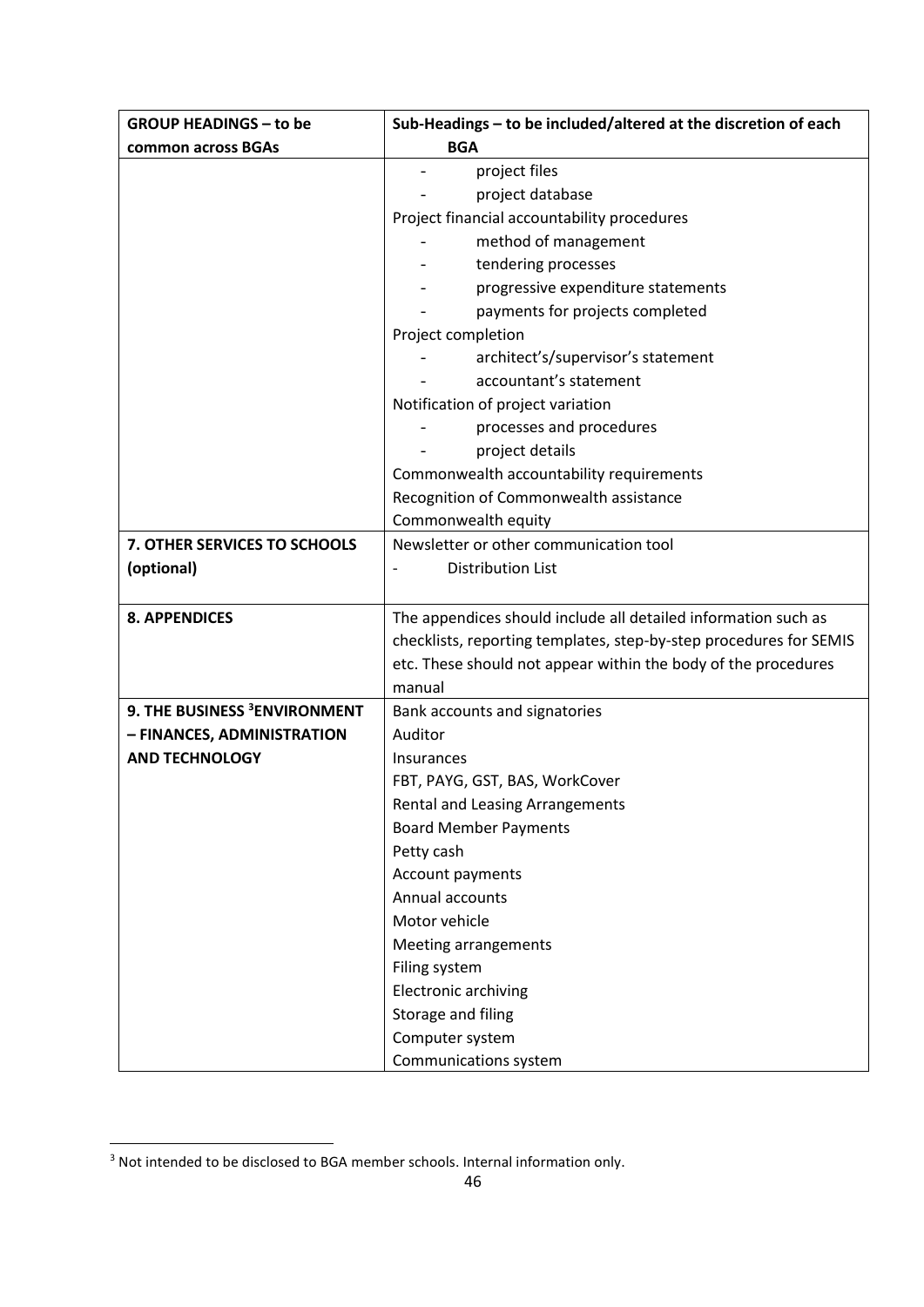# <span id="page-46-1"></span><span id="page-46-0"></span>Proforma clause to be included in agreements between BGAs and schools

#### **Agreement to assignment to the Commonwealth**

- a) The BGA Participant acknowledges and agrees that the BGA may assign some or all of the BGA's rights under this agreement (including the BGA's rights to recover all or a portion of the grant from the BGA Participant).
- b) The BGA Participant acknowledges and agrees that, where the BGA assigns a right to the Commonwealth (the 'Assigned Right'), the Commonwealth may exercise the Assigned Right and enforce the Assigned Right directly against the BGA Participant, in the Commonwealth's name, as the BGA's assignee.
- c) Without limiting paragraph (b), the BGA Participant acknowledges and agrees that the Commonwealth may institute legal proceedings directly against the BGA Participant School in order to enforce the Assigned Right.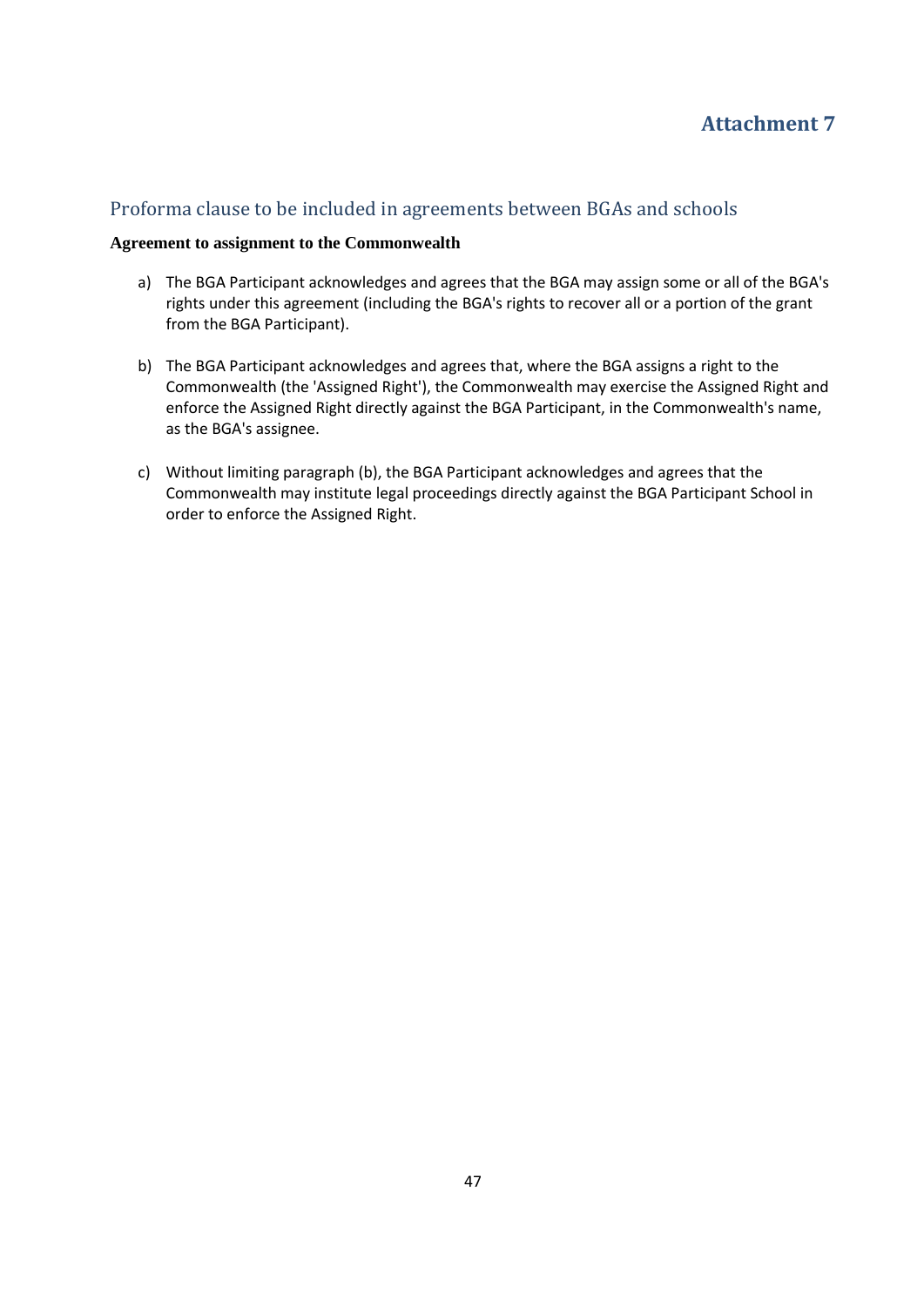# <span id="page-47-1"></span><span id="page-47-0"></span>Summary of Capital Grants Program recognition requirements

#### **Schools which receive funding through the Capital Grants Program (CGP) are required to:**

- acknowledge Commonwealth funding in all announcements and other publicity of all school capital projects to which the Commonwealth is contributing funds
- install building plaques on all completed projects, irrespective of cost, which acknowledge Commonwealth funding
- arrange for the recognition of funding within seven months of the physical completion of the project, unless otherwise agreed by the Commonwealth:
	- o where the Commonwealth contribution is equal to or exceeds \$100,000 irrespective of the year in which the funding was approved, or
	- o where the school or the Commonwealth requests an opening.

#### **CGP GRANT UNDER \$100,000 – CEREMONY PROCEDURE**

- Where the CGP grant to a project is under \$100,000 a school can choose to recognise the Commonwealth's assistance by installing a building plaque only.
	- o A school should advise the department via the school openings inbox that a project is complete and that an official opening ceremony will not be held as the grant amount is under \$100,000.
	- o The department will provide a plaque template to the school.
	- $\circ$  The school is to formulate the plaque wording based on the template and provide it back to the department for approval.
	- o The department will advise the school when approval has been given.
	- o The school then arranges for the plaque to be manufactured and installed on the building.
- Alternatively, **if a school wishes to hold an opening**, notwithstanding the grant amount, the opening requirements for grants over or equal to \$100,000 applies, please see the procedure below.

#### **CGP GRANT OVER OR EQUAL TO \$100,000 – OPENING CEREMONY REQUIRED – PROCEDURE**

- Where the CGP grant to the project is equal to or in excess of \$100,000 schools are required to hold an official opening ceremony.
- Dates of openings must be convenient to all parties including the Commonwealth. To ensure opening dates are suitable to the Commonwealth Minister for Education or his representative, it is requested that:

invitations are sent to the Minister by recipient schools via the school openings inbox at [SchoolOpenings@dese.gov.au](mailto:SchoolOpenings@dese.gov.au) at least two months in advance of the opening.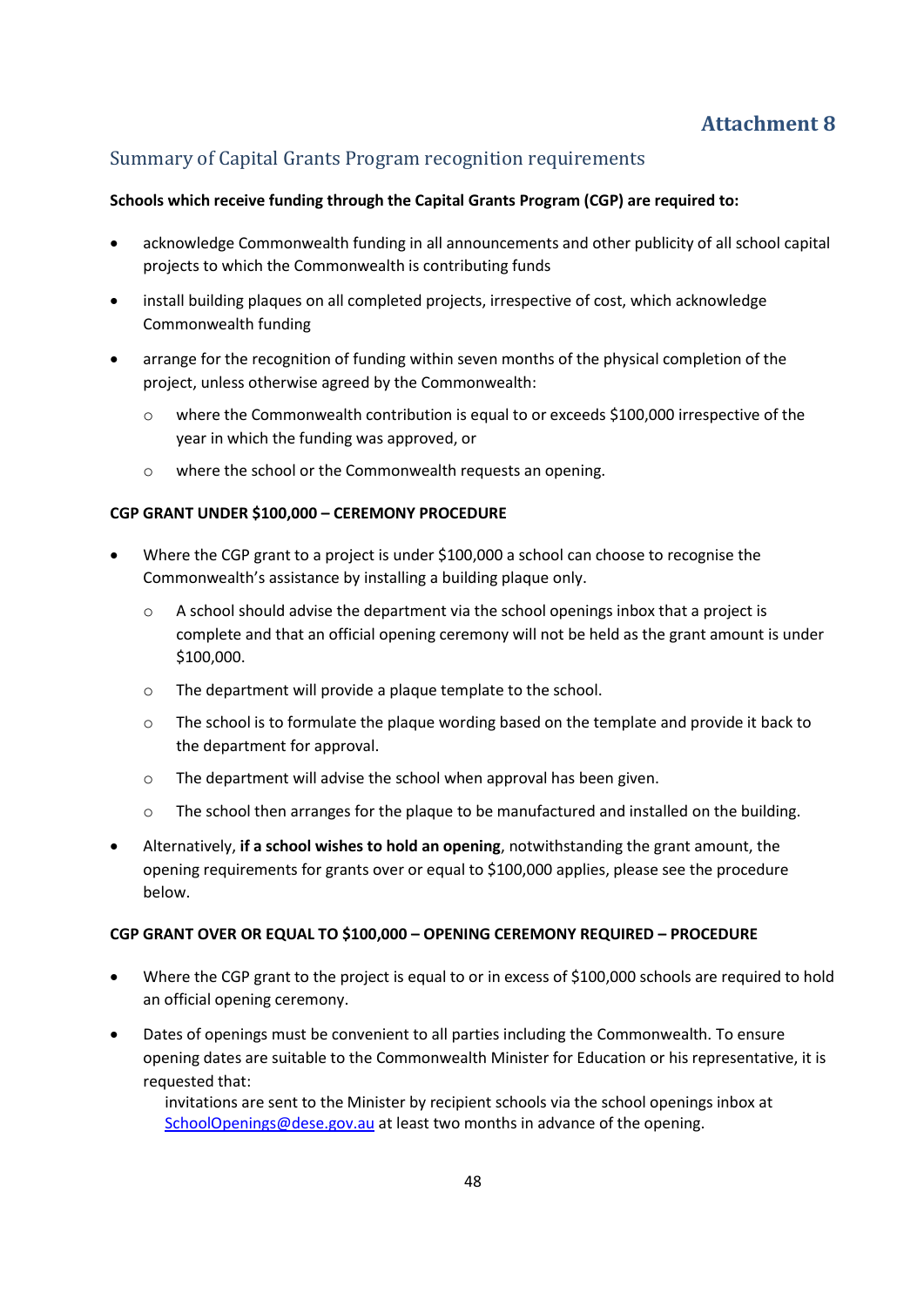o three possible dates should be included in the invitation that do not coincide with Parliamentary of Australia sitting days, refer to the Parliamentary Sitting Calendar: [http://www.aph.gov.au/About\\_Parliament/Sitting\\_Calendar](http://www.aph.gov.au/About_Parliament/Sitting_Calendar)

#### **REQUIREMENTS FOR CEREMONIES**

- The following conditions apply for an official opening ceremony:
	- o The Commonwealth Minister for Education or his representative must be invited to open those projects for which an official opening is being arranged.
	- o The Commonwealth Minister for Education or his representative must be invited to speak at all official openings of capital projects to which the Commonwealth has contributed funding.
	- o In the case of an opening with other sources of funding, e.g. state contribution, the Commonwealth Minister for Education or his representative must be invited to open those projects to which the Commonwealth contribution is greater than 50 per cent of the project cost.

Note: Schools are welcome to elect the attending Commonwealth representative to open facilities where the Commonwealth has contributed less than 50 per cent of the project cost.

- o Where a facility is opened by a Commonwealth representative, the name of the person opening the facility must be included in the associated commemorative plaque, which must be either affixed to the new or refurbished buildings, or displayed in an appropriate position.
- If the Commonwealth Minister for Education or his representative attends an opening, they may issue media releases.
- Schools may receive exemptions from opening requirements depending on the type of facility and works applied. For example, intangible improvements such as the replacement of an electrical system or a simple refurbishment of an amenities block may be considered for exemption by the Commonwealth Minister for Education.
- A school must obtain the Commonwealth Minister for Education's agreement for an exemption from holding an official opening, or for deferment of an opening.

Note: Invitations to attend ceremonies will be directed to the minister responsible for the Capital Grants Program in the first instance.

#### **Contact Us:**

You are welcome to contact a schools liaison officer through the [SchoolOpenings@dese.gov.au](mailto:SchoolOpenings@dese.gov.au) inbox if you would like to discuss, or need further information regarding any aspects of Capital Grants Program requirements for recognition.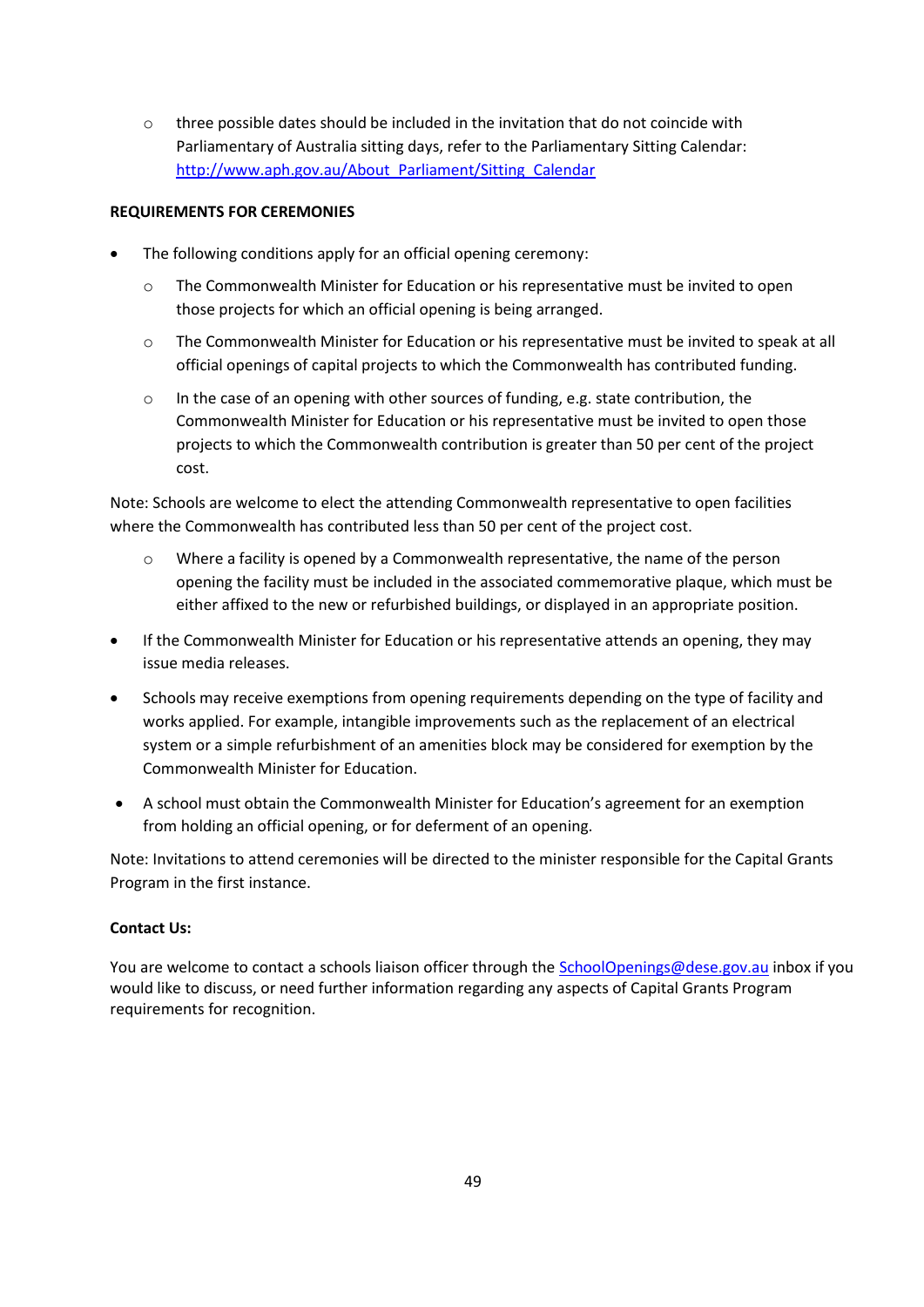**Sample plaque wording for projects funded under the Capital Grants Program**



#### **Australian Government**

# **SCHOOL NAME**

This plaque commemorates the official opening of the

#### **Project Description**

by **Name** on

**Date**

This/these project/s were jointly/entirely/principally/partly funded by the Australian Government under the Capital Grants Program (Include other funding sources if relevant/desired. e.g. ', and the [State] government', or ', and the [Name of School] community')

Principal: (Optional) President, School Council: (Optional)

#### **Notes:**

#### o **Highlighted Text**

■ The areas highlighted green should be completed with the appropriate information.

### o **Style**

- Wording on plaques acknowledging Commonwealth funding must be of similar size and style to wording acknowledging other funding sources.
- o **School and Australian Government logos**
	- **EXT** If you would like to include the school's logo on the plaque, please position it directly above the school's name on the plaque.

#### o **Approval**

▪ Departmental approval of plaque wording is required. A school is to send the draft wording to the department via the school openings inbox. The department will provide clearance or comment.

#### o **Plaque costs**

■ The manufacturing and installation costs of Capital Grants Program plaques are the responsibility of recipient schools.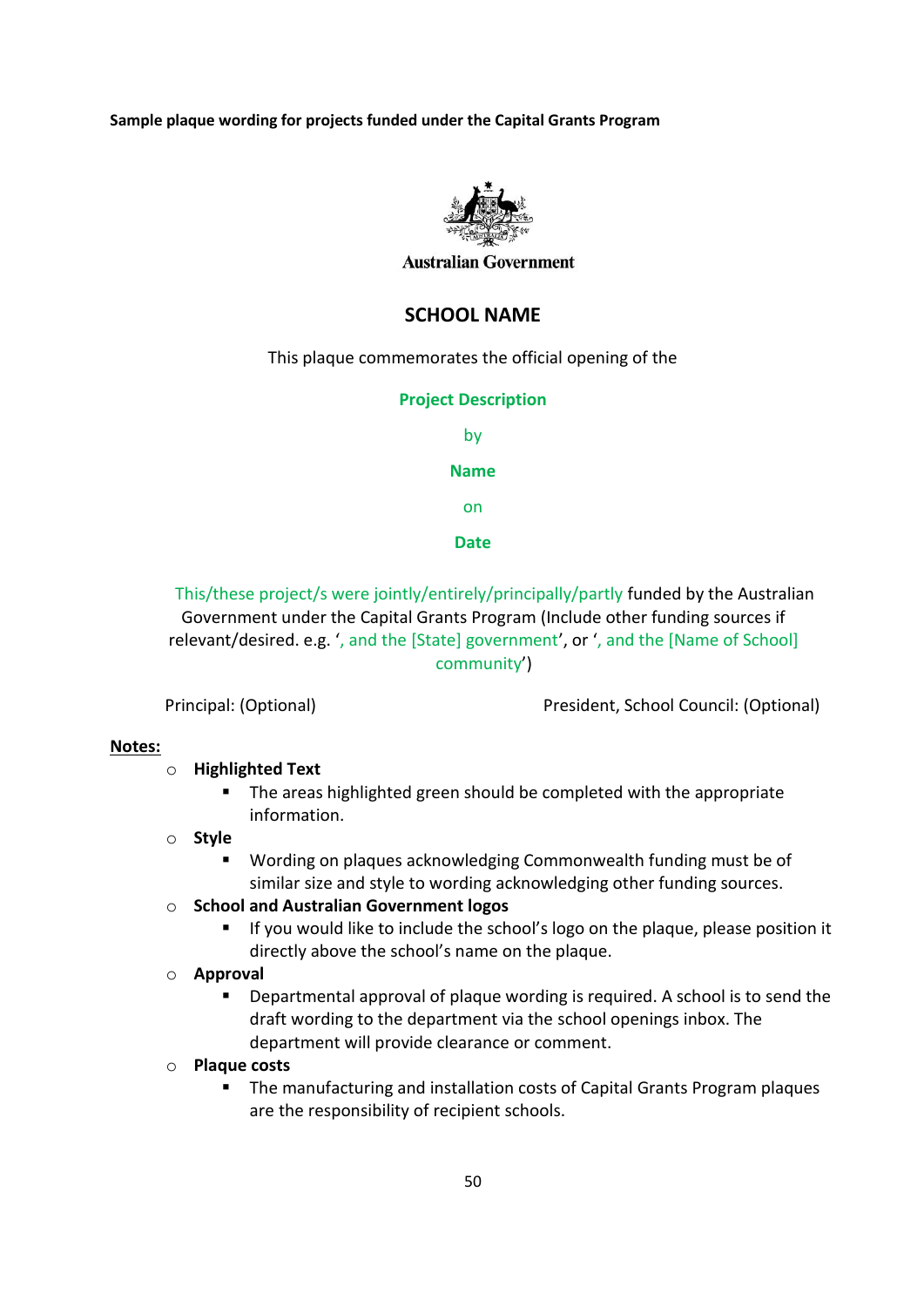# <span id="page-50-0"></span>**SCHEDULE 1 - BUILDING BOARDING SCHOOLS ON COUNTRY**

### <span id="page-50-1"></span>**Purpose**

The purpose of this schedule is to give administrative effect to the Australian Government's decision to provide Commonwealth funding support for the Building Boarding Schools on Country (BBSOC) program.

As this initiative involves the planning and construction of new schools in remote locations, and given their extensive experience and expertise facilitating Commonwealth capital projects in schools under the Capital Grants Program (CGP), the department will engage Block Grant Authorities (BGAs) to work with the project proponent – Studio Schools of Australia – to manage project delivery.

Funding appropriated for this measure will be provided, in the first instance, to BGAs under subsection 67(1) of the *Australian Education Act 2013*. As such, all funding must be dealt with in accordance with section 30 of the *Australian Education Regulation 2013*, including the requirement that the BGA spend, or commit to spend, the financial assistance in accordance with the CGP Guidelines.

However, while many clauses in the CGP Guidelines are directly relevant to the Building Boarding Schools on Country program, there are a number that are either not applicable or require modification to more clearly align with the BBSOC objectives and processes. For example, as a decision of government, BBSOC projects are not subject to the full suite of processes that CGP projects ordinarily are (such as the CGP application process (see Clauses 47 to 51) or the CGP approval process (see Clauses 83 to 86 and Clauses 88 to 98)).

This Schedule specifies how the CGP Guidelines are to be applied to the BBSOC measure, as detailed below in the section 'Applicability of CGP Guidelines'.

#### <span id="page-50-2"></span>**Overview**

The Building Boarding Schools on Country program was announced by the Australian Government in August 2021 as a measure under it[s Closing the Gap Implementation Plan.](https://www.niaa.gov.au/resource-centre/indigenous-affairs/closing-gap-implementation-plan) The measure addresses **Target 5: Aboriginal and Torres Strait Islander students achieve their full learning potential**.

Over 2021-22 to 2024-25, the Building Boarding Schools on Country program will:

- construct three new on-Country boarding schools in remote Western Australia and the Northern **Territory**
- upgrade a fourth on-Country boarding school in very remote Western Australia
- establish an Indigenous Education Research Centre (IERC) at one of the abovementioned sites and
- make a contribution to operational expansion costs.

Commonwealth funding of \$75 million has been provided for these activities.

This new infrastructure will be used to deliver school education to Indigenous students from remote communities under the Studio Schools model as used in the Yiramalay-Wesley school in the Kimberley region since 2010.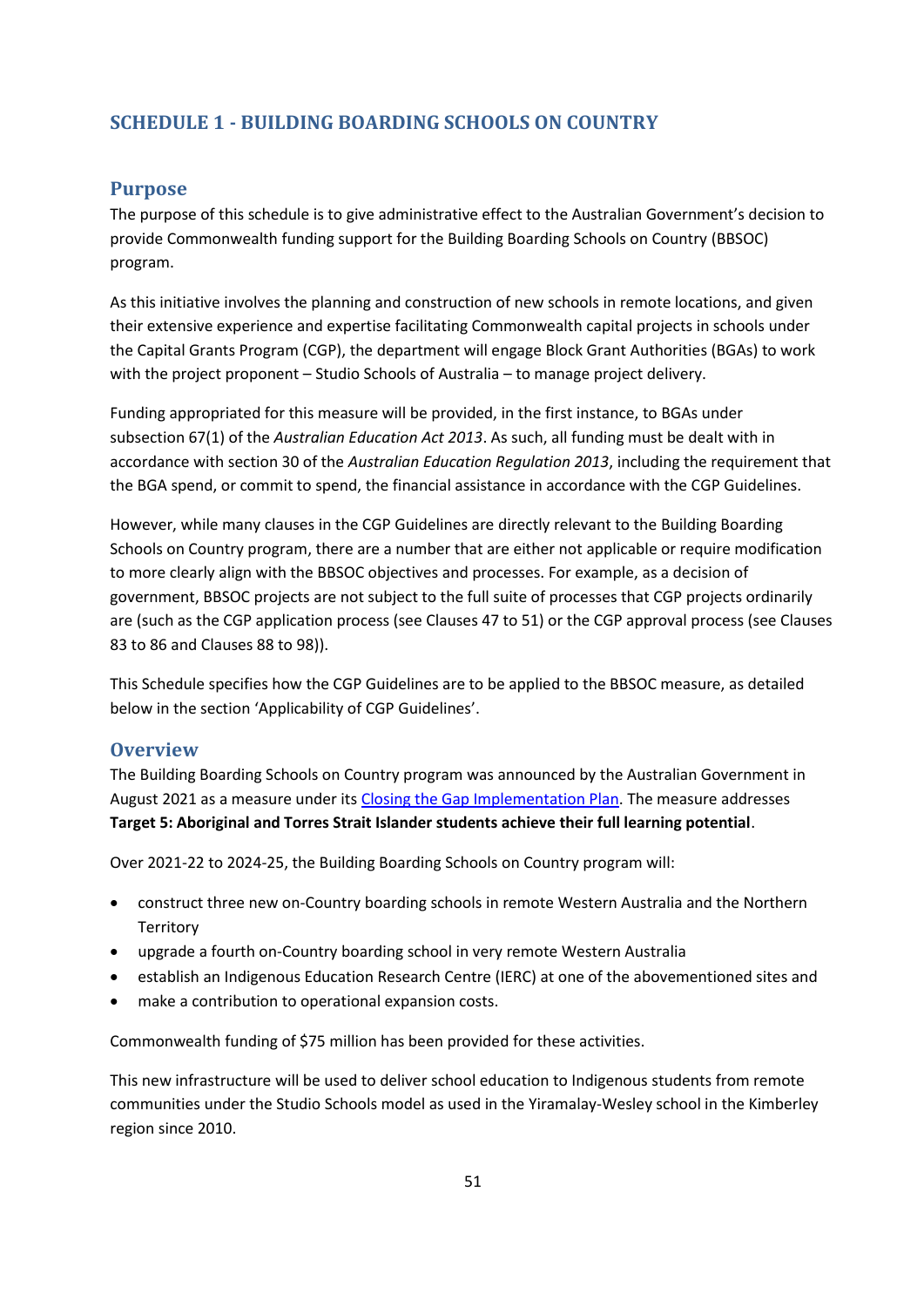Establishing new on-Country boarding facilities will ensure schooling options reflect local needs, cultural backgrounds, and aspirations. Students who must board away from home face challenges staying connected to school as a result of homesickness and other difficulties transitioning into boarding schools and life in major cities or regional areas far from home. This project aims to reduce those difficulties by bringing boarding options closer to home.

This initiative will provide infrastructure that will improve access by Aboriginal and Torres Strait Islander students from remote communities to culturally-appropriate and high-quality schooling opportunities. It will expand the current Studio Schools model of providing residential schooling on-Country which is closer to family, culture and local community. An estimated 2000 remote Indigenous students will be supported through this investment over the 20-year capital period of each school.

The IERC will provide a program of professional development for all staff across the Studio Schools network, as well as partner schools, sharing knowledge, culture and practice. It will also gather and disseminate evidence of best practice from across the system of schools, ensuring that the Studio School model remains evidence-led in its practice of serving the needs of local Indigenous students and their communities.

# **Block Grant Authorities**

BGAs are best placed to manage critical implementation and delivery elements of the BBSOC program, including:

- providing advice regarding local planning requirements and delivery scheduling
- identifying key milestones, and developing, entering into, and managing contractual arrangements with Studio Schools of Australia
- facilitating payments of capital funding provided by the Commonwealth
- monitoring progress to ensure timely project implementation
- providing general support to coordinate logistics and other matters.

Throughout 2022, relevant BGAs will work with Studio Schools of Australia to implement key planning considerations and develop and execute funding agreements.

# **National Indigenous Australians Agency**

It is important to note that the National Indigenous Australians Agency (NIAA) is delivering the first stage of this project. Administered funding appropriated for the 2021-22 financial year totalling \$6.8 million was provided to the NIAA in late 2021 to enable certain project activities to commence. On 24 November 2021, the NIAA entered into a funding agreement with Studio Schools of Australia for \$6.8 million for:

- ICT infrastructure at Yiramalay Studio School (\$2.0 million (GST exclusive))
- Commencement of IERC construction (\$1.0 million (GST exclusive))
- Prefabrication for the first two Studio Schools (Windjana and Dhupuma) (\$1.3 million (GST exclusive))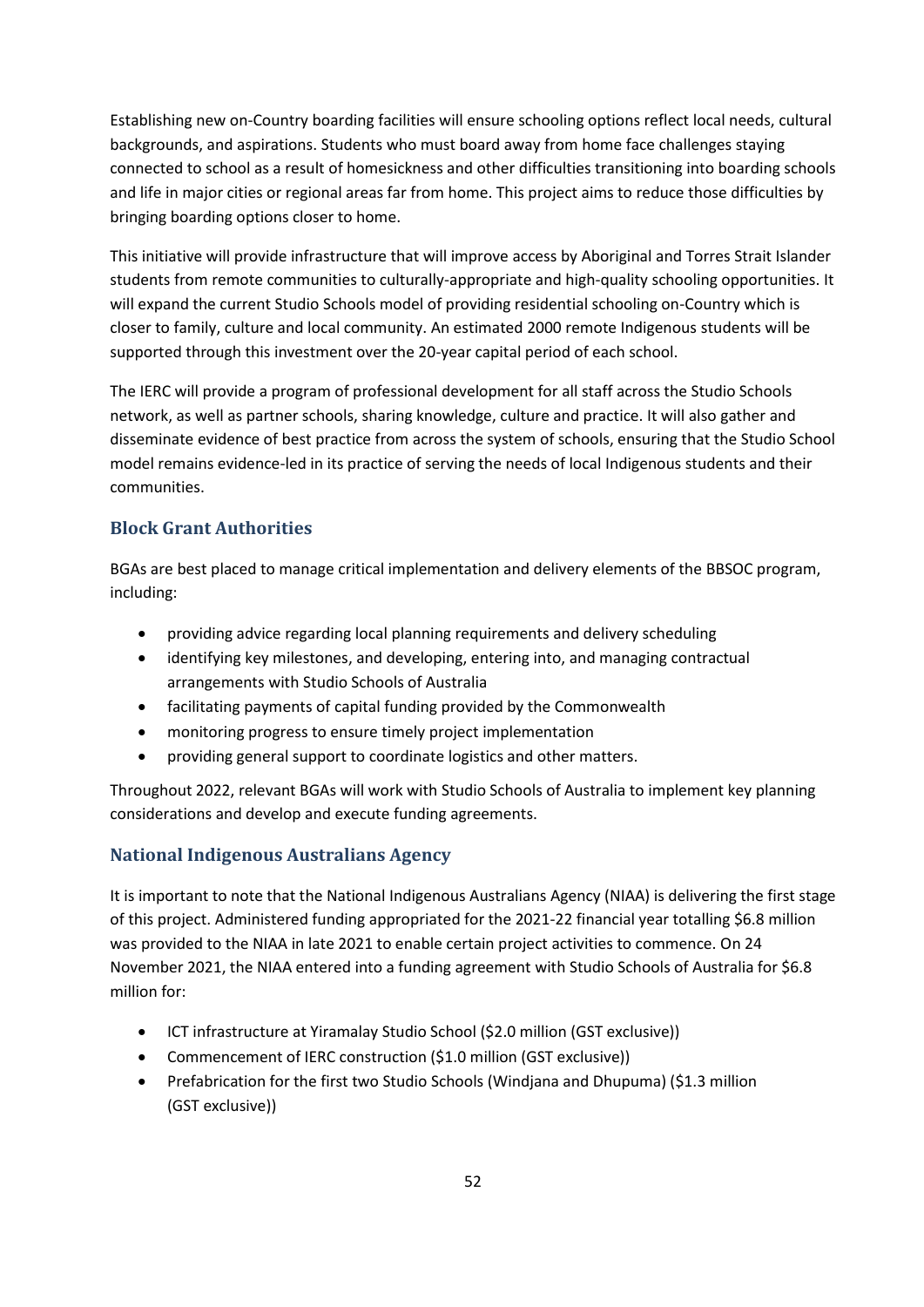• Administration funding for operational expansion of the SSA System, including staff recruitment, consultancies, Head Office requirements and communications/publications (\$2.5 million (GST exclusive)).

The department will provide the balance of administered funding for project costs, totalling \$65.6 million, to relevant BGAs over the period 2021-22 to 2024-25.

BGAs may be required to oversee project activities that incorporate elements of the initial implementation stage as undertaken by the NIAA. Where a capital project is completed in successive stages and a school has already entered into commitments for the project with the NIAA, BGAs are only required to comply with the tendering requirements as set out in clauses 66 to 69 and Attachment 5 to the extent practicable.

# <span id="page-52-0"></span>**Applicability of CGP Guidelines**

The CPG Guidelines apply to the BBSOC program as specified below.

From Clause 8 onwards - where a clause applies, the following references within that clause are to be read as follows:

- 'CGP' is be read as 'BBSOC', and
- 'BGA' is to be read as a 'BGA in its capacity as a CGA'
- 'CGP project' is to be read as 'BBSOC project'
- 'CGP approved project' is to be read as 'BBSOC approved project'

# **Introduction**

Clauses 1-3: applies.

# **Capital funding – overview**

#### Legislative Authority

Clauses 4-7: applies.

#### **Objectives**

- Clause 8: does not apply.
- Clause 9: is to be read as follows:

The specific objectives of the BBSOC program are to provide and improve school capital infrastructure for Aboriginal and Torres Strait Islander students from remote communities by:

- building three new remote boarding schools for Years 7, 8 and Year 9 (two schools in Western Australia and one in the Northern Territory); and
- refurbishing the existing Yiramalay-Wesley Studio School that is currently operating in the Fitzroy Valley in the Kimberley Region of Western Australia.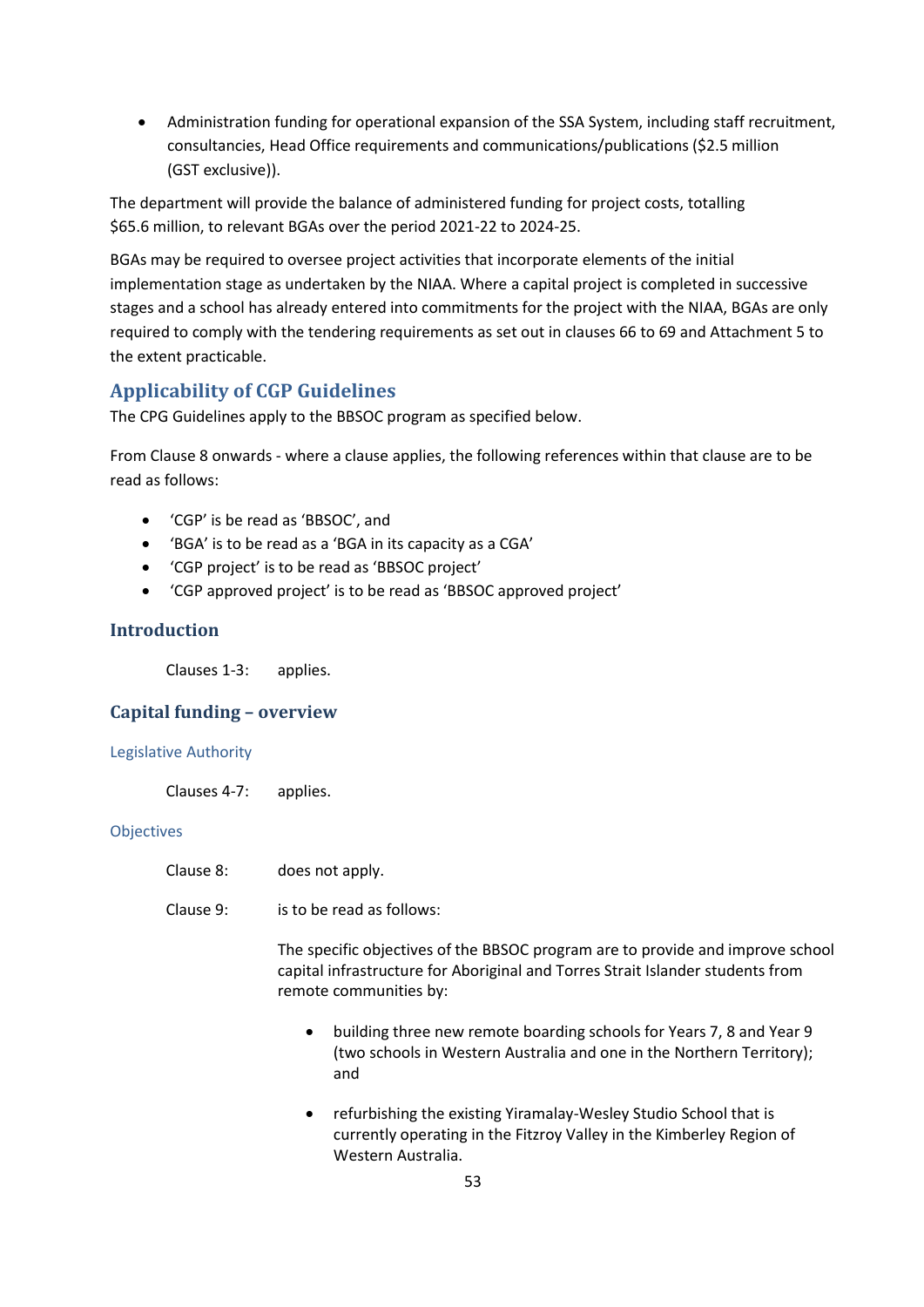These new facilities will provide culturally-appropriate and high-quality schooling options that reflect local needs and aspirations – specifically, providing residential schooling on-Country which is closer to family, culture and local community.

The facilities will provide high-quality learning environments and support quality teaching to underpin student engagement, including:

- a high-quality of teaching and learning , with a central focus on Aboriginal and Torres Strait Islander culture and identity
- supporting pathways to further education and employment through a balanced learning framework that focuses on:
	- o academic learning, including recognising the importance of Indigenous cultural knowledge; and
	- o job-readiness, with workplace training in partnership with local industries; and
- personal and social development through two-way learning alongside non-Indigenous students from a partner school

The facilities will support parental and community engagement and other agreed relevant outcomes.

Block Grant Authorities

Clauses 10-13: applies.

Membership in a BGA

Clause 14-17: applies.

Agreements between BGAs and Approved Authorities (on behalf of member schools)

Clauses 18-23: applies.

#### Approved Authorities

Clause 24: applies.

#### **Funding allocation**

Funding available

- Clause 25: applies.
- Clause 26: is to be read as follows:

Capital funding for BGAs for schools that are to be supported by the BBSOC program will be determined by the Minister. The department will notify the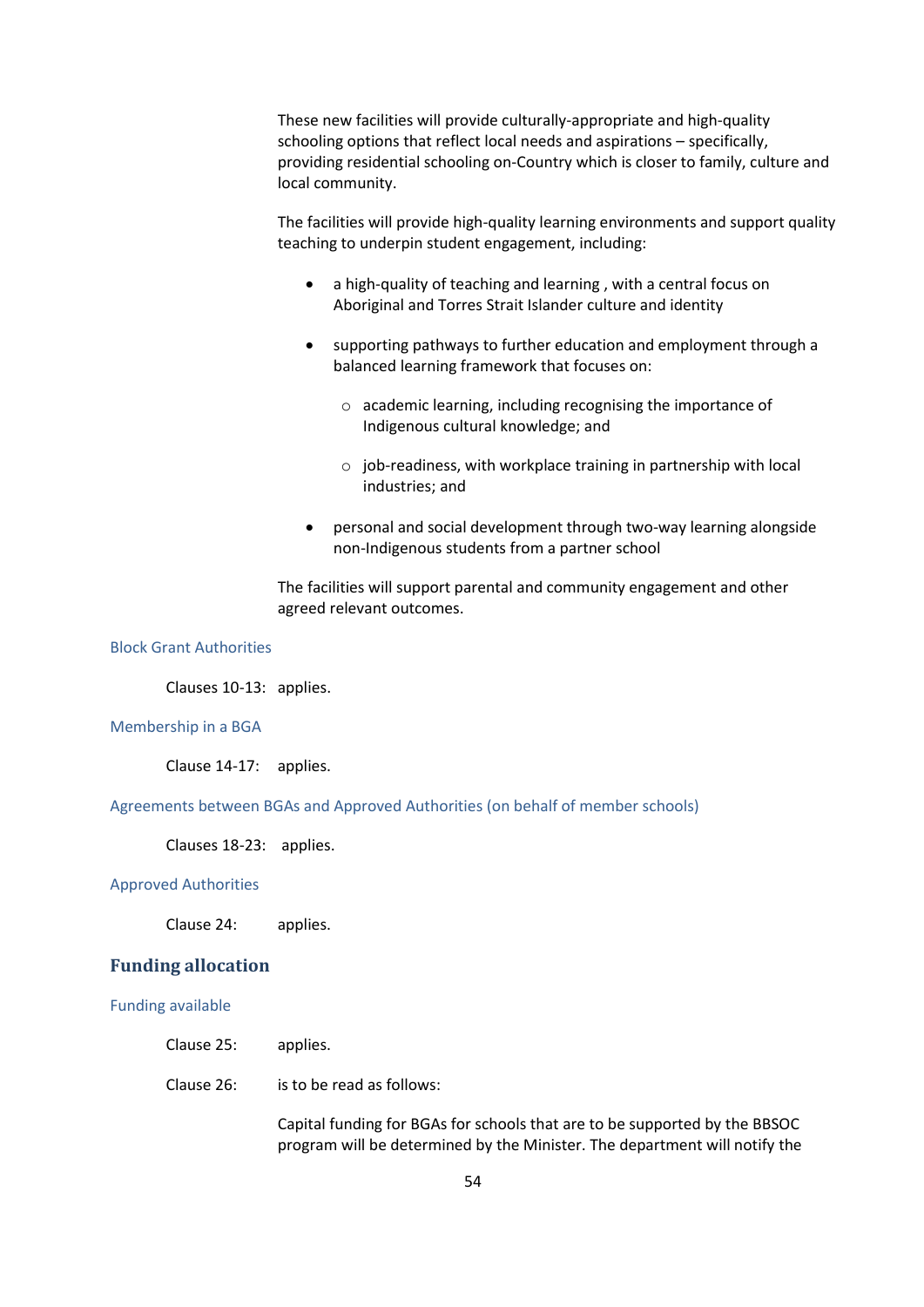relevant BGAs of the amount of funding determined and the timing of the relevant payments of that funding.

Clause 27: is to be read as follows:

The budget appropriation for the BBSOC does not include the Goods and Services Tax (GST), although all payments to BGAs will include a component for GST.

Limit on total amount available for capital funding

Clause 28-29: does not apply.

#### Forward commitment

Clauses 30-32: does not apply.

#### Full commitment of annual allocation

Clause 33: is to be read as follows:

Each BGA is required to spend, or commit to spend, its capital funding in the calendar year in which the financial assistance is paid, or by a time determined by the Minister.

#### Withholding payment and repayment

Clauses 34-35: applies.

#### 2021 Final funding distribution

Clause 36: does not apply.

#### **Eligibility for funding**

#### Existing schools

Clauses 37: does not apply.

#### New schools

Clauses 38-42: does not apply.

Clause 43: is to be read as follows:

BBSOC funds should not be paid to the school by the BGA until the school/approved authority has entered into a legally binding written agreement with the BGA indicating the school's acceptance of the capital funding conditions.

Clause 44: is to be read as follows: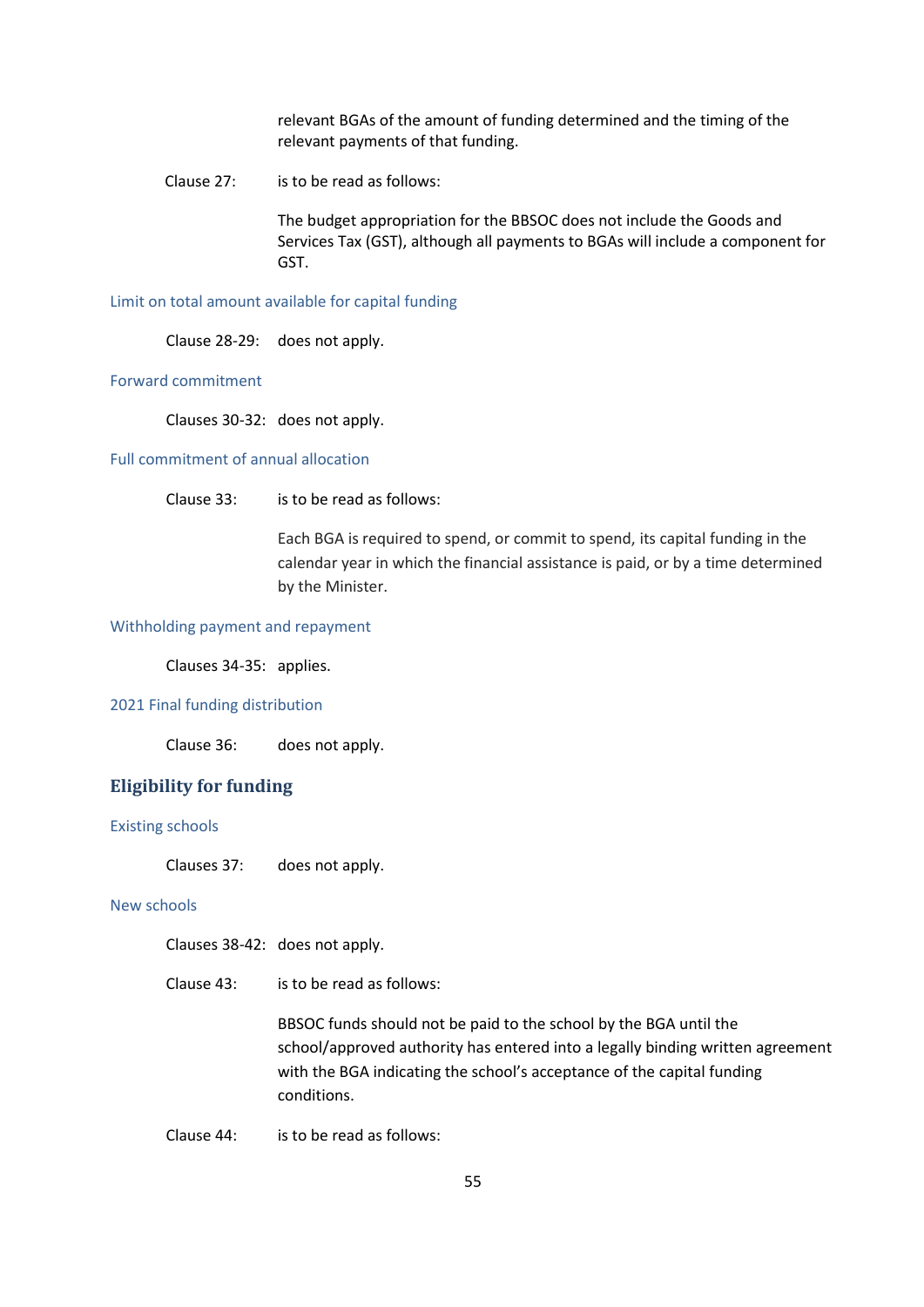The agreement between the BGA and the approved authority/school must include the provision that if by the end of the funding year the new school's approved authority is not approved by the department; or the school has not received approval for recurrent funding; or obtained final state or territory registration, the capital funding may be cancelled and the funding must be repaid in full to the BGA (refer to BGA/school agreement in **Attachment 1,** Section 3 (h).

#### Australian Government Education ID (AGEID) Number

| Clause 45: | is to be read as follows:                                                                                                                                  |
|------------|------------------------------------------------------------------------------------------------------------------------------------------------------------|
|            | The department's AGEID number is a unique identifier for each school. It is used<br>to identify schools on the department's internet interface SchoolsHUB. |
| Clause 46: | does not apply.                                                                                                                                            |

#### **Application process**

Providing information about the CGP to school communities

Clauses 47-51: do not apply.

## Meeting the objectives of Capital Grants Program

Clause 52: does not apply.

#### Criteria for capital expenditure

Clauses 53-54: applies.

Assessment and ranking of projects for funding

Clauses 55-58: do not apply.

#### Settlement of school contribution and grant sizes

Clauses 59-63: do not apply.

#### Leases

Clause 64: applies.

#### Property purchase

Clause 65: applies.

#### **Tendering**

Clauses 66-69: apply; however, where a capital project is completed in successive stages and a school has already entered into commitments for the project with the NIAA,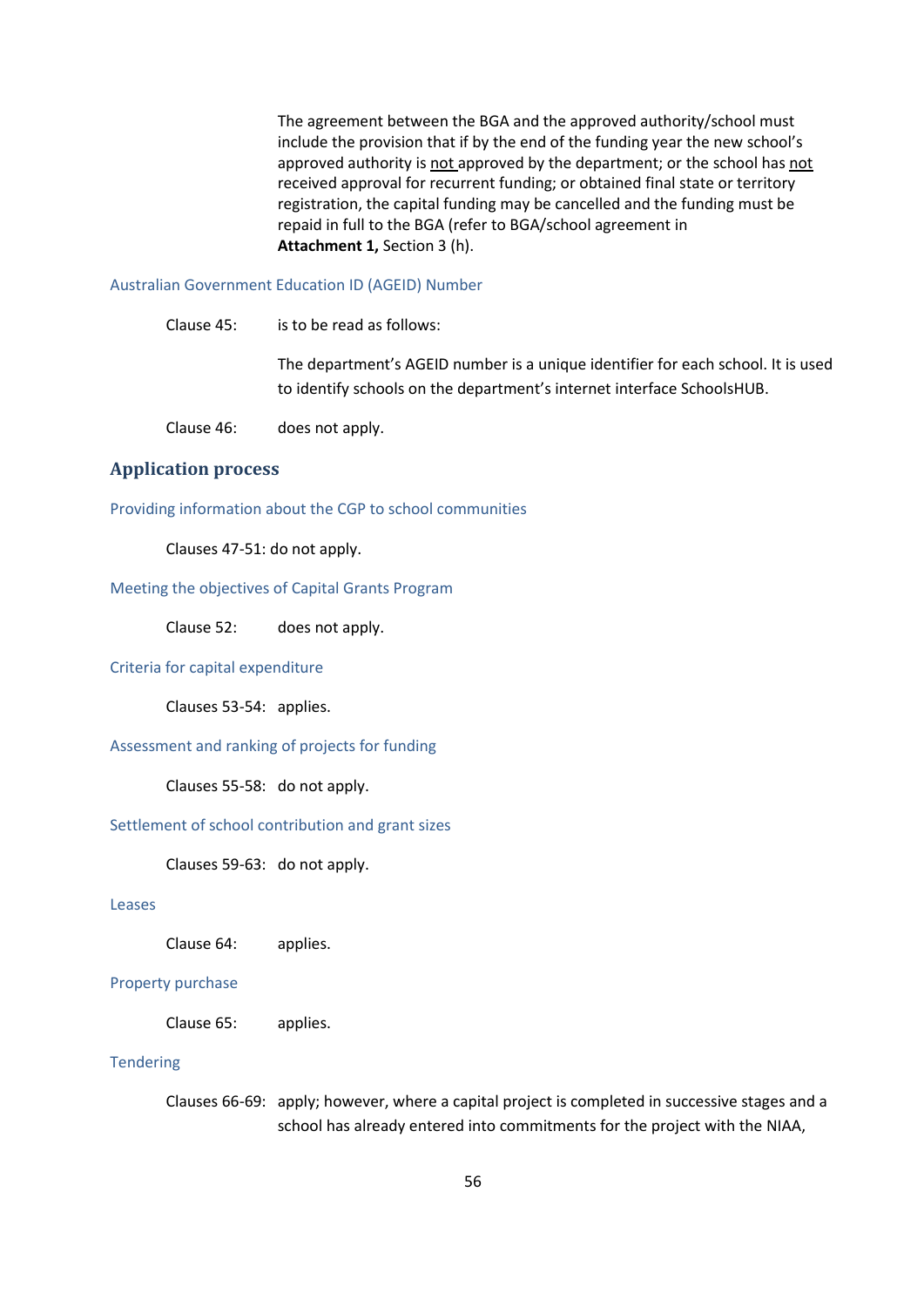BGAs are only required to comply with tendering requirements to the extent practicable.

Building Code 2016 and Australian Government Building and Construction OHS Accreditation Scheme

Clauses 70-71: apply; however, where a school has already entered into commitments for a project with the NIAA, BGAs are only required to comply with the Building Code 2016 and Australian Building and Construction OHS Accreditation Scheme to the extent practicable.

#### School visits

Clause 72: does not apply.

#### Finalisation of recommended projects

Clause 73: is to be read as follows:

As BBSOC funding has been approved by the Australian Government, the BGA is not required to recommend projects for funding. However, the BGA will negotiate with schools the nature of individual projects for which funding has been provided, with a view to identifying a minimum viable project that:

- a) meets the objectives of the CGP
- b) is based on sound student enrolment projections for the period closely following the completion of the project
- c) meets the educational needs in a way that is cost effective over the life of the facilities
- d) takes appropriate account of the value of good quality materials and building and design practices that:
	- (i) maximise the life of the structure
	- (ii) maximise the potential for environmental performance
	- (iii) avoid design features that make no significant educational contribution and which may increase construction, maintenance or operating costs.

#### Not recommended projects

Clause 74: does not apply.

#### Conflict of interest

- Clause 75: applies.
- Clause 76: is to be read as follows: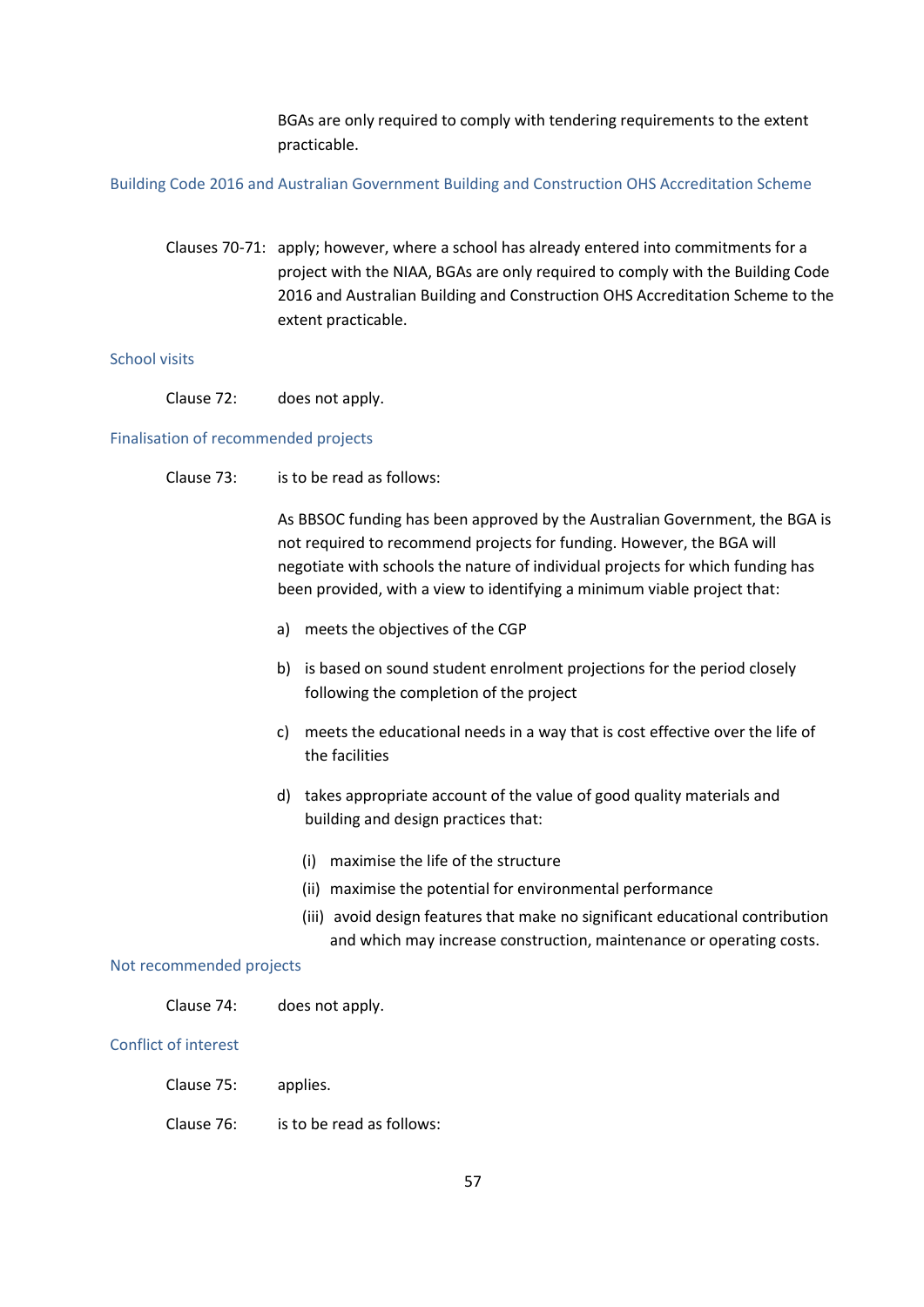BGAs should advise schools for which BBSOC funding has been approved of the Commonwealth requirements in relation to conflict of interest [see **Attachment 1** Section 3. (m)].

Clauses 77-78: applies.

#### Multiple-school project

Clauses 79-81: does not apply.

# **Approval process**

Clause 82: is to be read as follows:

The Minister is satisfied that the existing school and the proposed new schools for which BBSOC funding has been approved, needs the financial assistance and that the capital expenditure, and relates to relevant Commonwealth priorities and objectives.

#### Timing

Clauses 83-84: do not apply.

#### Submission of schedule

Clauses 85-86: do not apply.

Clause 87: applies.

Clause 88: does not apply.

#### Ad hoc schedule

Clauses 89-91: do not apply.

#### Review of decision

Clauses 92-96: do not apply.

#### Notification of approval

Clauses 97-98: do not apply.

Clauses 99-103: apply.

#### Public announcement of grants

Clauses 104-105: apply.

# **Managing capital funding**

BGA agreements with schools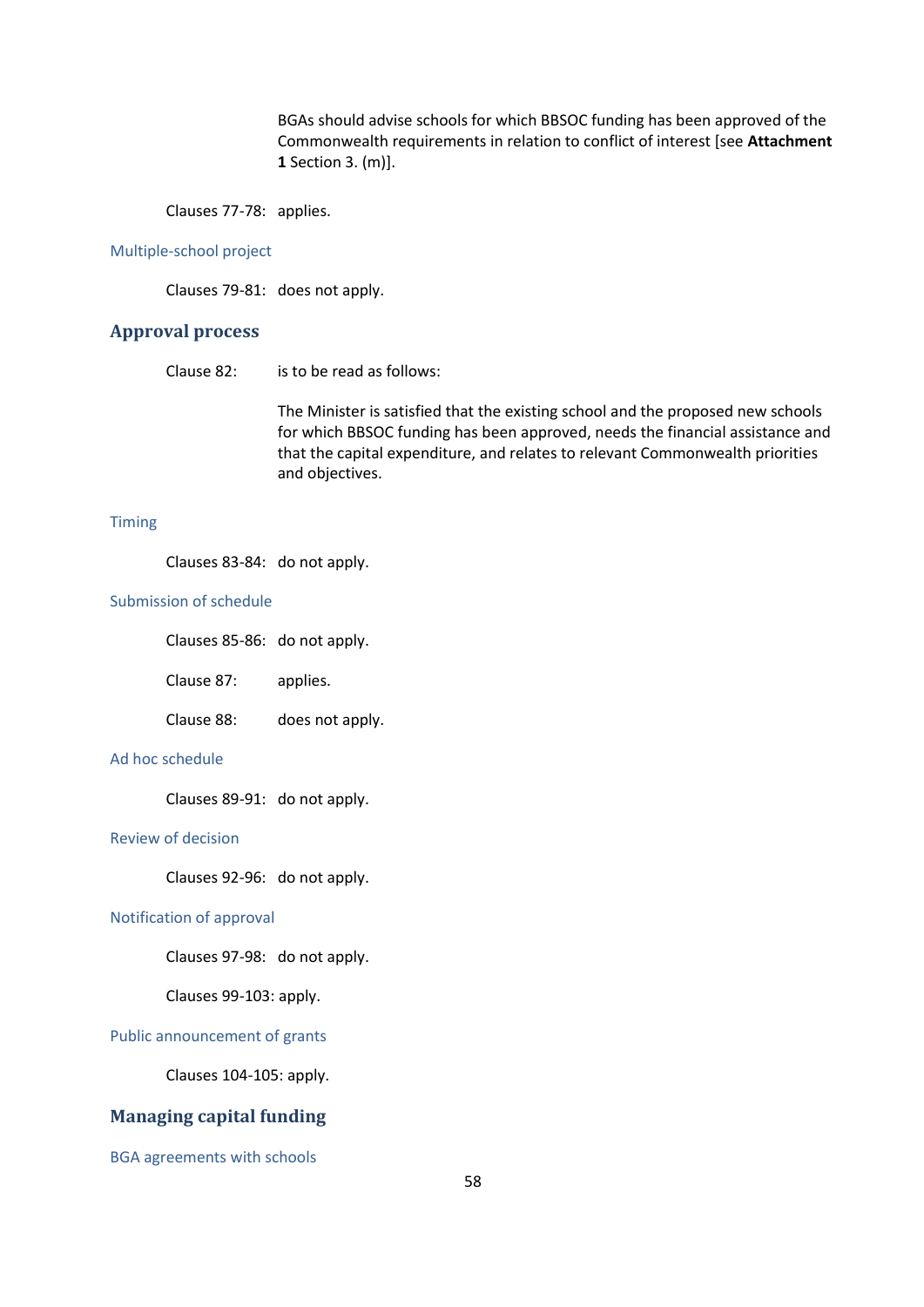Clause 106: is to be read as follows:

A BGA must enter into an appropriate funding agreement with the approved authority for a school, before making any payment of capital funding to that approved authority.

#### Funding conditions

Clause 107: applies.

#### Commitment to commence a project

| Clause 108: applies. |                                                                                                                                                     |
|----------------------|-----------------------------------------------------------------------------------------------------------------------------------------------------|
| Clause 109:          | is to be read as follows:                                                                                                                           |
|                      | If a school cannot make a commit<br>the contract of the contract of the contract of the contract of the contract of the contract of the contract of |

Iment to commence the project by the approved date as per the milestones stipulated in the funding agreement with the BGA, the BGA should seek the department's approval of a later commitment date.

Clauses 110-111: do not apply.

#### Project variations

Clause 112: is to be read as follows:

A change of circumstances after the approval of a project may require a variation to the project. Aspects of the projects that may be varied include, but are not limited to:

- a) total project cost increase or decrease
- b) school contribution increase or decrease
- c) the start or end date being moved by more than one year
- d) changes to the scope or project category, facility category or other descriptor of the project
- e) a request to vary the date for commitment if the school cannot enter into a commitment (sign a contract with a builder) for the project before the end of the year in which the project was approved
- f) cancelling (withdrawing) a project.
- Clause 113: is to be read as follows:

The BGA must, in the first instance, discuss all variation requests with the Capital Funding Section, and, if required, provide additional information to the Capital Funding Section by email.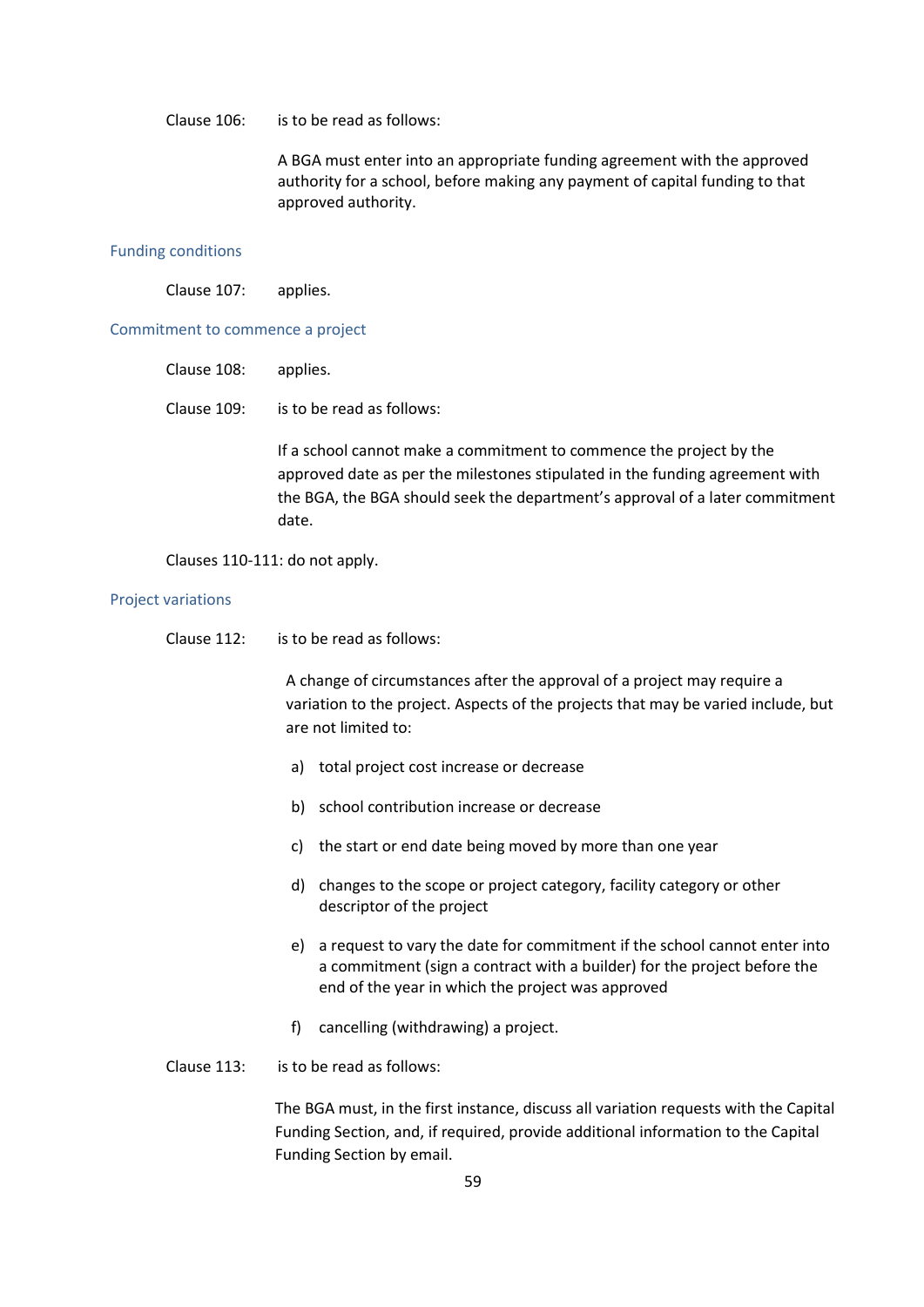Clauses 114-115: apply.

Clause 117: applies.

#### Payment to BGAs

Clause 118: is to be read as follows:

Payments of capital funding will be made in accordance with the timing and amounts specified in the Minister's determination of funding for that BGA. The timing and amounts will be within the department's annual appropriation budget for the BBSOC.

- Clauses 119-20: apply.
- Clause 121: is to be read as follows:

Funding provided to a BGA for the BBSOC initiative can only be used for projects approved under that measure. This funding cannot be used for claims on projects that are funded through the CGP's monthly grant instalment processes.

Clause 122: applies.

#### Payment to schools

Clauses 123-128: apply.

Clause 129: is to be read as follows:

If a BGA wishes to vary funding expenditure relating to approved forward commitment due to changes in project's construction timetable (i.e. ahead or behind schedule), it must seek approval through a formal variation via written correspondence to the Capital Funding Section.

Clause 130: applies.

#### Recovered Funds, Interest and Saving

- Clause 131: applies.
- Clause 132: is to be read as follows:

Funds that have been recovered from savings on capital expenditure or capital expenditure that has not proceeded must be committed to another BBSOC project within 12 months of the funds becoming available (or other timeframe determined by the Minister), irrespective of the year in which the funds were originally paid (see Section 30 of the Regulation).

#### Recovered Funds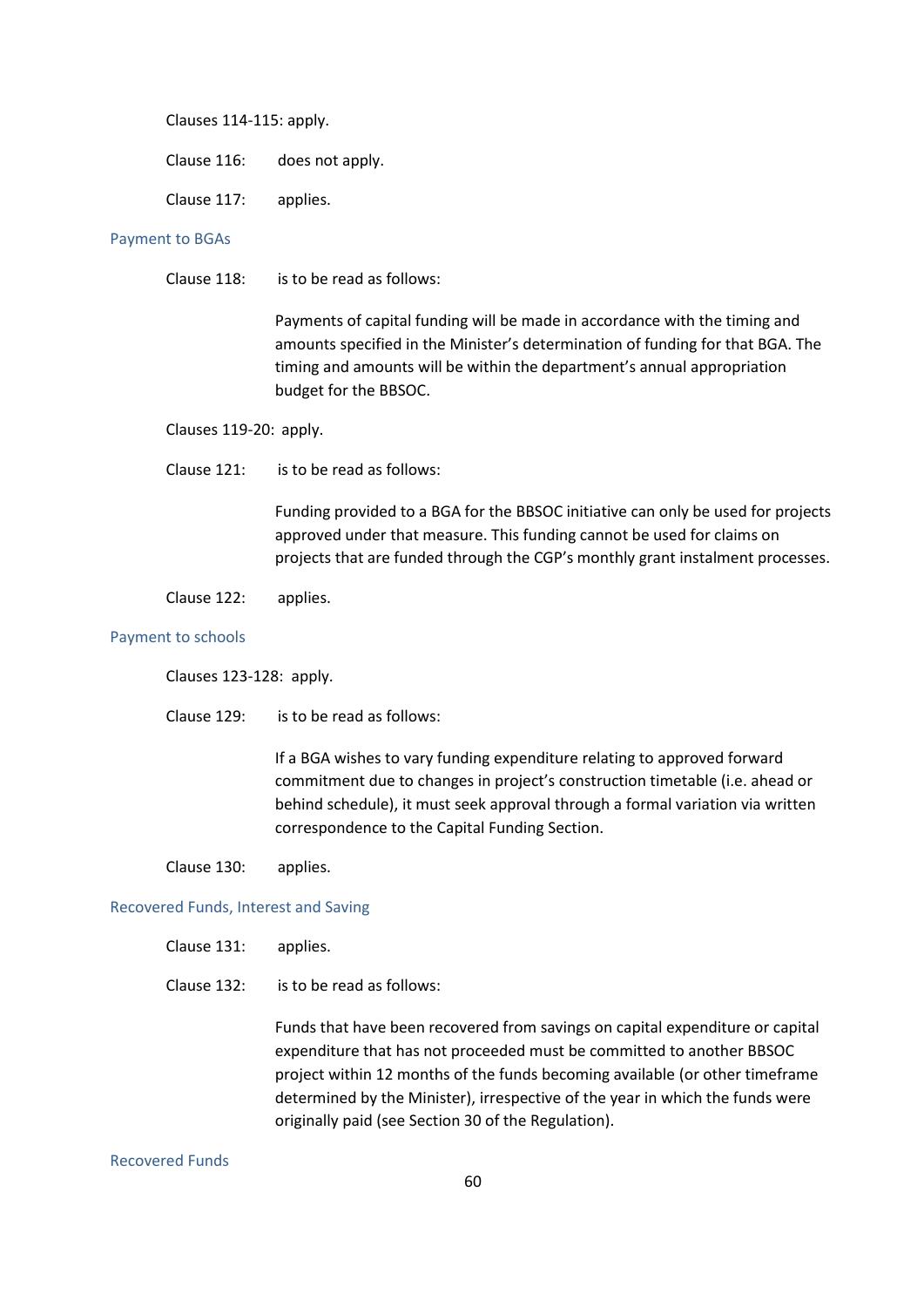Clause 133: applies.

#### Interest

| Clause 134: | is to be read as follows:    |
|-------------|------------------------------|
|             | Interest refers to the amoun |

It of funds that a BGA earns from a bank account which holds BBSOC funding until it is disbursed to a school for a BBSOC project.

Clause 135: applies.

#### Savings

Clause 136-137: apply.

#### Cancelled

Clause 138: is to be read as follows:

Cancelled funds refer to funds that were allocated to an approved project which does not or cannot commence. The funds which were allocated to the cancelled (withdrawn) BBSOC project become unallocated and should be reallocated to other eligible BBSOC project/s within a timeframe as agreed with the department.

#### Commonwealth right to repayment

Clause 139-141: apply.

#### Assignment of rights

Clause 142: applies.

#### Liaison and monitoring

Clauses 143-144: apply.

#### Administration Expenses

Clauses 145- 147: are to be read as follows:

145. An administration allowance additional to that already paid under the CGP will be provided to the relevant BGA/s for funding provided under the BBSOC measure.

146. Where a BGA incurs additional expenses, the BGA may apply in writing to the Director, Capital Funding Section, for additional funds to meet these expenses and increase its administration allowance for a program year. The department may approve the use of BBSOC interest funds to supplement the administration allowance in such circumstances.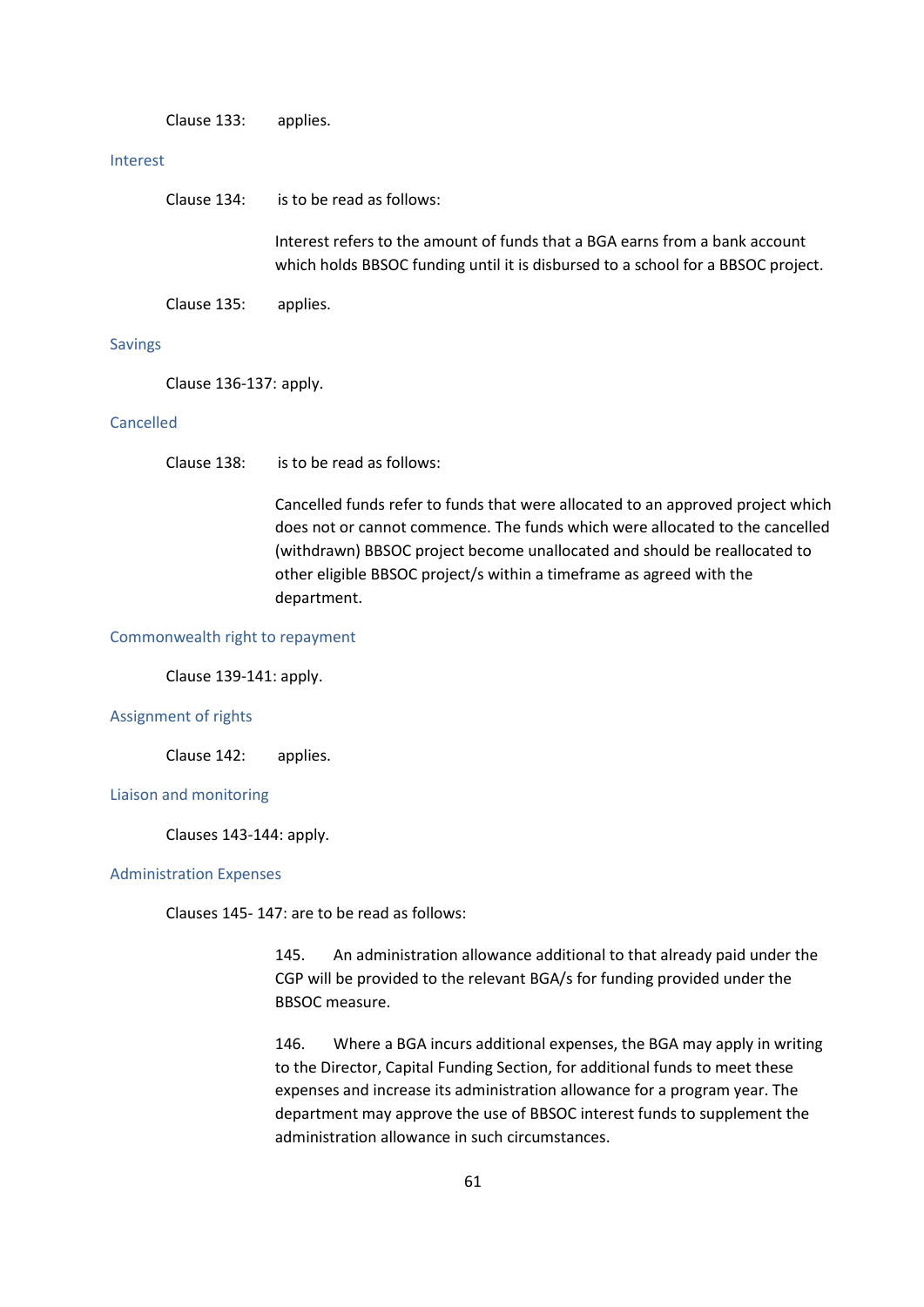147. BGAs that spend less than their allocated BBSOC administration allowance in a program year may use the surplus for expenditure on approved BBSOC projects if the BGA has the department's written agreement to do so. A BGA must apply to the department in writing to transfer administration funds to project funds.

Clause 148: applies.

### **Recognition**

Clauses 149-150: apply.

#### **Accountability**

Clause 151: applies.

#### Financial accountability

Clauses 152-153: apply.

#### Records and information provision

Clauses 154-159: apply.

#### Banking requirements

Clauses 160-163: apply.

#### Project Outcomes

Clause 164: does not apply.

#### Better practices procedures manual

Clause 165: applies.

## **Audit**

Clause 166: applies.

#### Compliance with laws

Clause 167: applies.

#### Privacy and freedom of information

Clause 168: applies.

#### Reporting Fraud

Clause 169: applies.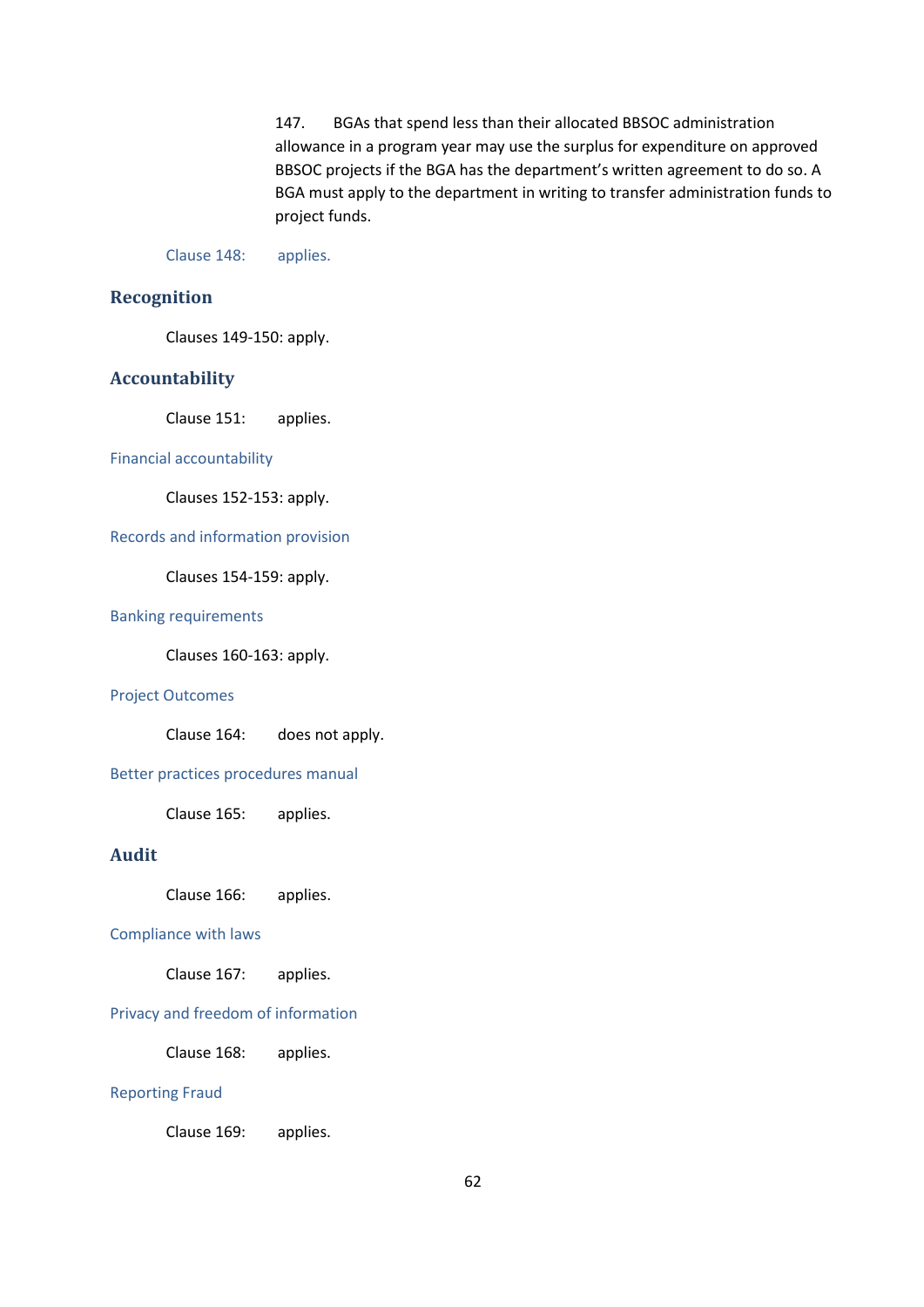#### Contact information

Clause 170: applies.

#### **Attachment 1 -** Agreements with schools – conditions to be applied

Applies, with the exception of clause 2, which is modified as identified below.

2. BGA member schools wishing to apply for capital funding

# **BGA member schools approved for Building Boarding Schools on Country funding**

The agreement the BGA has with each member school must contain the following conditions requiring the approved authority for the BGA member school to:

- a) provide financial, student enrolment and other relevant data to the BGA; allow the Commonwealth to provide similar data to the BGA on a confidential basis; and allow the BGA to provide to the Commonwealth any information provided to the BGA by the BGA member school
- b) permit access to the school and provide assistance at least equivalent to that required in accordance with these Guidelines
- c) not accept tenders, nor enter into commitments with contractors/builders, until the Commonwealth has approved their capital project funding.

#### **Attachment 2 -** Calculation of Entitlements

Does not apply.

**Attachment 3 -** Better practice school visit report

Does not apply.

#### **Attachment 4 -** Commonwealth right to repayment

Applies, except the words which appear immediately under the heading 'Right to repayments prior to 2009'.

**Attachment 5 -** Tendering Processes, Employment and Training provisions for Aboriginal and Torres Strait Islanders, and Checklist for tendering requirements

Applies; however, where a capital project is completed in successive stages and a school has already entered into commitments for the project with the NIAA, BGAs are only required to comply with tendering requirements to the extent practicable.

**Attachment 6 -** Better practice procedures manual